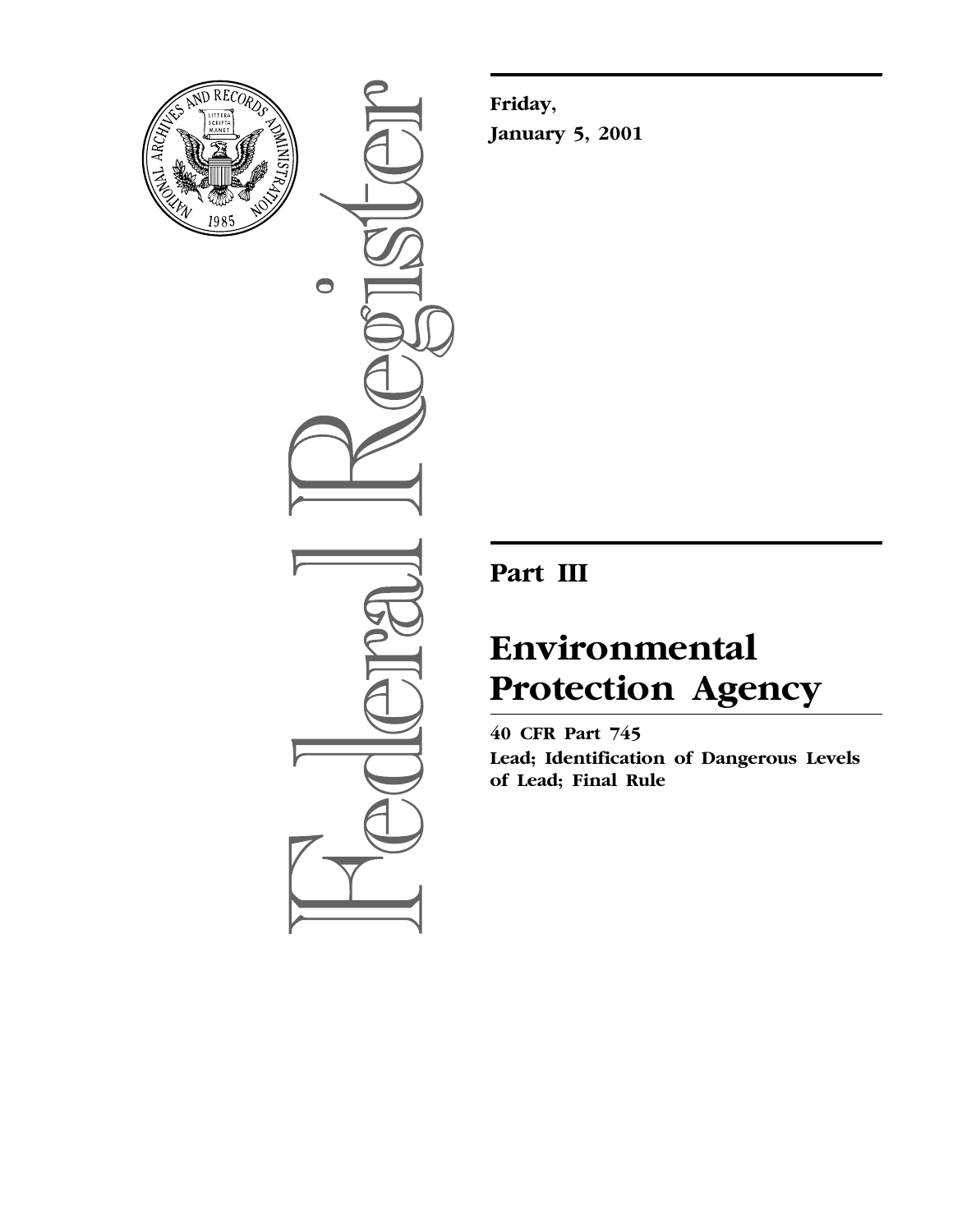# **ENVIRONMENTAL PROTECTION AGENCY**

**40 CFR Part 745**

**[OPPTS–62156H; FRL–6763–5]**

**RIN 2070–AC63**

# **Lead; Identification of Dangerous Levels of Lead**

**AGENCY:** Environmental Protection Agency (EPA). **ACTION:** Final rule.

**SUMMARY:** EPA is issuing a final regulation under section 403 of the Toxic Substances Control Act (TSCA), as amended by the Residential Lead-Based Paint Hazard Reduction Act of 1992, also known as "Title X (ten)," to establish standards for lead-based paint hazards in most pre-1978 housing and child-occupied facilities. This regulation supports the implementation of regulations already promulgated, and others under development, which deal with worker training and certification, lead hazard disclosure in real estate transactions, requirements for lead

cleanup under State authorities, lead hazard evaluation and control in Federally-owned housing prior to sale and housing receiving Federal assistance, and U.S. Department of Housing and Urban Development (HUD) grants to local jurisdictions to perform lead hazard control. In addition, today's action also establishes, under authority of TSCA section 402, residential lead dust cleanup levels and amendments to dust and soil sampling requirements and, under authority of TSCA section 404, amendments to State program authorization requirements. By supporting implementation of the major provisions of Title X and by providing guidance to all owners and occupants of pre-1978 housing and child-occupied facilities, this regulation will help to prevent lead poisoning in children under the age of 6.

**DATES:** This final rule is effective on March 6, 2001. This rule shall be promulgated for purposes of judicial review at 1 p.m. eastern daylight time on February 5, 2001.

**FOR FURTHER INFORMATION CONTACT:** *For general information contact*: Barbara

Cunningham, Director, Office of Program Management and Evaluation, Office of Pollution Prevention and Toxics (7401), Environmental Protection Agency, 1200 Pennsylvania Ave., NW, Washington, DC 20460; telephone number: 202–554–1404; e-mail address: TSCA-Hotline@epa.gov.

*For technical information contact*: Dave Topping, National Program Chemicals Division (7404), Office of Pollution Prevention and Toxics, Environmental Protection Agency, 1200 Pennsylvania Ave., NW., Washington, DC 20460; telephone number: (202) 260–7737; e-mail address: topping.dave@epa.gov.

# **SUPPLEMENTARY INFORMATION:**

# **I. General Information**

# *A. Does this Action Apply to Me?*

You may be affected by this action if you must comply with other Title X regulations that are affected by today's action. The following table identifies potentially affected categories and entities:

| Category                                                                           | <b>Examples of Entities</b>                                                                                                                                                                                                               | NAICS or<br><b>SIC</b><br>codes | <b>Effect of Regulation</b>                                                                                                                                                                                     |
|------------------------------------------------------------------------------------|-------------------------------------------------------------------------------------------------------------------------------------------------------------------------------------------------------------------------------------------|---------------------------------|-----------------------------------------------------------------------------------------------------------------------------------------------------------------------------------------------------------------|
| Lead abatement professionals                                                       | Workers, supervisors, inspectors, risk<br>assessors, and project designers<br>engaged in lead-based paint activi-<br>ties.                                                                                                                | 562910                          | Provides standards that risk assessors would<br>use to identify hazards and evaluate clear-<br>ance tests; helps determine when certified<br>professionals would need to be employed to<br>perform lead cleanup |
| Training providers                                                                 | Firms providing training services in<br>lead-based paint activities                                                                                                                                                                       | 611519                          | Provides standards that training providers would<br>have to teach in their courses                                                                                                                              |
| Federal agencies that own residential<br>property                                  |                                                                                                                                                                                                                                           | 92511.<br>92811                 | Standards identify hazards that Federal agen-<br>cies or purchasers of Federal property would<br>have to abate in pre 1960 housing prior to<br>sale, under Title X, section 1013.                               |
| Property owners that receive assist-<br>ance through Federal housing pro-<br>grams | State and city public housing authori-<br>ties, owners of multifamily rental<br>properties that receive project-<br>based assistance, owners of rental<br>properties that lease units under<br>HUD's tenant-based assistance pro-<br>gram | 53110,<br>531311                | Standards identify hazards that property owners<br>would have to abate or reduce as specified<br>by regulations issued by HUD under authority<br>of Title X, section 1012                                       |
| <b>Property owners</b>                                                             | Owner occupants, rental<br>property<br>owners, public housing authorities,<br>Federal agencies                                                                                                                                            | 531110.<br>531311               | Standards identify hazards that, when known,<br>would have to be disclosed under EPA/HUD<br>joint regulations promulgated under Title X,<br>section 1018                                                        |

This listing is not intended to be exhaustive, but rather provides a guide for entities likely to be affected by this action. Other types of entities not listed in the table in this unit could also be affected. To determine whether you or your business is affected by this action,

you should carefully examine the applicability provisions in relevant regulations. If you have any questions regarding the applicability of this action to a particular entity, consult the technical person listed in the **FOR FURTHER INFORMATION CONTACT** section.

# *B. How Can I Get Additional Information, Including Copies of this Document or Other Related Documents?*

1. *Electronically*. You may obtain electronic copies of this document, and certain other related documents that might be available electronically, by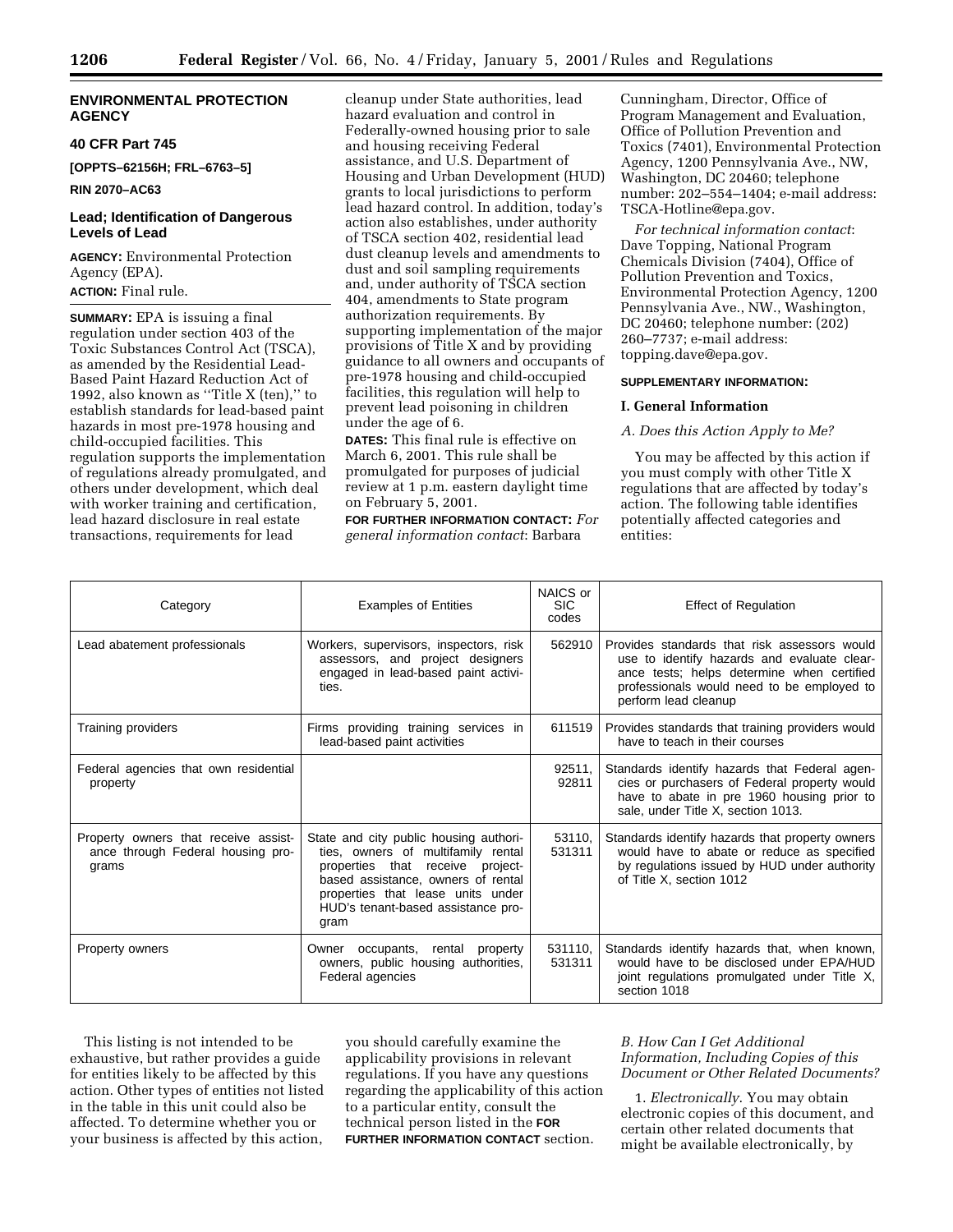going directly to the Internet Home Page for this regulation at http:// www.epa.gov/lead/leadhaz.htm and selecting the desired document. You can also go directly to the **Federal Register** listings at http://www.epa.gov/fedrgstr/ to obtain a copy of this final rule.

2. *In person*. The Agency has established an official record for this action under docket control number OPPTS–62156. The official record consists of the documents specifically referenced in this action, any public comments received during the comment period, and other information related to this action. This official record includes the documents that are physically located in the docket, as well as the documents that are referenced in those documents. The public version of the official docket, which includes printed, paper versions of any electronic comments submitted during the comment period, is available for inspection in the TSCA Nonconfidential Information Center, North East Rm. B– 607, Waterside Mall, 401 M St., SW., Washington, DC. The Center is open from noon to 4 p.m., Monday through Friday, excluding legal holidays. The telephone number for the Center is (202) 260–7099.

#### **II. Overview**

#### *A. Introduction*

The Title X term ''lead-based paint hazard'' is intended to identify leadbased paint and all residential leadcontaining dusts and soils regardless of the source of the lead, which, due to their condition and location, would result in adverse human health effects. One of the underlying principles of Title X is to move the focus of public and private sector decision makers away from the mere presence of lead-based paint, to the presence of lead-based paint hazards, for which more substantive action should be undertaken to control exposures, especially to young children. This regulation establishes hazard standards for residential lead-based paint, and residential dust and soil lead. The hazard standards for these three media, collectively, are statutorily defined as lead-based paint hazards.

# *B. Summary of Statutory Authority*

The Residential Lead-Based Paint Hazard Reduction Act of 1992 was enacted as Title X of the Housing and Community Development Act of 1992. Title X establishes a comprehensive Federal program for reducing the risks from lead-based paint and certain lead hazards. The Title X program primarily gives authority to HUD and EPA, but

affects a number of other Federal agencies. Among other things, Title X amended TSCA by adding TSCA Title IV, which specifically gives regulatory authority to EPA to cover, among other things, training of workers who deal with lead-based paint hazard abatement, the appropriate form of State and Tribal lead programs, and the identification of dangerous levels of lead. Title IV includes section 403. EPA is promulgating the standards for leadbased paint hazards under the authority of TSCA section 403, 15 U.S.C. 2683.

Section 403 requires EPA to promulgate regulations that ''identify . . . lead-based paint hazards, leadcontaminated dust, and leadcontaminated soil'' for purposes of the entire Title X. Lead-based paint hazards, under TSCA section 401 (15 U.S.C. 2681), are defined as conditions of leadbased paint and lead-contaminated dust and soil that ''would result'' in adverse human health effects (15 U.S.C. 2681(10)). Lead-based paint is defined by statute as paint with lead levels equal to or exceeding 1.0 milligrams per square centimeter  $(mg/cm^2)$  or 0.5% by weight (see section 302(c) of the Lead-Poisoning Prevention Act (42 U.S.C. 4822(c)) and TSCA section 401(9) (15 U.S.C. 2681(9)). TSCA section 401 defines lead-contaminated dust as ''surface dust in residential dwellings'' that contains lead in excess of levels determined ''to pose a threat of adverse health effects'' (15 U.S. C. 2681(11)). TSCA section 401 defines leadcontaminated soil as ''bare soil on residential real property that contains lead at or in excess of levels determined to be hazardous to human health'' (15 U.S.C. 2681(12)).

EPA is also promulgating amendments to the regulations for leadbased paint activities under the authority of TSCA section 402 (15 U.S.C. 2682) and to the State and Tribal program authorization requirements under authority of TSCA section 404 (15 U.S.C. 2684). These changes are needed to ensure consistency among the various regulations covering lead risks under TSCA. Section 402 requires EPA to promulgate regulations establishing training and certification requirements for individuals and firms engaged in lead-based paint activities. Lead-based paint activities, in the case of target housing and child-occupied facilities, include risk assessment, inspection and abatement. See TSCA section 402(b)(1); 15 USC 2682(b)(1). To clarify this definition, EPA notes that lead-based paint activities do not include interim controls. These regulations ''shall contain standards for performing leadbased paint activities, taking into

account reliability, effectiveness, and safety'' (15 U.S.C. 2682(a)(1)). Section 404 requires States and Tribes seeking to administer and enforce standards, regulations, or other requirements under section 402, 406, or both to seek authorization from EPA.

#### *C. Guiding Principles*

Reducing exposure to lead has been an important issue for EPA for more than 2 decades. Young children are especially vulnerable to the toxic effects of lead because their nervous systems are still developing and they absorb more of the lead to which they are exposed. Many of the health effects associated with lead are thought to be irreversible. Moreover, the effects at lower levels of exposure are often asymptomatic. In light of the impacts on children and the nature of the health effects, EPA's goal is to eliminate exposure to harmful levels of lead. This goal has informed Agency actions such as the decision to remove lead as an additive from gasoline as discussed in the preamble to the proposed rule (63 FR at 30305).

First and foremost, the Agency faces the difficulty of determining the level at which to set the standards given the uncertainties in information on cause and effect--what environmental levels in which specific medium may actually cause particular blood lead levels that are associated with adverse health effects. The Agency has tools, which are only generally consistent, that show that certain increases in environmental lead levels are associated with certain increases in blood lead levels. Given the range of uncertainty shown in its analysis supporting the establishment of a hazard level under this rule, EPA has developed a technical analysis that considers hazard standards for dust and soil at the lowest levels at which the analysis shows that across-the-board abatement on a national level could be justified. EPA recognizes, however that for any levels of lead in dust or soil judgment must be exercised as to how to treat the medium, and interim controls as well as abatement could be effective. In addition, EPA recommends that organizations and individuals consider some form of interim control in certain residential areas even where soil lead levels are below the hazard standard if there is a concern that children under 6 might spend substantial time in such areas, or there is potential for that soil to contribute to hazardous lead levels in play areas or dwellings. While the risks from lead at these lower levels are less than the hazard level, EPA believes that public health will be further protected if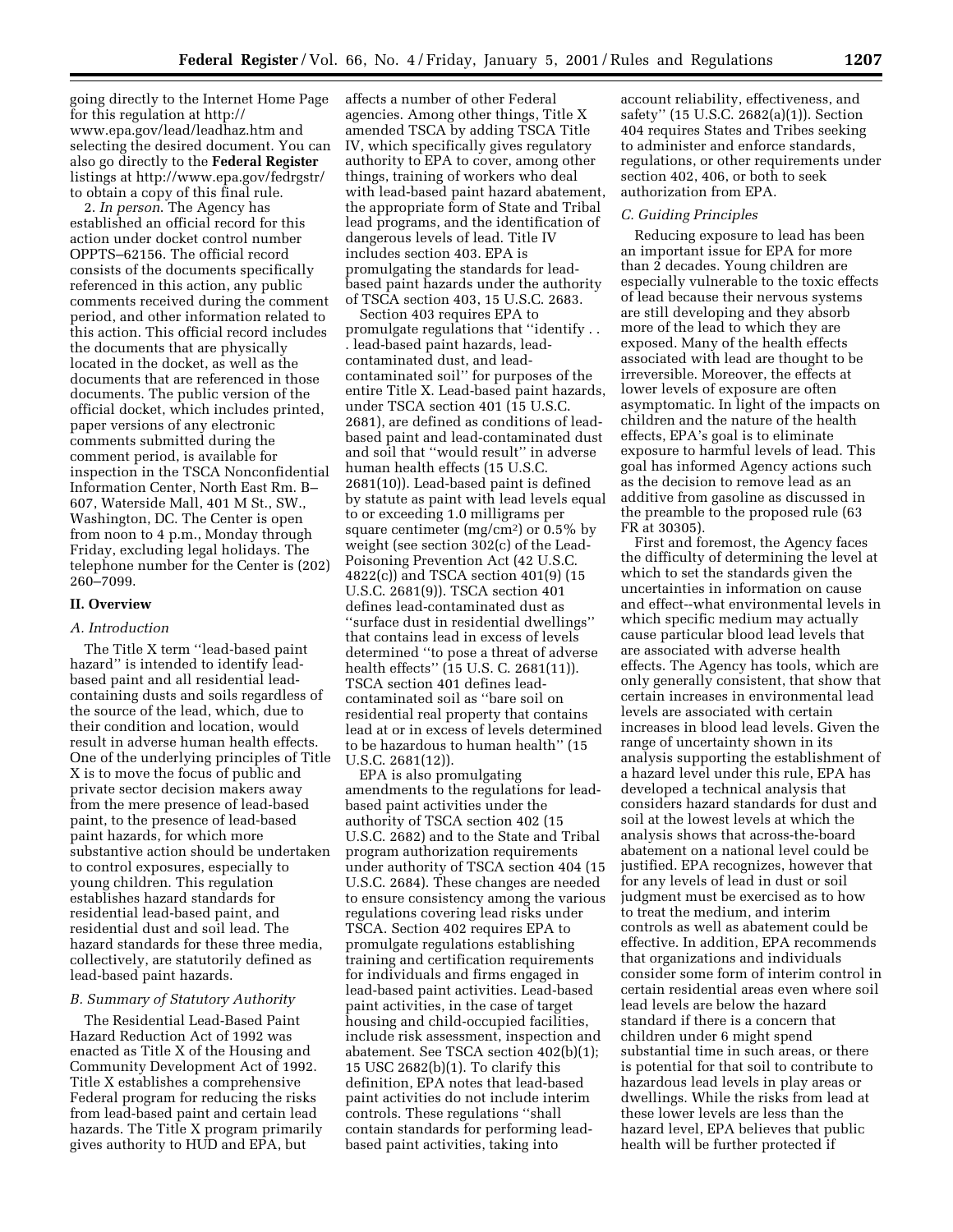owners and occupants of residential properties are encouraged to take actions to reduce the potential for lead exposure.

In performing its analyses for this rule, the Agency could not quantitatively compare interim control strategies with abatement strategies because there are only limited data available on the effectiveness of interim controls over extended periods of time, and those data which are available are not suitable for quantitative comparisons with abatements. In comparing interim control strategies with abatement strategies, one must make a number of assumptions concerning the costs of administrative management, and frequency of monitoring and renewal over the planning horizon. For the 50–year planning horizon which the Agency used in its dust and soil analyses, one would have to compare the time stream of interim control expenses, for as long as such expenses are necessary, and weigh the possible differences in potential blood-lead reductions, to make a fair comparison of abatement and interim control strategies.

Nevertheless, experience with interim control programs is increasing and certain organizations, particularly public health and housing agencies, believe they have been able to develop effective programs for interim controls which achieve virtually the same degree of risk reduction as do abatement programs, but at much reduced cost. EPA received comments on this issue during the public comment process. EPA wishes to encourage the continuing evaluation of such efforts because resources to deal with hazardous lead levels are often limited, and strategies which achieve comparable risk reduction, but at much reduced cost, have the potential to protect more children by allocating the limited resources more effectively. EPA believes that public and private organizations should evaluate both interim control and abatement strategies in determining the most effective course of action when dealing with dust and soil hazards.

In addition, EPA recommends that organizations and individuals consider some form of interim control response action in certain areas even where soil lead levels are below the hazard standard. This would apply if there is a concern that children under the age of 6 spend substantial time in such areas, or there is potential for that soil to contribute to hazardous lead levels in play areas or dwellings. While the risks from lead at these lower levels are less than at the hazard level, EPA believes that public health will be further

protected if owners and occupants of residential properties are aware of such contamination and are encouraged to take actions to reduce the potential for lead exposures.

For determining a paint lead hazard EPA faced a data problem different from that faced with respect to dust and soil hazards. For dust and soil, EPA had substantial raw data on environmental levels and blood lead levels, even though it faced substantial uncertainty in correlating the levels. For lead-based paint, as discussed later in this preamble, the Agency had no data by which it could select a threshold below which the paint would not be a hazard. EPA, therefore, could not apply the same analysis for the paint hazard determination as it did for the dust and soil hazard determinations. Comments indicated that even very tiny amounts of deteriorated lead-based paint are sufficient in certain circumstances to result in adverse health effects. Accordingly, EPA has generally designated any amount of deteriorated paint as a lead-based paint lead hazard. Nevertheless, as with dust and soil hazards, EPA would not recommend full scale abatement be undertaken for all paint lead hazards. Instead, the Agency wishes the public to be aware that any deteriorated lead-based paint presents enough of a risk that it should be stabilized and carefully monitored if it is not abated.

Controlling exposure to lead in the residential environment presents EPA with challenges that, in important respects, are different from and often more complex than those the Agency deals with in other regulatory contexts. Among the challenges of this regulation is that it requires the Agency to address exposure from the past use of products that contained lead rather than current products and/or processes that introduce lead into the environment. Assuming that there are safe and available substitutes, the government can eliminate lead from an existing product if the risk warrants such removal (e.g., gasoline, solder for water pipes and food cans). Removing lead that is already in the environment is far more difficult. It would have been better that lead never found its way into paint that exists today in approximately 64 million homes. However, since it is so pervasive, EPA is faced with a number of dilemmas. First, the number of properties that have some form of lead is enormous. However, the number of buildings with lead paint an dust that present a hazard is, relatively, much lower. The Agency must therefore distinguish which of these lead conditions need to be controlled.

Because there is a great deal of variability among properties containing lead paint, our ability to identify which properties present risks is limited. Moreover, the exposure risk to individuals, even if there were not such a large number of affected properties, can be compounded by child-specific factors (e.g., hand-to-mouth behavior, pica, nutrition, hygiene).

In addition, the success of the program will largely rely upon the voluntary participation of States and Tribes, as well as counties and cities, to implement the program and upon property owners to follow the standards and EPA's recommendations. If EPA were to set unreasonable standards (e.g., standards that would recommend removal of all lead from paint, dust, and soil), States and Tribes may choose to opt out of the Title X lead program and property owners may choose to ignore EPA's advice, believing it lacks credibility and practical value. Consequently, EPA needed to develop standards that would protect children without wasting resources by chasing risks of negligible importance and that would be accepted as reasonable by States, Tribes, local governments, and property owners.

Three other considerations also merit the public's attention. First, as noted, the standards are designed to focus resources on the worst problems. If property owners are able to address less pressing problems (e.g., deteriorated paint below the minimum area threshold), EPA encourages them to take action. EPA also encourages States, Tribes, and local governments to adopt more stringent standards if local circumstances warrant such action.

Second, the standards alone cannot solve the lead problem. They are part of a broader program designed to educate the public and raise public awareness, empower and protect consumers, and provide helpful technical information that professionals can use to identify and control lead hazards. EPA has developed and implemented an active public education and outreach program consisting of a toll-free hotline (1–800– 424–LEAD) co-sponsored with HUD and U.S. Centers for Disease Control and Prevention (CDCP), public service announcements, poster campaigns, distribution of a parent's guide through grocery stores, slides in movie theaters, and an outreach campaign with the National Parent Teachers Association, the National Association of Child Care Providers, and public libraries.

Consumer empowerment and protection efforts include the hazard disclosure regulations jointly issued with HUD training and certification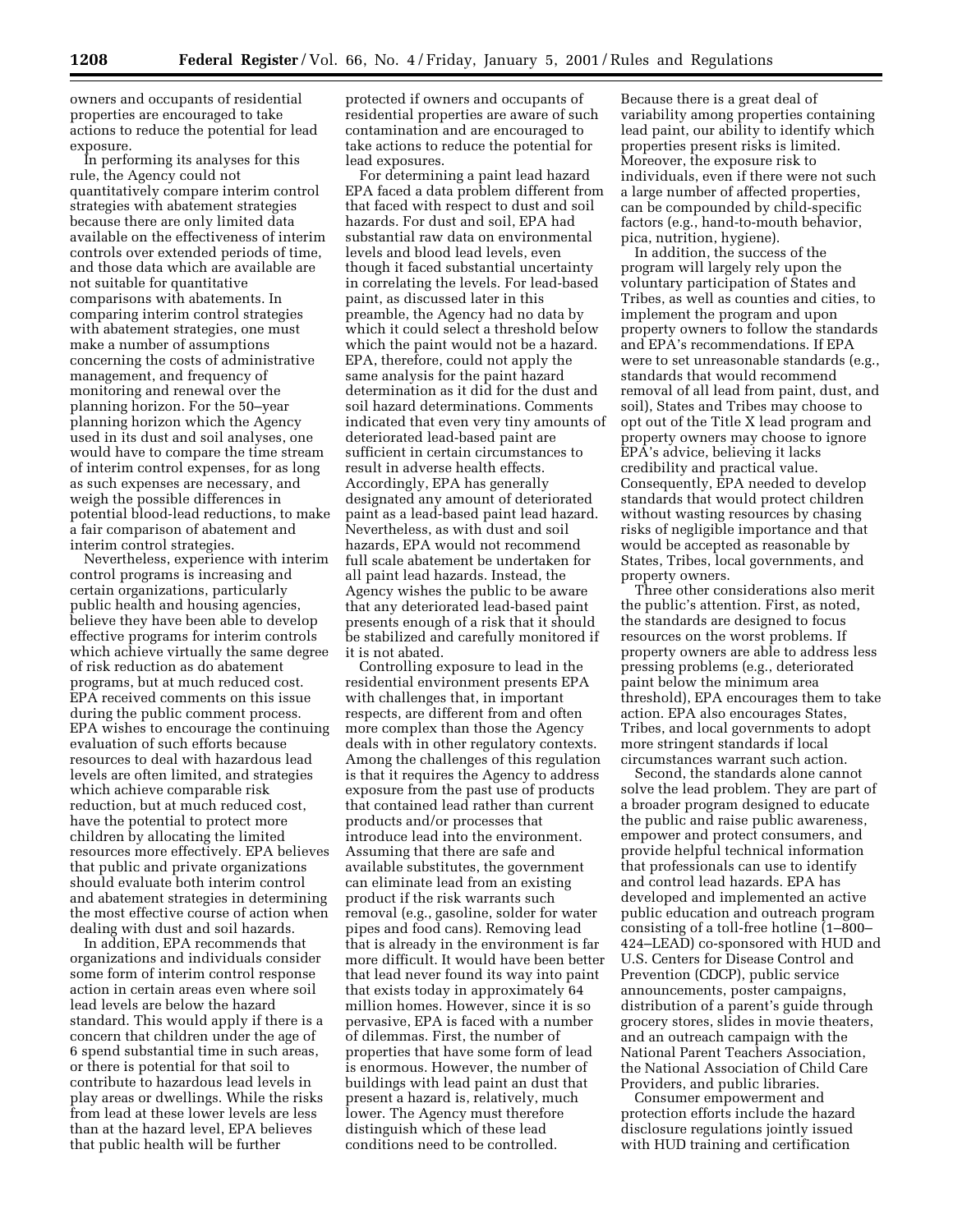standards for individuals and firms engaged in lead-based paint activities, and the pre-renovation education rule that requires renovation and remodeling contractors to provide the EPA pamphlet ''Protect Your Family from Lead in Your Home'' to occupants prior to the start of renovation and remodeling projects. In addition, under section 402 of TSCA, EPA is currently developing training and certification requirements for renovation and remodeling contractors whose activities may create lead hazards.

EPA and other Federal agencies continue to conduct field studies to identify and evaluate lower cost products and technologies for evaluating and controlling lead-based paint hazards. The findings of these studies are distributed to professionals through our lead hotline, EPA's website (www.epa.gov/lead) and at other agencies' websites, and through ongoing contact with trade and professional associations. The standards, combined with these other efforts, provide a comprehensive program designed to reduce and eventually help eliminate lead in residential paint, dust, and soil as a cause of childhood lead poisoning.

Third, these standards are based on the best science available to the Agency. EPA recognizes, however, that the science is constantly developing and with it our understanding of the relationship between lead in the environment and human exposure and the relationship between exposure and health impacts. If new data become available (e.g., empirical data showing that very small amounts of deteriorated paint pose a serious health risk or data showing that hazard control activities are more effective at reducing long-term dust-lead levels than assumed by EPA), the Agency will consider changing the standards to reflect these data. If the data indicate that the standards should be changed and they meet EPA's quality criteria, the Agency will consider publishing the data for public review and comment and amending today's regulation.

#### *D. Regulatory Approach*

1. *Uniform national standards*. EPA is issuing uniform national standards in this rule. The rationale for adopting uniform national standards is found on pages 63 FR 30307 to 30308 of the preamble to the proposed rule. EPA summarizes this reasoning in the following paragraphs.

EPA stated that the relationship between environmental lead levels (from paint, dust, and soil) and their effects on the health of exposed

children, which forms the basis for this rule, is complex, and is dependent upon numerous site-specific and childspecific factors. Where more sitespecific factors can be considered on a smaller (residence or community) scale, estimates of the effects of environmental levels on blood lead can be more accurate. The data needed, however, are not available for communities nationwide. In contrast, national data on lead in paint, dust, and soil are currently available. Even if data were available, the residence or community scale standards would still not account for variability in exposure influenced by child-specific factors (e.g., hand-tomouth behavior, hygiene, and nutrition). Detailed evaluations that considered the specifics of individual communities would generally require information for each residence to evaluate the impact of environmental lead on children.

In addition, uniform national standards provide a fixed basis of comparison for all homes. National standards can be used to compare properties and establish priorities. This would be extremely difficult to accomplish if there were the numerous standards specific to individual communities.

EPA also took into account that certain segments of the population have a higher incidence of elevated bloodlead levels (e.g., minority and lowincome children). Because estimates of the relationship between environmental lead levels and children's health effects are not sufficiently refined to distinguish relationships for particular subsets of the general population of children, EPA is choosing to emphasize program implementation (e.g., training, education, and environmental justice grants), which the Agency considers a more effective and simpler approach to address vulnerable communities rather than setting community-specific standards. EPA preferred to establish a simple, set of standards that could easily be adopted by States, allowing them to tailor the standards, should they so choose. This allows States greater flexibility to establish and implement their programs while a national, baseline level of protection to children is maintained.

2. *Media-specific standards*. A second basic issue that shaped EPA's standardsetting approach involves the fact that a child's total lead exposure is the sum of contributions from numerous sources, including paint, dust, soil, and others. Specifically, EPA had to decide whether to set separate, independent standards for paint, dust, and soil or to integrate the standards.

Under the first option, EPA would establish a fixed standard for each medium without considering the varying conditions in the other media. For example, the soil standard would remain constant, regardless of whether dust lead levels were high or low. The chief advantage of this option is that the standards are simple to understand and use.

A potential disadvantage of this approach is that a standard could be established for a particular medium that does not consider the total exposure of a child (i.e., exposures from all other media). To address this potential shortcoming, the Agency considered candidate sets of standards for dust, lead, and paint together so that its comparisons of candidate standards reflected exposures to all media. Consequently, the standards, although they are medium-specific numbers will effectively identify hazards as long as all media are evaluated and compared to the standards.

Under the second option, EPA would set standards to account for total lead exposure from all media. Under a joint standard, the standard for each medium would vary, depending on the conditions in the other media. For a graphical [illustration of this option, see page 30308 of the preamble to the proposed rule. The major advantage of the joint standards is that they avoid anomalous situations. For example, it stands to reason that if both dust and soil measurements are just below the hazard levels--35  $\mu$ g/ft<sup>2</sup> on the floor and 1,175 parts per million (ppm) in the non-play area--the situation is more dangerous than if one measurement is above the hazard level--e.g. 1,225 ppm for soil--and floor dust is at zero. Yet the first set of measurements would not constitute a hazard and the second set would. In these circumstances, joint standards may better reflect the total exposure and risk. Furthermore, for this option to be truly effective, EPA would need to know the levels from all sources of lead exposure and how they relate to blood lead levels individually and in various combinations. EPA, currently, lacks the analytical tools to support selection of joint standards. In addition, EPA is endeavoring to set the media specific hazard standards low enough that hazardous situations will not occur if both soil and dust are just below the standards. In such a case, the media specific standards could be overinclusive. The Agency, however, believes that this approach is appropriate to protect public health. Accordingly, in this rule EPA is establishing media-specific standards. Additional explanation for this decision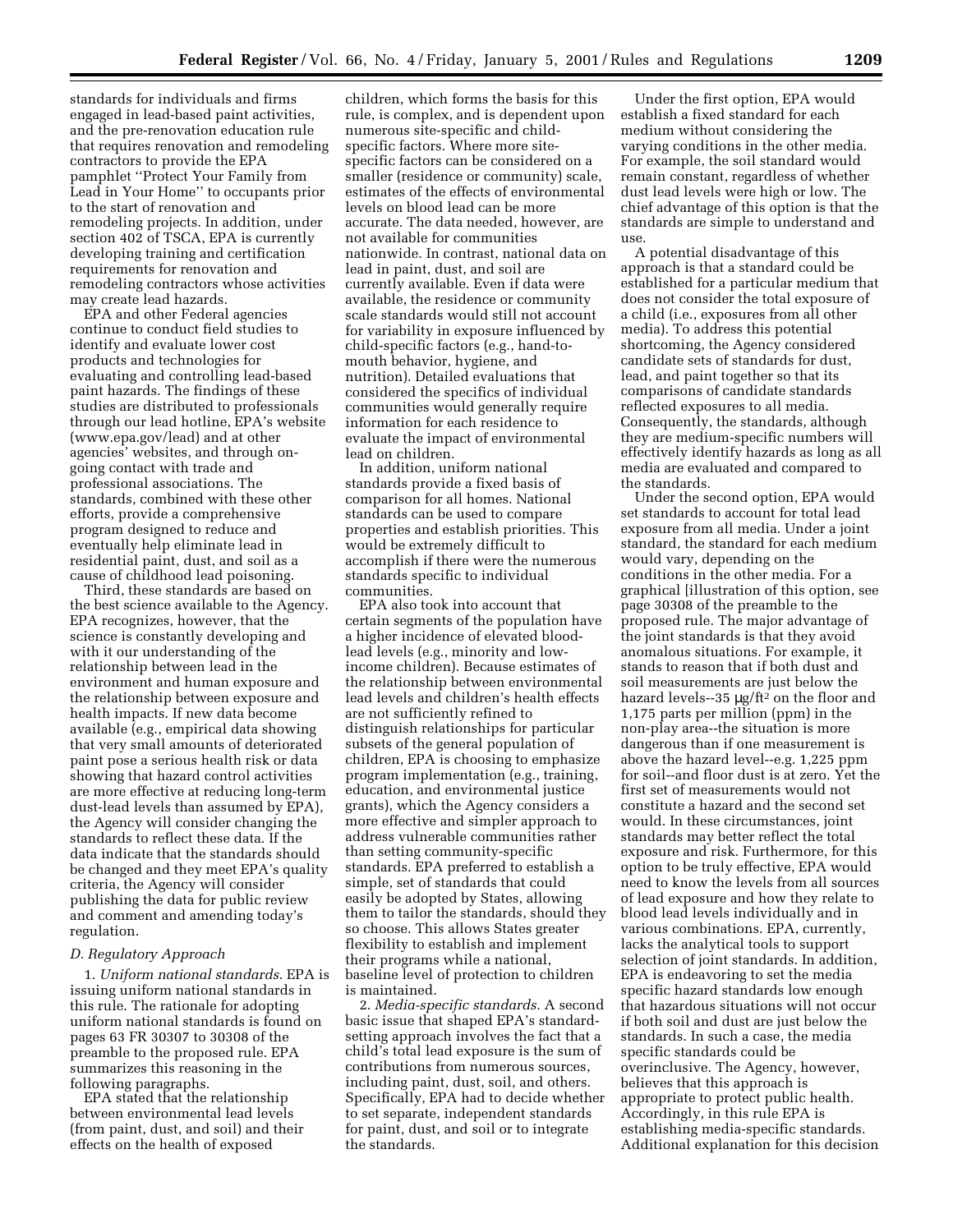can be found on pages 30308 and 30309 of the preamble to the proposed rule.

# *E. Applicability and Uses of the Standards*

The standards established in this rule apply to target housing (i.e., most pre-1978 housing) and child-occupied facilities (pre-1978 non-residential properties where children under the age of 6 spend a significant amount of time such as daycare centers and kindergartens). The standards are intended to be used prospectively. That is, they should be used to identify properties that present risks to children before children are harmed. This, of course, would not prevent them from being used retrospectively in the case of environmental intervention blood lead investigations and clearance of resulting lead hazard control activities.

These standards are not appropriate as the sole source of information to use when identifying the source of exposure for a lead-poisoned child. When a property is being evaluated in response to an identification of a lead-poisoned child, the risk assessor in cooperation with local public health officials should identify and consider all sources of lead exposure. For example, a risk assessor should consider lead in drinking water as well as the presence of any amount of deteriorated lead-based paint.

Within the scope of Title X, these regulatory standards will help support and implement major provisions of the statute. They will be incorporated into the risk assessment work practice standards, providing the basis for risk assessors to determine whether leadbased paint hazards are present. By helping to determine when a hazard is present, the standards will help determine when a hazard control activity must be performed by certified personnel. EPA further notes that only abatement of lead-based paint hazards specifically hazardous lead-based paint, dust-lead hazards or soil-lead hazards identified in 40 CFR 745.65 requires certified personnel. This is because ''abatement'' is defined in 40 CFR 745.223 as ''measures designed to permanently eliminate lead-based paint hazards.'' Thus, permanent elimination of lead-based paint, and dust or soil lead would not require the use of certified personnel unless lead-based paint hazards are present in those media.

States and Tribes wishing to obtain or retain authorization to administer and enforce training and certification programs must incorporate hazard standards as protective as the standards in this rule. Provisions for State and Tribal authorization are described at 40 CFR part 745, subpart Q. These

standards will also help property owners comply with section 1018 by establishing what conditions must be disclosed to prospective purchasers and renters as *lead-based paint hazards* prior to the sale or rental of target housing. HUD, the Department of Defense (DoD), and other Federal agencies will use these standards in implementing or overseeing the evaluation and control of hazards in Federally-assisted housing and Federally-owned housing prior to disposition. (24 CFR part 35)

Under section 1018 of Title X (42 U.S.C. 4852d), EPA and HUD have jointly developed regulations requiring a seller or lessor of most pre-1978 housing to disclose the presence of any known lead-based paint and lead-based paint hazards to the purchaser or lessee (24 CFR part 35, subpart A; 40 CFR part 745, subpart F). When these section 403 rules become effective, lead-based paint hazards in lead paint, dust or soil will need to be disclosed. EPA further notes, however, that under the section 1018 rules, the seller or lessor also must provide the purchaser or lessee any available records or reports ''pertaining to'' lead-based paint, lead-based paint hazards and/or any lead hazard evaluative reports available to the sellor or lessor (section 1018(a)(1)(B). See 40 CFR 745.107 $(a)(4)$ . Accordingly, if a seller or lessor has a report showing lead is present in levels that would not constitute a hazard, that report must also be disclosed. Thus, disclosure is required under section 1018 even if dust and soil levels are less than the hazards. EPA notes, however, that with respect only to leases of target housing, disclosure is not required in the limited circumstance where the housing has been found to be lead-based paint free by a certified inspector (24 CFR 35.82; 40 CFR 745.101), although voluntary disclosure of such certifications is encouraged.

Beyond the scope of Title X, these standards will guide the control of leadbased paint hazards in the nation's housing stock.

Although other regulations (e.g., hazard evaluation and control in housing receiving Federal assistance and Federally-owned housing prior to sale) may require property owners to evaluate properties for the presence and/or control of lead hazards, today's action does not contain such requirements. Specific requirements are determined by the particular State, Federal, and local government regulations which mandate actions when health hazards are found in target housing or child-occupied facilities. EPA, however, strongly recommends

that property owners or other decision makers take appropriate actions to reduce or eliminate hazards. Finally, the standards provide property owners and other decision makers with the Federal government's best judgement concerning lead dangers in residential paint, dust, and soil.

The standards were established assuming that property owners and other decision makers would identify and control hazards in all three media (i.e., paint, dust, and soil). Failure to take a multimedia approach may not provide adequate protection to children. First, the protectiveness of the standards assumes that all media will be appropriately addressed. Second, failure to address one or more medium leaves children at risk from exposure to lead in media that are not addressed. Third, failure to address one or more media reduces the effectiveness of hazard control actions that are taken due to recontamination of one media from lead in another. Fourth, the Agency believes that soil can be a source of exposure whenever it is accessible for either incidental ingestion or tracking into a home, and that while grass and other coverings may be effective in significantly reducing potential exposures, such coverings must be maintained in order to provide continuing protection.

# *F. Summary of the Final Rule*

1. *Hazardous lead-based paint (§ 745.65(a)).* The hazard standard for lead-based paint, called the ''paint lead hazard," is any of the following:

a. Any lead-based paint on a friction surface that is subject to abrasion and where the lead dust levels on the nearest horizontal surface underneath the friction surface are equal to or greater than the dust hazard levels.

b. Any damaged or otherwise deteriorated lead-based paint on an impact surface that is caused by impact from a related building component.

c. Any chewable lead-based paint surface on which there is evidence of teeth marks.

d. Any other deteriorated lead-based paint in residential buildings or childoccupied facility or on the exterior of any residential building or childoccupied facility.

The purpose of identifying almost all deteriorated lead-based paint as a paint lead hazard is to alert the public to the fact that all deteriorated lead-based paint should be addressed--through use of paint stabilization or interim controls. Something less than abatement and certified personnel, however, would be needed to undertake interim controls or to abate lower levels of deterioration.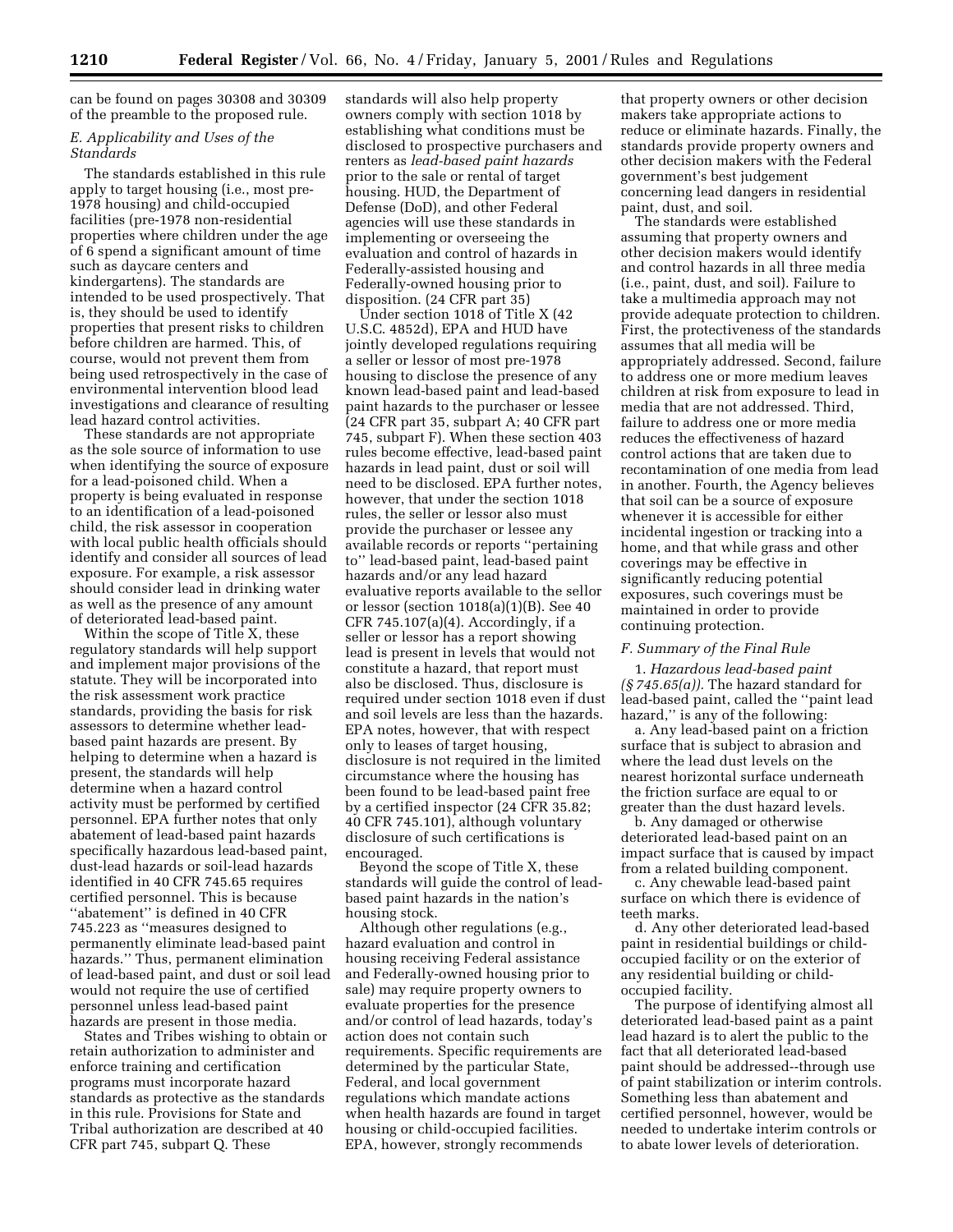Two existing HUD and EPA rules provide the applicable standards: HUD rules under sections 1012 and 1013 of Title X published on September 15, 1999 (61 FR 50140), and EPA work practice rules under section 402 of TSCA published on August 29, 1996 (61 FR 45778) (FRL–5389–9). In general, these rules provide that occupant protection procedures, clearance testing, use of certified personnel or other similar specialized lead hazard control practices and procedures are not required if one or more of the following conditions exist:

a. Two square feet or less of deteriorated lead-based paint in a room. b. Twenty square feet or less of

deteriorated exterior lead-based paint;

c. Ten percent of the total surface area on an interior or exterior type of component with a small surface area consist of deteriorated lead-based paint.

2. *Dust standards*. Today's regulation includes two standardsfor dust: hazard levels for floors (including carpeted floors) and interior window sills (§ 745.65(b)) and clearance standards for floors (including carpeted floors), interior window sills, and window troughs (§ 745.227(e)(8)(viii)). The dustlead hazard standards are 40 µg/ft2 for floors based on a weighted average of all wipe samples and 250  $\mu$ g/ft<sup>2</sup> for interior window sills based on a weighted average of all wipe samples. The weighted average, or weighted arithmetic mean, means the arithmetic mean of sample results weighted by the number of subsamples in each sample. Its purpose is to give influence to a sample relative to the surface area it represents.

The clearance standards for dust following an abatement are  $40 \mu g / \text{ft}^2$  for floors, 250 µg/ft2 for interior window sills, and 400  $\mu$ g/ft<sup>2</sup> for window troughs. The dust-lead level must be less than the applicable standard for the surface to pass clearance. Clearance standards are used to evaluate the effectiveness of cleaning following an abatement, and EPA may also use these standards in future rulemakings to evaluate the effectiveness of cleaning following a renovation and remodeling project. Properties that undergo abatement must pass clearance according to the work practice standards for abatement found at 40 CFR 745.227. If a property fails clearance, it must be recleaned until it passes, although it is not automatically necessary to reclean the entire property when clearance fails, such as when some of the visual and dust-testing clearance results have indicated that portions of the property are already cleared.

3. *Soil standards*. Today's regulation establishes the following standards for bare residential soil: a hazard standard of 400 ppm by weight in play areas based on the play area bare soil sample and an average of 1,200 ppm in bare soil in the remainder of the yard.based on an average of all other samples collected. See § 745.65(c). The final rule also identifies lead-contaminated soil as soil with levels equal to or greater than these soil-lead hazard standards.

Property owners and other decision makers should implement effective measures to reduce or prevent childrens' exposure to lead in soil that exceeds these levels. These measures may incorporate, but are not limited to, interim controls that include covering bare soil and placement of washable doormats in entryways. The need for more permanent controls should be determined with consideration of local conditions and usage patterns, the relative risks from different lead sources, and the potential for exposures to change over time.

4. *Summary of other actions*. Today's rule also amends existing regulations for lead-based paint activities including:

a. Requirements for interpreting the results of a lead-based paint risk assessment sampling for purposes of determining if lead-based paint hazards are present.

b. Changes to the risk assessment work practice standards at 40 CFR 745.227 to require testing of all deteriorated paint on surfaces with a distinct painting history to determine if the paint is lead-based.

c. Changes to the dust and soil sampling locations in the risk assessment work practice standards at 40 CFR 745.227.

d. Work practice standards for the management of soil removed during an abatement.

e. Amendments to the State and Tribal program authorization requirements under 40 CFR part 745, subpart Q; and

f. Amendment to the definition of ''abatement'' at 40 CFR 745.223 to make it clear that abatement does not include removal of paint, dust, and soil unless lead-based paint hazards are present in those media.

#### *G. Limitations of the Hazard Standards*

As stated in the proposed rule (63 FR at 30304), there is significant confusion about the requirements and purpose of the TSCA section 403 regulations. Consequently, EPA felt it necessary in the preamble to the proposed rule to highlight major limitations and other issues related to the scope and use of the regulation. These statements

continue to apply. To summarize, the regulation does not establish a new definition for lead-based paint. The hazard standards apply to conditions observed when the risk assessment was performed. The standards do not address the potential for a hazard to develop. The standards apply to target housing, but may be used as guidance for other residential property. Finally, the standards are intended to identify dangerous levels of lead, not housing that is free from risks associated with exposure to lead.

As stated in Unit II.F.3., today's rule establishes two hazard standards for bare residential soil; 400 ppm for play areas and an average of 1,200 ppm for the rest of the yard. EPA recommends that organizations and individuals consider some action in certain areas even where levels in bare soils are below the hazard standard, particularly, if there is a concern that children 6 years and under might spend substantial time in such areas, or if there is concern that the bare soil in such areas may contribute to lead levels in the dwelling, or in the play areas. However, this rule does not mandate that any action be implemented when levels are found to be below the lead hazard standard. Moreover, the kind of response that organizations and individuals might consider could include modest actions such as planting grass (or other ground cover) to more extensive actions such as covering the bare soil with several inches of clean fill.

As indicated in Unit II.E., it is also important to emphasize that this rule only applies to pre-1978 target housing and certain child-occupied facilities, and that these standards were not intended to identify potential hazards in other settings. If one chooses to apply the hazard level to situations beyond the scope of Title X, care must be taken to ensure that the action taken in such settings is appropriate to the circumstances presented in that situation, and that the action is adequate to provide any necessary protection for children exposed. See also Unit IV.D. for a discussion regarding the relationship of the soil hazard standard to Superfund soil cleanup standards.

#### *H. Preamble Overview*

The remainder of this preamble consists of four units. Unit III. presents an explanation of the Agency's decisions. It includes a summary of the proposal, identifies the major changes between the proposed and final rules, and explains the changes. Unit IV. presents a discussion of some of the more significant issues raised by the public comments. Unit V. contains the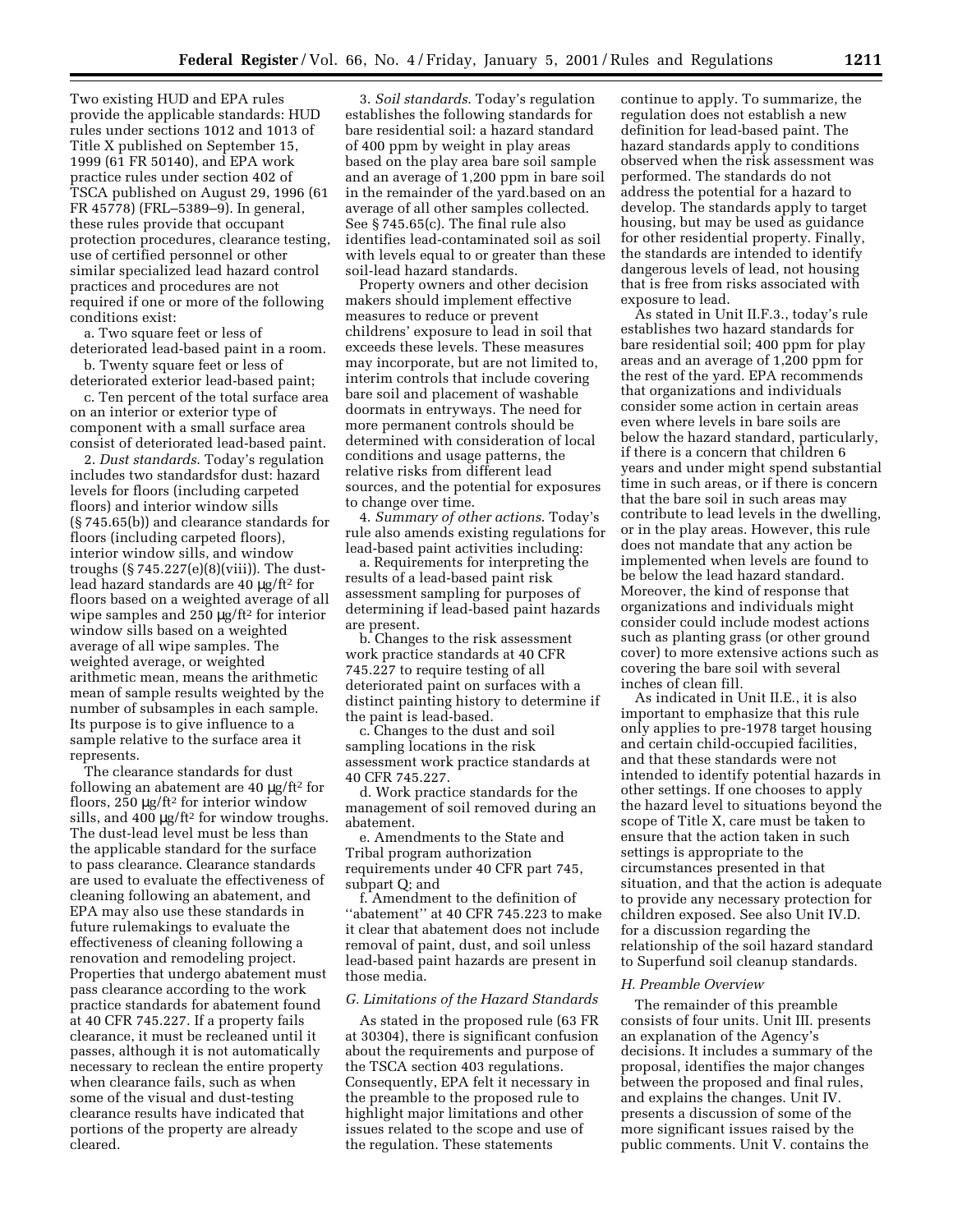references for sources used in this preamble. Unit VI. is the regulatory assessment unit, which deals with the Federal requirements for agency rulemaking that are imposed by various statutes and executive orders. Unit VII. discusses the Congressional Review Act requirements.

# **III. Explanation of the Agency's Decisions**

# *A. Summary of the Proposed Regulation*

EPA published the proposed regulations on June 3, 1998 (63 FR 30302) (FRL–5791–9). The proposed standard for hazardous lead-based paint was lead-based paint in poor condition, defined as more than 10 ft2 of deteriorated lead-based paint on exterior components with large surface areas, more than 2 ft<sup>2</sup> of deteriorated leadbased paint on interior components with large surface areas, or deteriorated lead based paint on more than 10% of the total surface area of interior or exterior components with small surface areas. Lesser amounts of deteriorated paint were considered *de minimis* levels and were not considered hazards. The proposed standard for a dust lead hazard was the average level of lead in dust that equals or exceeds 50 µg/ft2 on uncarpeted floors and 250 µg/ft<sup>2</sup> on interior windows sills. The proposed standard for soil-lead hazard was lead that equals or exceeds 2,000 ppm based on a yard-wide average soil-lead concentration. A soil-lead level of concern, proposed to be 400 ppm, was included in draft guidance but not in the proposed regulation. The statutory basis for the level of concern was the section 403 requirement that EPA identify ''lead-contaminated soil,'' which the Agency interpreted to be a level less than the soil-lead hazard. EPA used the term ''level of concern'' instead of ''lead-contaminated soil. EPA proposed that lead-based paint hazards be identified by certified risk assessors performing risk assessments according to the work practice standards at 40 CFR 745.227.

The June 3, 1998 document also proposed amendments to existing regulations for lead-based paint activities including:

1. Clearance standards for dust following an abatement of 50 µg/ft2 for uncarpeted floors, 250 µg/ft2 for interior window sills, and 800 µg/ft<sup>2</sup> for window troughs.

2. Requirements for interpreting the results of a lead-based paint risk assessment sampling for purposes of determining if lead-based paint hazards are present.

3. Changes to the dust and soil sampling locations in the risk assessment work practice standards at 40 CFR 745.227.

4. Work practice standards for the management of soil removed during an abatement; and

5. Amendments to the State and Tribal program authorization requirements under 40 CFR part 745, subpart Q.

*B. Summary of Significant Changes from the Proposed Regulation and Other Major Decisions*

This section of the preamble briefly presents the major changes between the proposal and final rule. EPA also identifies major provisions of the proposed regulation that remain unchanged in the final rule. Unit II.D. of the preamble presents the Agency's explanation for these decisions.

1. *Dust standards*. The final rule changes the lead-based paint hazard standard for dust, known as the dustlead hazard, and the standard for dust clearance for floors to 40 µg/ft2. In addition, the dust-lead hazard will apply to all floors, including carpeted floors. It will not be limited to bare floors. The final rule does not change the dust-lead hazard for interior window sills. Today's action lowers the clearance level for window troughs from the proposed 800 μg/ft<sup>2</sup> to 400 μg/ft<sup>2</sup>. In addition, the final rule modifies the method for interpreting composite dust clearance samples. Under the proposed rule, the result of the composite sample would have been compared to the clearance level divided by the number of subsamples in the composite. The final rule requires the result of the composite sample to be compared to the clearance level divided by half the number of subsamples in the composite.

2. *Soil standards*. With respect to the soil standards, there are several changes from the proposed rule. First, EPA is not establishing any distinction between lead-contaminated soil (soil lead ''level of concern'') and soil-lead hazards. Instead, EPA is, in the preamble, simply identifying lead-contaminated soil as soil with levels equal to or greater than the soil-lead hazard standards. For purposes of this rule ''leadcontaminated soil'' is the same as a ''lead-based paint hazard'' based on soil lead.''

Second, in the final rule EPA is establishing the lead-based paint hazard standard for bare soil, known as the soillead hazard standard, to have one hazard level for play areas and another for the remainder of the yard. The proposed rule did not give special attention to play areas and made the

hazard determination based on the whole yard only. From the proposed 2,000 ppm for bare soil in the entire yard, EPA is setting a final soil-lead hazard of 400 ppm for bare soil in play areas and an average of 1,200 ppm for bare soil in the non-play area portion of the yard.

3. *Paint standards*. The paint component of the lead-based paint hazard standards is known as the paintlead hazard. The paint-lead hazard consists of three standards: Deteriorated lead-based paint; lead-based paint on friction and impact surfaces; and leadbased paint on accessible (chewable) surfaces.

a. *Deteriorated paint*. EPA considers that, in general, any deteriorated leadbased paint needs to be addressed and should be considered a paint-lead hazard. Accordingly, in the final rule the Agency does not have a *de minimis* level of deteriorated paint for the paintlead hazard. Instead, the final rule simply refers to work practice and certification regulations issued by HUD and EPA that apply to dealing with paint-lead hazards. These regulations provide that occupant protection procedures, clearance testing, use of certified personnel or other similar specialized lead hazard control practices and procedures are not required at lesser levels of paint deterioration. These specific levels of deterioration are (i) Two square feet or less of deteriorated lead-based paint per room; (ii) twenty square feet or less of deteriorated exterior lead-based paint; (iii) ten percent of the total surface area on an interior or exterior type of component with a small surface area.

b. *Friction and impact surfaces*. The standard in the final rule for the paintlead hazard on friction surfaces is leadbased paint that is subject to abrasion where the lead dust levels on the nearest horizontal surface underneath the friction surface are equal to or greater than the lead-dust hazard levels. The paint-lead hazard for impact surfaces is any damaged or otherwise deteriorated paint on an impact surface that is cause by impact from a related building component. No minimum area threshold of paint deterioration applies to friction or impact surfaces. In the proposed rule, EPA did not include a preferred option for these surfaces. The Agency, instead, solicited public comment on a range of options including: Lead-based paint regardless of condition on a friction/impact surface; abraded lead-based paint on a friction/impact surface; and no separate standard.

c. *Surfaces accessible for chewing or mouthing*. The standard for the paint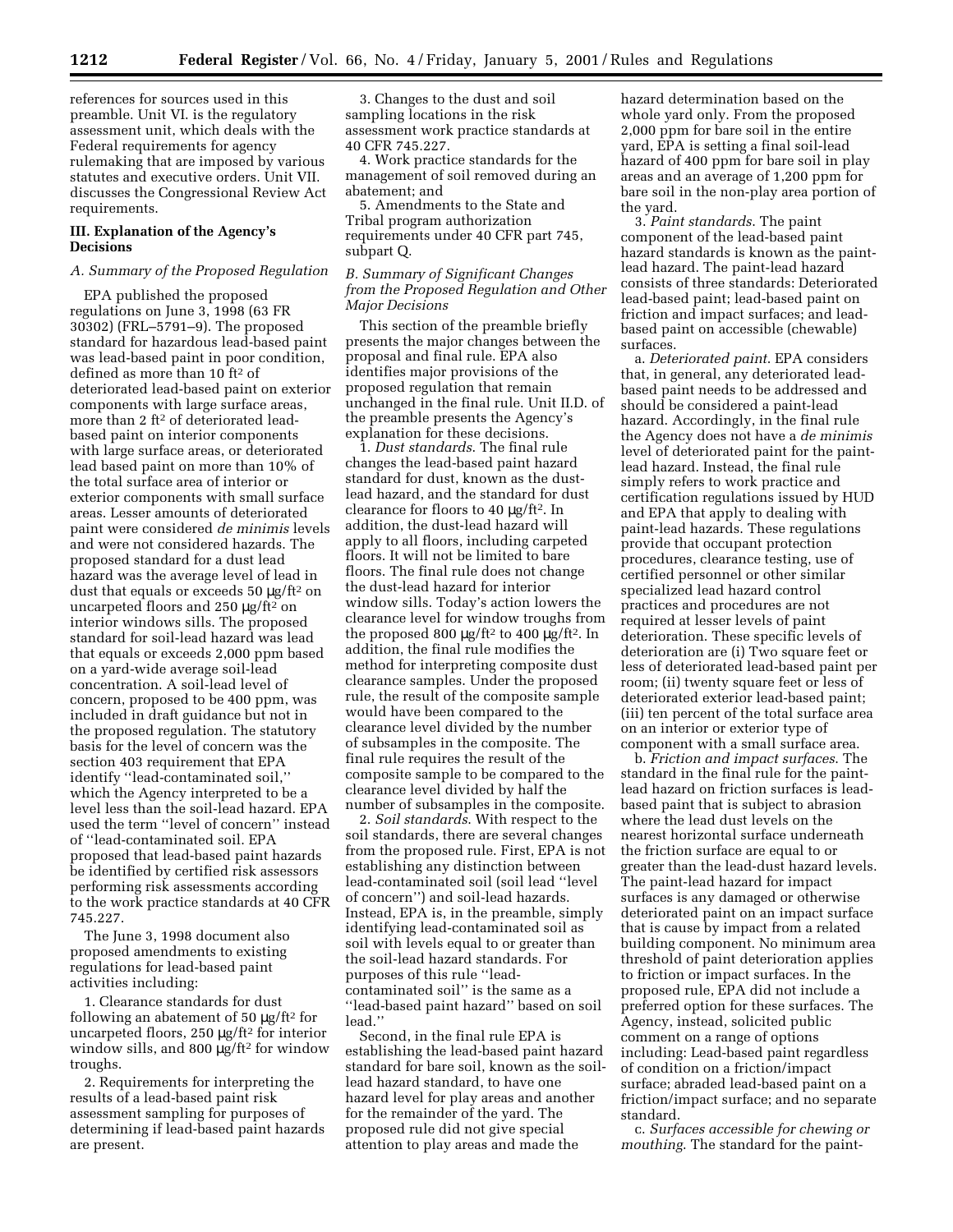lead hazard on accessible surfaces, referred to as ''chewable'' surfaces in the final rule, is any chewable lead-based paint surface on which there is evidence of teeth marks. No minimum area threshold applies to deteriorated leadbased paint on accessible surfaces. In the proposed rule, EPA did not include a preferred option for these surfaces. The Agency, instead, solicited public comment on a range of options including: Lead-based paint regardless of condition on interior window sills up to 5 feet off the floor; and no separate standard for accessible surfaces. EPA has eliminated the 5–foot requirement.

4. *Requiring certified risk assessors to determine the existence of lead-based paint hazards*. The final rule does not include a requirement that the presence of lead-based paint hazards must be determined by certified risk assessors following the risk assessment work practice standards at 40 CFR 745.227.

# *C. Explanation of the Agency's Decisions*

In this section of the preamble, EPA provides its reasons for choosing the final TSCA section 403 standards for lead-based paint hazards (which includes paint-lead, dust-lead, and soillead hazards) and its final determination for what constitutes lead-contaminated dust and residential soil. In addition, EPA provides its reasons for establishing the clearance levels for household dust--measures of dust in lead that will show that hazards have been appropriately cleaned.

The choice of the particular methodologies used to develop each of these standards constitutes another important set of decisions. Hazard levels for dust and soil were developed using an analysis of risk, the potential for risk reduction (considering uncertainties in the data and scientific evidence describing the risks), and the cost of reducing risk. In determining the paintlead hazard, EPA has decided that any deteriorated lead-based paint would result in adverse health effects, based on information submitted in public comments and other information in the rulemaking record. The Agency has been unable to determine any level of deteriorated lead-based paint that should not be considered a paint-lead hazard.

The general outline of these methodologies is referred to in later sections of this Unit and, where applicable, incorporates into the final rule those decisions made in the preamble to the proposed rule.

1. *Basis for dust and soil standards*. As a preliminary matter, EPA has found, after considering all significant public

comments and all other information in the rulemaking record, that the legal interpretations and policy decisions in the preamble to the proposed rule form the basis for the final decisions discussed in this preamble, except as indicated below. EPA hereby incorporates, for purposes of this final rule, the relevant reasoning and analyses from the proposed preamble, as indicated below. Any modifications to the analyses or reasoning from the preamble to the proposed rule will be specifically explained in this preamble, the Reponse to Comment (RTC) document, or other documents in the record, and are supported by the record for the final rule.

a. *Legal basis*. Details of the basic legal structure of Title X and the legal effect of the issuance of regulations under TSCA section 403, including the responsibilities of EPA and HUD, are set forth in the preamble to the proposed rule (63 FR 30306) and need not be repeated here. There EPA provided a detailed discussion of its views at the time of the statutory mandate and the statutory criteria, including the Agency's interpretation of relevant terms and the statutory basis for the Agency's decision to use particular criteria to develop the determination for what constitutes lead-contaminated dust and lead-contaminated soil and the hazard standards for dust, soil and paint at (63 FR at 30311–30315). EPA has modified some of these interpretations and retains others, as discussed below.

EPA needs to define three terms under TSCA section 403, ''lead-based paint hazards,'' ''lead-contaminated dust'' and ''lead-contaminated soil.'' Lead-based paint hazards consist of lead-contaminated paint, leadcontaminated dust and leadcontaminated soil that ''would result'' in adverse health effects.

Section 401(9) of TSCA provides a definition of lead-based paint, which EPA interprets to be lead-contaminated paint for purposes of this rule. EPA noted that lead-based paint is not, under the statute, a risk-based term, but only a benchmark that identifies material subject to jurisdiction of the authorities of TSCA and Title X. Not all lead-based paint is a hazard, only that paint which EPA determines ''would result'' in adverse health effects. EPA has determined, as discussed below, that the dust and soil levels designated as leadbased paint hazards are also identified as ''lead-contaminated dust'' and ''leadcontaminated soil.'' This equating of dust and soil contamination with ''leadbased paint hazards'' caused by dust and soil lead represents a change from the reasoning in the preamble to the

proposed rule. EPA's reasons for this change are discussed below.

EPA generally refers to the hazards in each of the media as ''paint-lead hazards," "dust-lead hazards" and ''soil-lead hazards.''

i. *Decision on contaminated dust and soil*. While section 403 obligates the Agency to identify lead-based paint hazards, lead contaminated dust, and lead-contaminated soil, the legislative history and statutory text are themselves silent on how Congress intended the Agency to differentiate between the standard for soil contamination (the level of lead in soil determined to be hazardous to human health), dust contamination (the level of lead in dust that poses a threat of adverse health effects in pregnant women or young children), and the levels of contaminated dust or soil that constitute a lead-based paint hazard (a condition that would result in adverse human health effects). Further, the terms ''leadcontaminated dust'' and ''leadcontaminated soil'' have no significance under either TSCA or Title X except insofar as the level of contaminated dust or soil constitutes a ''lead-based paint hazard''.

In the proposed rule EPA considered that, because the statute required the identification of ''lead contaminated'' dust and soil, the Agency needed to establish separate levels for these terms than for ''lead-based paint hazards'' resulting from contaminated dust or soil. Furthermore, EPA proposed, based on the statutory language and the structure of the statute, that the determination of whether dust or soil were contaminated required less certainty than whether such dust or soil constituted a hazard. See 63 FR 30311- 12. In the preamble to the proposed rule EPA set the ''contamination'' levels, then called ''levels of concern,'' at those levels the Agency determined could result in a 1 to 5% probability of an individual child's exceeding a blood lead level of 10 µg/dL. See 63 FR 30316- 30317.

EPA noted, however, that the terms, ''lead-contaminated'' dust and soil have no direct effect on any activities subject to regulation under Title X. For example, no certification requirements are imposed for persons who remove lead-contaminated soil, only for those who remove soil associated with soillead hazards. Because the contamination levels do not affect other activities under Title X or TSCA Title IV, EPA proposed not to include them in the regulatory language. EPA only proposed to adopt in guidance to accompany the final rule a separate level for lead-contaminated soil of 400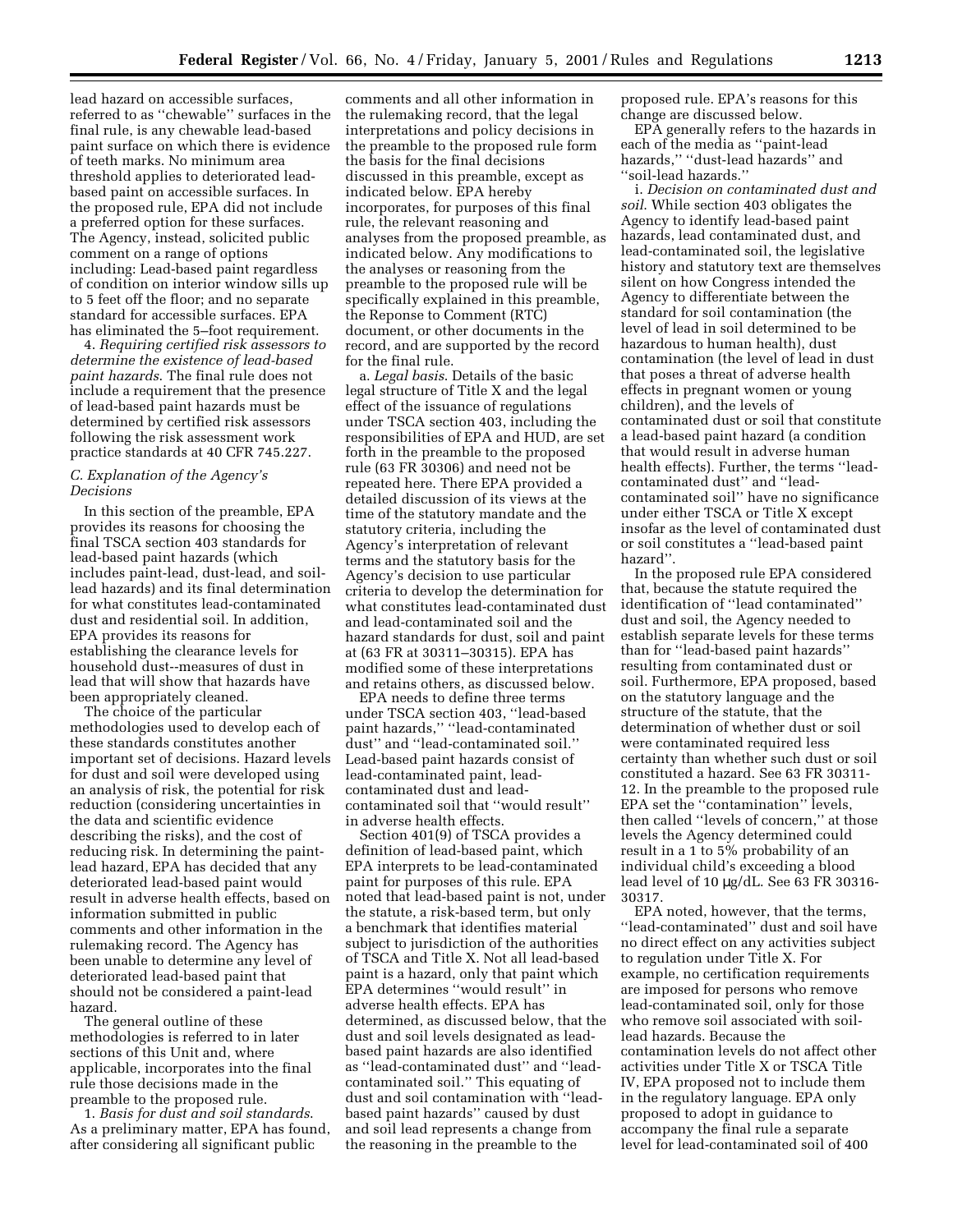ppm for the entire yard. EPA did not propose to adopt a separate standard for contaminated dust, since it found substantial overlap in its analysis and could not distinguish between dust-lead contamination and dust-lead hazards.

EPA received a significant number of comments criticizing the establishment of these ''contamination'' levels, particularly for soil, primarily because setting two levels for ''contamination'' and ''hazard'' would confuse the public. Other comments claimed EPA had no authority to establish separate contamination levels, as opposed to hazard levels.

While the Agency clearly has authority to establish separate levels for contaminated dust and soil, given the comments, the lack of clear statutory direction, and the lack of significance of the terms in the statutory structure, the Agency has determined not to establish any separate levels for contaminated dust or soil beyond those levels that constitute a lead-based paint hazard. The Agency believes it sufficient for purposes of TSCA and Title X to conclude that, at a minimum, the quantity of lead in dust or soil found to result in conditions that cause exposure to lead that would result in adverse human health effects (i.e., constitutes a lead-based paint hazard) is ''leadcontaminated dust'' and ''leadcontaminated soil,'' respectively. Accordingly, for purposes of this regulation, the dust and soil levels designated as lead-based paint hazards are also identified as ''leadcontaminated dust'' and ''leadcontaminated soil''.

ii. *Weight of evidence for dust and soil hazard standards*. EPA's dilemma in determining what constitutes dustlead and soil-lead hazards is based on the Agency's recognition that any determination of hazard requires a great deal of judgment in the case of lead health risks where, ''as a practical matter, all the scientific evidence is uncertain to some degree . . .'' (See preamble to the proposed rule at 63 FR 30313.) Making judgments on the science varies to a large extent with respect to three issues: How to determine which blood lead levels are truly hazardous; how to interpret the statutory language ''result in adverse human health effects,'' when uncertainties exist; and how best to account for uncertainties in the risk analyses that relate environmental lead levels to blood lead levels and the prevalence data that is used in this analysis.

The resolution of these issues, at best, produces a continuum where, at one end, blood and environmental levels

exist that everyone would agree constitute a hazard. At the other end, approaching blood lead levels in the general population (averaging lower than 5 µg/dL) or typical environmental levels (generally, less than the hazard levels found in this regulation), greater uncertainty exists on how to model the likelihood of health effects. This is compounded by having to factor in uncertainties of the effects of both blood lead levels and the associated environmental levels. This is because, even if EPA has confidence in the blood lead levels of concern, the Agency still faces the uncertainty of associating blood lead with environmental levels in each medium, as well as possible effects from other sources--for example, water and air emissions.

In addressing the first issue, the Agency has chosen 10 µg/dL as the blood-lead level of concern. This value is equal to the level of concern recommended by the CDCP and the Agency's reasons for choosing this value are explained in the next section of this preamble.

As to the second issue, the challenge to the Agency is how to deal with the statutory criterion, ''would result in adverse human health effects.'' This is especially problematic because the statutory mandated activity that requires EPA to choose a cutoff for when this risk exists does not lend itself to a straightforward empirical analysis that provides bright lines for decision makers. Even if the science and environmental-lead prevalence data were perfect, there would likely be no agreement on the level, or certainty, of risk that is envisioned in the phrase ''would result in adverse human health effects.'' Thus, it would not be appropriate to base a lead-based paint hazard standard on any specific probability of exceeding any specific blood-lead level.

The Agency therefore elected to take a pragmatic approach to setting the hazard standards namely, evaluating the amount of risk reduction that the hazard standards could provide. That is, rather than trying to select standards based solely on model-based probability distributions (which is even further complicated by the fact that different models produce different results), the Agency looked at the consequences of the standards based on the assumption that, if EPA calls something a ''leadbased paint hazard,'' all persons would act rationally in their own best interests and would permanently eliminate (abate) these hazards before a child is about to become exposed to them. This is the so-called ''normative'' analysis referred to in the preambles to the

proposed and final rule and discussed in detail in the economic analyses and preambles for the proposed and final rules. (EPA's analysis for using this method for determining what constitutes dust and soil hazards is discussed in detail in the preamble to the proposed rule at 30312-15. That analysis is incorporated as the final interpretation of the Agency on this matter and will not be repeated in great detail here. Later in this preamble, EPA responds to the various public comments on its analysis of the appropriate method for determining dust and soil lead-hazards under TSCA section 403.)

Also, identification of lead-based paint hazards under this regulation is sure to have impacts that could be expensive even though the range of expenses is, itself, difficult to resolve because of the uncertainty of individual behavior and the willingness of individuals to accept risks that EPA may identify. Thus, if EPA were to choose standards that are too low, the public could be unable to distinguish between trivial risks at the low levels of lead from the more serious risks at higher levels. This could result in clean up for little to no health benefit, or conversely, it could result in almost no clean up because persons would question the credibility of the ''hazard'' determination. Thus, they may ignore even those high risk situations that need to be controlled. On the other hand, if the Agency chooses standards that are too high, actual adverse effects could occur at levels below that. EPA's dilemma is to draw this line.

Based on the language of section 403, the purposes of Title X and its legislative history, and basic policy decisions, EPA determined that it was a reasonable exercise of its discretion to draw this line based on consideration of the potential for risk reduction of any action taken (considering uncertainties in the data and the scientific evidence describing the risks) and whether such risk reductions are commensurate with the costs of those actions. This is commonly referred to as cost-benefit balancing. In this rule, EPA used costbenefit balancing to assist in identifying the hazard standards. This method was useful because available data run through various models showed a range of environmental levels that could be associated with a particular blood-lead level (the surrogate used to approximate risk) and the potential reduction in blood-lead concentration/risk that could result from eliminating or controlling the environmental level. Given this range, EPA used cost-benefit balancing to assist in selecting the specific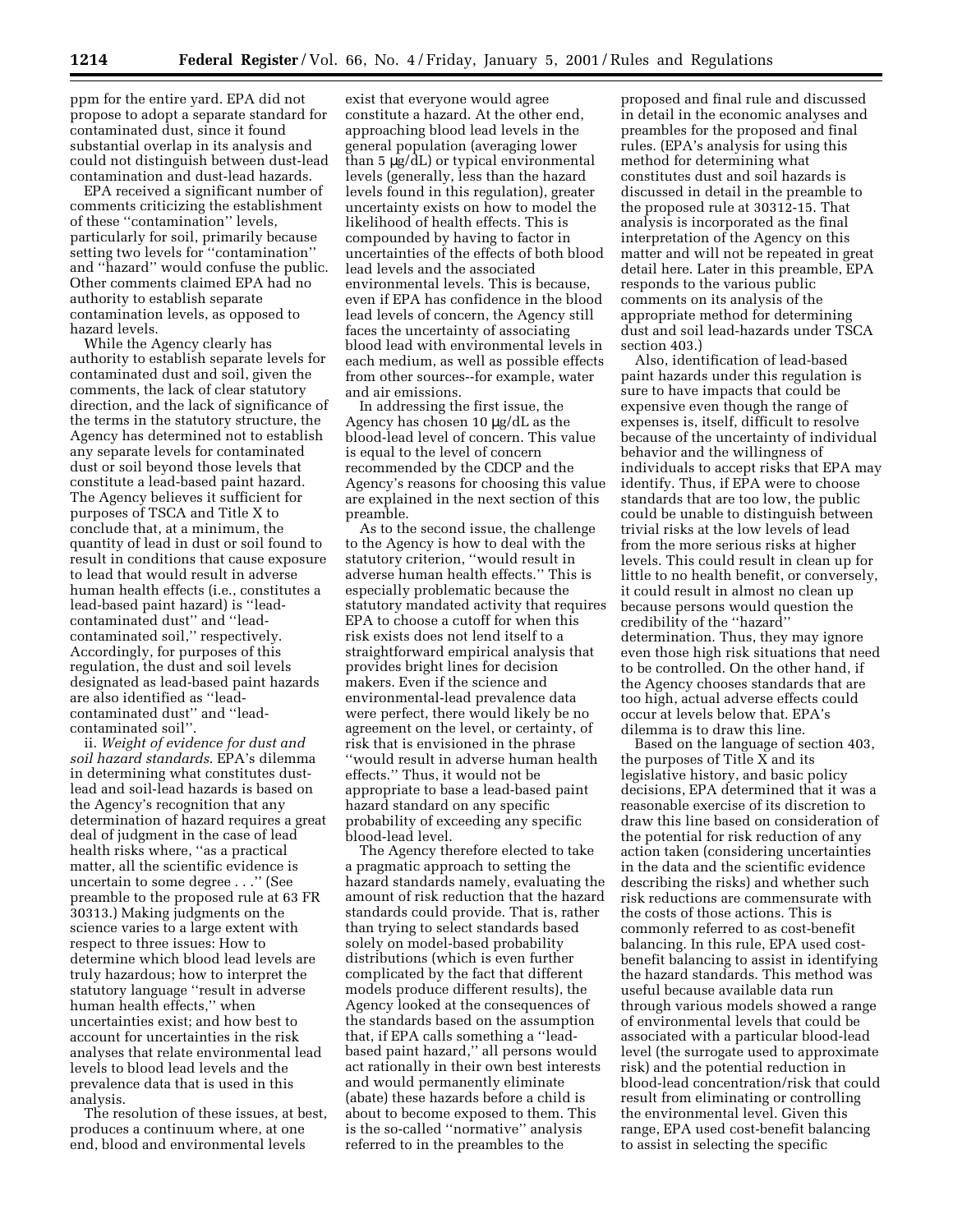standards for this rule from within the range bounded by the results of the models.

Using this approach, the Agency is better able to deal with the third issue identified above how to best consider and account for the strengths and weaknesses of its risk assessment tools and data. For example, in estimating the number of homes that would be identified as hazards at various environmental lead levels, the Agency relied upon data from the HUD National Survey. Obviously, when assessing the impacts of standards at lower environmental lead levels, estimates are more likely to be inaccurate due to the presence of outliers in the data than would be the case in the middle range of the data. Additionally, the Agency must consider the range of exposures over which its models relating environmental lead to blood lead can be expected to perform well and the sensitivity of those models to the data inputs. By considering at which points in its analyses the data and models are strongest and weakest, the Agency can identify where in its analyses the greatest levels of certainty exist. Consideration of these factors is described in section 3.b., which discusses the selection of the dust and soil hazard levels.

b. *Choosing the lowest candidate hazard standards*. While EPA is no longer considering the determination of what constitutes lead-contaminated dust or soil to be governed by different standards from those used in the determination of what constitutes dust or soil-lead hazards, the analysis used in the proposal to determine the contamination standards is still relevant to the consideration of options for the hazard standards. This is because the effect of choosing the proposed dust and soil lead contamination standards based on a 1 to 5% probability of an individual child's having blood lead levels exceeding 10 µg/dL was to establish the lowest candidate hazard standards. In the proposal, this was for dust 50 µg/ft2 on uncarpeted floors and 250 µg/ft2 for sills and for soil 400 ppm in the entire residential yard. Additional analysis, as noted below in discussion of the dust and soil hazard level determination, was applied to actually develop the hazard standards.

Furthermore, as noted above, the determination of which blood lead levels are truly hazardous (the blood lead level of concern) was the first scientific issue EPA had to decide in selecting dust and soil lead hazards.

Accordingly, EPA adopts as the basis determining the lowest candidate standards for the final dust and soil lead hazards the same policy basis used in the proposal for choosing dust and soil lead contamination levels--a 1 to 5% probability of a child's developing a blood lead level of 10 µg/dL.

The choice of 10 µg/dL is based on a significant body of scientific evidence, extensively cited in the preamble to the proposed rule, that shows that a number of significant health effects manifest themselves in the 10-15 µg/dL range. EPA hereby incorporates as the basis for its final decision on the blood lead concentration of concern all relevant discussions in the preamble to the proposed rule, particularly the discussion at 63 FR 30316-17. The Agency's decision is supported by past statements made by the Clean Air Science Advisory Committee and is consistent with Federal policy established by the CDCP and the recommendations of the National Academy of Sciences (NAS). The Agency wishes to emphasize, as it stated in the proposed rule, that this choice does not imply that 10 µg/dL is a threshold level. On the contrary, EPA maintains its position that there is no known threshold for lead. EPA decided not to use a level lower than 10 µg/dL because the evidence indicates that health effects at lower levels of exposure are less well substantiated, based on a limited number of children, and observation of subtle molecular changes that are not currently thought to be sufficiently significant to warrant national concern.

The choice of probability is based on the Agency's interpretation of the statute and the limits of EPA's analytical tools. The Agency rejected the lowest possible probability, which is zero. Even without lead-based paint and leadcontaminated soil and dust, there could be some small mathematical probability that a child could still have a blood-lead level equaling or exceeding 10 µg/dL. This is because other sources of exposure (e.g., air, water, diet, and background levels of lead) remain. Because under the statute EPA may only account for risks associated with paint, dust and soil, a zero exceedence probability would not make sense for this rule.

In addition, EPA's assessment for this rule indicates that, as a practical matter, in the context of establishing on a national level the initial candidate for the hazard level, the probabilities that given environmental levels of lead ''would result'' in blood lead levels of concern, 1% is not distinguishable from 5% in estimating risks from soil lead. This is because, within the context of the analyses for this rule, there was substantial overlap in estimates of risk

from soil lead within the 1 to 5% risk range. This overlap is due to the uncertainty and variability related to EPA's analyses to associate low levels of lead in a specific environmental medium to blood-lead concentrations and limited data. For example, results from models used to relate environmental levels to blood lead levels vary depending upon what is assumed about the interrelationship between dust and soil. Also, in the performance characteristics analysis (explained below), the number of children was small, yielding similar results for a 1% exceedence as for a 5% exceedence. In effect, EPA is setting the exceedence probability as close to zero as it is able (within analytical limits of its analyses) for the effects of lead paint and lead in dust and soil.

In addition, given the data and analytical tools available to support this rulemaking, the Agency determined that, as a practical matter, 1% is not distinguishable from 5%. This overlap is due to the uncertainty and variability related to any effort to associate low levels of lead in a specific environmental medium to blood-lead concentrations and limited data. For example, in the performance characteristics analysis, the number of children was small, yielding similar results for a 1% exceedence as for a 5% exceedence. In effect, EPA is setting the exceedence probability as close to zero as it is able (within analytical limits of its analyses) for the effects of lead paint and lead in dust and soil.

At the other end of the range considered by EPA was an exceedence probability of 10%. With this distribution of risk, a child would have approximately a 2% chance of having a blood-lead concentration exceeding 15 µg/dL and a less than 1% chance of having a blood-lead concentration exceeding 20 µg/dL, the level at which CDC recommends medical intervention. In the proposal's discussion of the contamination standard, the Agency rejected this probability as presenting exceedingly high risks. For determination of a hazard level, they would also be excessively high. EPA believes it is inconsistent with the statute to establish a hazard standard at which significant numbers of children would need medical treatment.

c. *Basis for the dust and soil hazard standards*. As explained in the preamble to the proposal, EPA used cost-benefit balancing to establish a range of options for hazard standards. EPA then selected its preferred options based on consideration of relevant factors, including the assumptions and tools underlying EPA's analysis, health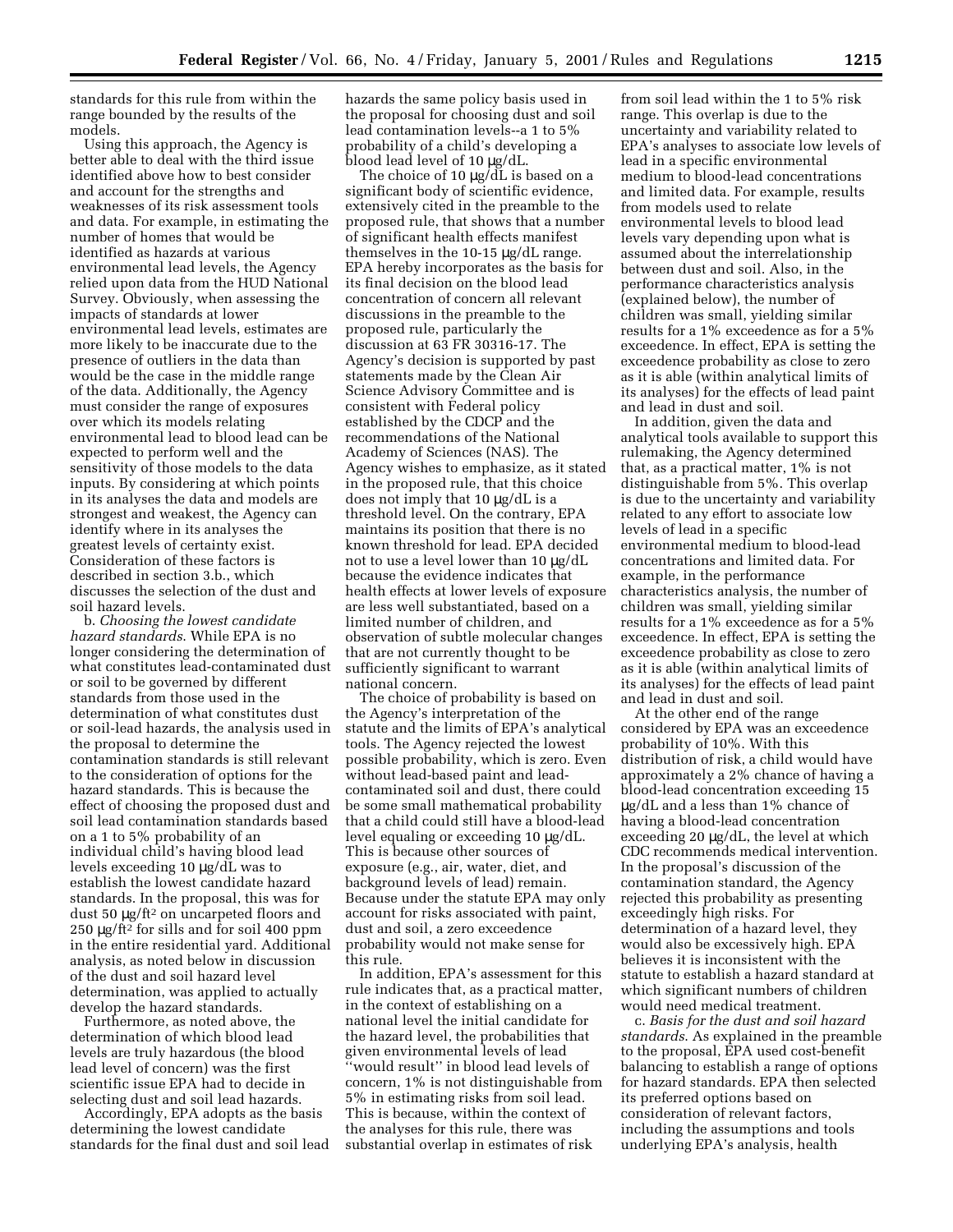protectiveness, cost, and the effect on the overall lead risk reduction program (63 FR at 30314–30315). The Agency refers the public to the proposal for the detailed discussion of its reasoning for choosing the approach to develop the hazard standards. EPA's approach for using cost benefit analysis is described in the proposed rule and is used for the final rule.

In this document, EPA wishes to highlight several points that merit special attention. First, the various modeling techniques used by EPA only established a range of possible answers upon which the Agency exercised its administrative judgement. EPA used its quantitative modeling as a tool to establish the boundaries of the Agency's inquiry, not as the sole basis for decisions. Because precise values cannot be assigned to risks (or costs), any cost-benefit balancing is appropriately used to help select an option within a range for the hazard standards. The Agency then selected its preferred options, from within the range bounded by the modeling results, based on consideration of relevant factors, including the weight of the evidence of harm, assumptions and tools that underlie EPA's analysis, as well as other factors, including health protectiveness and total costs.

To support the establishment of a range of options, EPA used a normative analysis which assumes that all hazards to young children will be identified and controlled. EPA adopted this approach not only in view of the obvious imprecision in its ability to estimate how the public will actually respond in terms of the number and scope of hazard control interventions that will be implemented in response to the standards, but also with the objective of allowing Agency decision-makers to compare costs and benefits. Thus, while the Agency can only estimate the theoretically possible costs and benefits associated with each option, not the actual costs and benefits, EPA is confident that the relative balance of costs and benefits estimated is unlikely to be very different from the relative balance of actual costs and benefits.

Finally, EPA wishes to emphasize that there is no set way to apply the balancing of costs and risk reduction. Where standards would require the high expenditure of resources, the level of risk reduction (considering both the toxicity of lead and the probabilities of exposure) and the strength of evidence should be correspondingly high. On the other hand, if the costs of standards are relatively low, the level of risk reduction and the strength of the evidence could be less compelling. As

stated in the preamble to the proposed rule and as adopted in today's final rule, the determination on soil standards considers the fact that relatively high costs may be incurred to abate residential soils. Consequently, under a cost-benefit balancing concept, before selecting an option associated with high costs, EPA would want a greater measure of confidence that the standard would result in a higher level of risk reduction.

EPA recognizes that resources for abatement to address lead risks to children are often limited and that societies often have to set priorities. Therefore, establishing numerically low national standards could serve to dilute resources across more properties and communities instead of steering resources to address situations that present clearer, more certain risk. Along the same line of reasoning, the Agency believes that it is sound public policy for the hazard standard to embody a ''worst first'' approach that will aid in setting priorities to address the greatest lead risks promptly.

With respect to the paint component, data limitations prevented EPA from quantifying the costs and benefits of the options considered in the proposal (as well as for the final rule). Consequently, EPA's decisions with respect to the options for the paint component involved a more qualitative judgment on the part of the Agency in the proposal, as well as in the final rule. Later in this unit, EPA explains its decision for identifying what constitutes hazardous lead based paint.

2. *Technical analyses*. To support the development of the dust and soil hazard standards in this rule, EPA required tools to relate lead in the environment to blood-lead concentration. As described in the proposal to the proposed rule, EPA used several methods for this purpose: a mechanistic model that has been calibrated and validated with various empirical dataset and which simulates the body's response to lead exposure, and both modeling and non-modeling analyses of empirical data from the Rochester Lead in Dust Study. The mechanistic model is the Agency's Integrated Environmental Uptake and Biokinetic (IEUBK) model. The empirical data used in the modeling and non-modeling analysis to support this rule was obtained from a study of lead in Rochester, New York entitled ''Rochester Lead-in-Dust Study.'' The preamble to the proposed rule (63 FR 30315 ) contains a general overview of these tools. Given the uncertainties and limitations associated with any single approach, EPA decided that it would be

helpful to obtain several perspectives (with different associated strengths and weaknesses) on the relationship between environmental lead and blood lead levels.

EPA thoroughly evaluated its choice of methods in response to public comments and all other information available to the Agency. EPA has concluded that it is appropriate to use the same methodology for its final decision. Based upon public comments and all other information in the rulemaking record, the Agency also recalculated the numerical results obtained for the proposed rule. These recalculations did result in some changes to the standards from those proposed, as is explained below.

a. *Initial candidate hazard levels*—i. *Dust*. For development of the proposed dust-lead contamination level (referred to as the level of concern) EPA used: A multimedia model based on the data from the Rochester Lead-in-Dust study and a performance characteristics analysis of the Rochester data. The reasons for using these models and their implementation is explained in the preamble to the proposed rule (63 FR at 30317–30319) in the Units titled ''c. Characterizing individual risk.'' and ''d. Dust analysis.'' For purposes of this analysis for determining the initial candidate levels for the final hazard standards, however, EPA judges it is appropriate to continue to use the same model, based on the same reasoning.

The multimedia model yielded the following results. The levels of lead in dust on floors associated with an individual child having from a 1 to 5% chance of having a blood-lead concentration equal to or exceeding 10  $\mu$ g/dL range from near zero to 6.7  $\mu$ g/ft<sup>2</sup>. The range for dust loadings on window sills is from near zero to  $74 \mu g/ft^2$ .

The performance characteristics analysis yielded the following results. For floors, dust-lead loadings ranged from 50  $\mu$ g/ft<sup>2</sup> to 400  $\mu$ g/ft<sup>2</sup>. For interior window sills, dust-lead loadings ranged from 100  $\mu$ g/ft<sup>2</sup> to 800  $\mu$ g/ft<sup>2</sup>. These ranges were significantly higher than the ranges yielded by the multimedia approach.

The performance characteristics analysis to support the determination that 1 to 5% of children would develop blood lead levels above 10 µg/dL remains unchanged for the analysis in this final rule. The results yielded by the multimedia model would put the environmental dust-lead levels at which 1-5% of children would develop blood lead levels above 10 µg/dL at near or below background levels and well below the residual levels that remain after homes have been well cleaned (i.e.,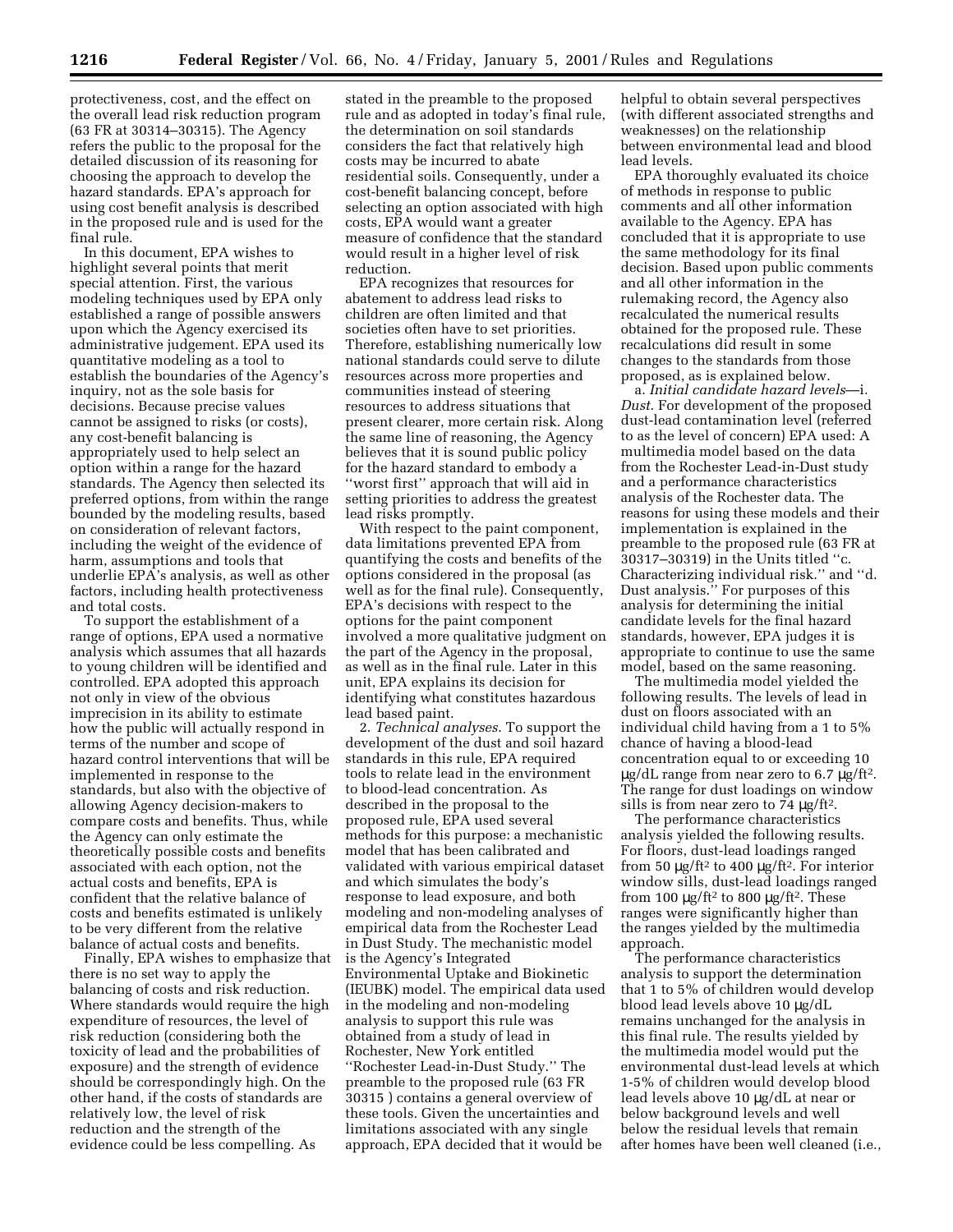the clearance levels). These results do not seem to make sense to the Agency since they imply that background levels in well cleaned homes would still be of concern from a risk perspective. Therefore, based upon public comments, the Agency reevaluated its analyses.

Based upon this reassessment, EPA decided to make some revisions to the way it applied the multimedia model so that its results would be more comparable to the performance characteristics analysis. This was accomplished by using the same set of parameters (average soil concentration, dust on floors and sills, and paint conditions) and the same subset of data from the Rochester Lead-in-Dust Study. Following these changes, the order of magnitude difference in results between the original multimedia model and the performance characteristics model virtually disappears. At 50 µg/ft<sup>2</sup>, the performance characteristics shows a 7.5% risk of equaling or exceeding 10 µg/dL and the multimedia model shows a 5.34% risk. At 40 µg/ft2, the performance characteristics shows a 5.1% risk of equaling or exceeding 10 µg/dL and the multimedia model shows a 5.30% risk. That is, under these analyses, floor dust levels at 40 µg/ft2 correspond to 5% and less probability of blood lead levels exceeding 10 µg/dL. Thus, using the revised model,  $40 \mu g / \text{ft}^2$ is the standard that better meets the criteria spelled out in the Agency's proposal (less than 5% probability of exceeding 10 µg/dL). EPA provides a detailed description of this revised analysis in the ''Risk Analysis to Support Standards for Lead in Paint, Dust, and Soil: Supplemental Report.'' EPA accordingly has chosen 40  $\mu$ g/ft<sup>2</sup> as the initial candidate level for the dustlead hazard level in today's final rule.

ii. *Soil*. In the proposed rule, EPA set a ''level of concern'' based on the Agency's IEUBK model and a performance characteristics analysis of the Rochester data. The reasons for using these models and their implementation is explained in the preamble to the proposed rule (63 FR 30317, 30319) in the Units titled ''c. Characterizing individual risk'' and ''e. Soil Analysis.'' Under the IEUBK analysis soil-lead concentrations generally at or below 500 parts per million (ppm) would result in a 1 to 5% probability that a child will have a blood-lead concentration that equals or exceeds 10 µg/dL. The performance characteristics analysis for soil ranged from 200 ppm to 1,500 ppm correlated with 1 to 5% of children with elevated blood lead levels exceeding 10--µg/dL. EPA chose 400 ppm as the proposed soil

lead contamination level. EPA adopts that same level as the initial candidate soil hazard standard for the same reasons as provided in the preamble to the proposed rule for choosing 400 ppm as the soil contamination level.

3. *Dust and soil hazard levels*. The analyses to support selection of the dust and soil hazard levels included evaluation of the nation-wide reduction in risk that could potentially result from a set of hazard standards. EPA measured the change in risk reduction in terms of an estimated change in the national blood-lead distribution, equated this change to reductions in several adverse public health outcomes (e.g., IQ point loss), assigned a value to these reductions, and compared these public health benefits to the costs of hazard intervention.

a. *Methodology*. EPA finds no reason to change its methodology of using a normative cost-benefit analysis for developing dust-lead and soil-lead hazards. The Agency, accordingly, adopts the reasoning set forth in the preamble to the proposed rule for conducting this analysis. The general overview of the cost-benefit analysis and its use in decisionmaking is provided in the preamble to the proposal (63 FR at 30319–30320) in the introductory paragraphs to the section entitled ''2. Dust-lead and soil-lead hazard standards''.

The methodology for estimating risk reduction is found in the section entitled, ''a. Estimating risk reduction.'' (63 FR 30320) and, partially, in the section entitled ''b. Estimating costs and benefits.'' (63 FR 30321). Methodology for estimating the monetary value to be assigned to the value of risk reduction that may be achieved by actions taken in response to the hazard standards is found in the section entitled ''b. Estimating costs and benefits.'' (63 FR at 30320–30321). Determination of the costs of actions that may be taken to reduce risk is in the same section at 30321-22 and in two paragraphs at 63 FR 30325 in the section entitled ''c. Results.'' The limitations, qualifications and uncertainties that affect both the estimates of benefits and costs are found at 63 FR 30322–30323 in the section entitled ''b. Estimating costs and benefits.''

The Risk Assessment was designed to estimate the declines in children's blood lead levels that would result if abatement and other response actions were taken in housing units that exceeded candidate standards for paint, dust, and soil. While certain details of the analysis are complex, the basic approach is straightforward. First, a baseline of environmental lead and

blood lead levels was established. These represent the ''pre-403'' conditions.

For the pre-403 environmental lead levels, the Agency used the Department of Housing and Urban Development's National Survey of Lead-Based Paint in Housing (the HUD Survey). Conducted in 1989-1990, the HUD Survey measured the extent and condition of lead-based paint in housing, the amount of lead in dust within the housing, and the amount of lead in soil surrounding the housing. For the pre-403 blood lead levels, the Agency used Phase 2 of the third National Health and Nutrition Examination Survey (NHANES III). Conducted by the Centers for Disease Control and Prevention in 1991-1994, NHANES III included measurements of children's blood-lead levels.

Next, the Agency estimated the reduction in environmental lead levels that would result if abatements or other responses were performed in housing units that failed candidate standards for paint, dust, and soil. These levels represent the ''post-403'' environmental lead levels and rely upon estimates of the effectiveness and duration of the response actions.

The Agency then modeled the blood lead levels that would correspond to the pre- and post-403 environmental lead levels. This allowed an estimation the blood-lead reduction that would result from the standards (i.e., the difference in the blood lead levels from the pre-403 environmental levels to the post-403 environmental levels). Here, the Agency used two different models the Integrated Exposure Uptake Biokinetic (IEUBK) Model and an empirical model that was based upon the results of the Rochester Lead in Dust Study. Consequently, there are two different estimates of the bloodlead changes that would result from the 403 standards, one based upon each model. Finally, the two estimates of blood-lead changes were re-scaled by applying the pre-403 blood-lead levels in NHANES III. EPA repeated this process for each set of standards under consideration.

The two models of risk assessment were incorporated into the economic benefit-cost framework to generate net benefit estimates for the various candidate hazard standards. EPA wishes to emphasize that it is more important to consider the net benefit estimates relative to each other rather than their actual numerical value for the various candidate hazard standards. In order to apply these models in this national analysis, the models relating environmental lead to blood lead could not reflect the consideration of sitespecific data to the extent that would be sought when they are applied locally.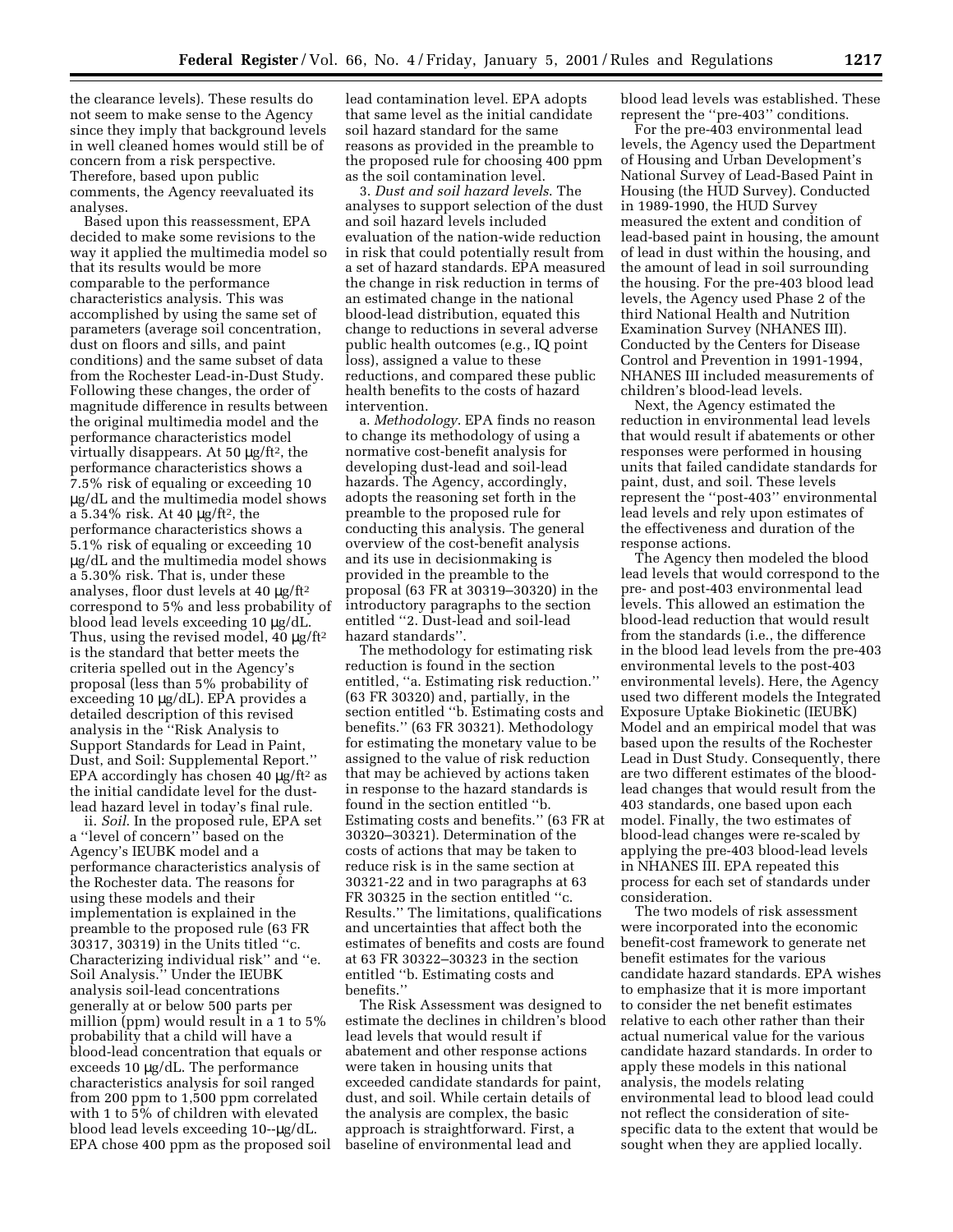Also, the Agency recognizes that the costs and benefits associated with the normative analysis are likely to overstate the actual costs and benefits associated with the standards since it is likely that not everyone will follow the rule recommendations and, to the extent they do not, benefits and costs would both be lower. This is not of great concern because the objective of this analysis is to provide EPA with a tool to compare options in terms of relative costs and benefits of each option, not to develop precise absolute estimates of costs and benefits.

Despite the limitations and uncertainties of the analysis, the results for options within each model can be compared. The limitations may affect the estimates of absolute costs and benefits, but these limitations should have similar effects on the estimates for each option. Additional discussion of how to interpret the results of the normative cost-benefit analysis is provided in the preamble to the proposed rule (63 FR 30323) at the beginning of the Unit entitled ''c. Results.''

b. *Results*. The results of the analysis, under each model, to determine dustlead and soil-lead hazards for the proposed rule are found in the preamble to the proposed rule (63 FR at 30323– 30325). The results of the analysis after the reevaluation for the final rule are presented in this section. The analysis' computation of net benefits is the difference between the total benefits estimate and the total costs estimate. Net benefits are an indicator of the societal gains from hazard controls. While the rule, in and of itself, does not impose a requirement to abate the hazards, for purposes of its risk analysis for this rule, EPA has assumed that abatement will be undertaken in all

homes that exceed the levels when a child is born. This analysis does not account for the costs and benefits associated with child-occupied facilities because of the lack of available data and resources.

While the Agency has assumed that the remediation response to the presence of a paint, dust or soil lead hazard is abatement (e.g., removal or permanent covering for soil) for purposes of its analyses, it should not be concluded that the Agency has identified abatement as the only viable response to paint, soil or dust hazards. The Agency believes that well-designed and well-managed programs of interim controls can achieve significant reductions in hazards and, particularly for soil hazards, could be less expensive than removal.

As noted previously in this preamble, in performing its analyses for this rule, the Agency could not quantitatively compare interim control strategies with abatement strategies because there are only limited data available on the effectiveness of interim controls over extended periods of time, and those data which are available are not suitable for quantitative comparisons with abatements. Nevertheless, experience with interim control programs is increasing and certain organizations, particularly public health and housing agencies, believe they have been able to develop effective programs for interim controls which achieve virtually the same degree of risk reduction as do abatement programs, but at much reduced cost. EPA believes that public and private organizations should evaluate both interim control and abatement strategies in determining the most effective course of action.

Therefore, while EPA does not have the authority under this statute to mandate any particular remediation

action for lead-based paint hazards, it recommends strongly that some action be initiated--interim controls or abatement--if lead levels exceed the hazard standards. Morever, if bare soillead levels are below the hazard standard in non-play areas, the Agency recommends that organizations and individuals at least consider some action in bare soil in those areas if there is a concern that children under the age of 6 might spend substantial time in such areas, or there is concern that the bare soils in such areas may contribute to hazardous lead levels in the dwelling, or in the play area.

The IEUBK-based analysis and the Empirical-model-based analysis are only used to calculate the benefits of the various options. Costs are calculated in the same manner for both models. Total costs increase as options become increasingly stringent and are mainly a function of unit costs (costs for a single abatement) and the number of homes affected. Unit costs for dust are the same whenever a dust lead hazard is present. For soil, unit costs vary depending on the part of the yard being addressed by the abatement (e.g., dripline, mid-yard, play-area) and on whether the removed soil has to be managed as hazardous waste under regulations under the Resource Conservation and Recovery Act (RCRA). The unit cost is lower for lower soil-lead levels (below 2,000 ppm) because it is expected that the removed soil would not have to be managed as hazardous waste.

In the analysis for the proposed rule, unit costs for dust abatement were \$ 391 for single-family homes and \$ 262 for multi-family units (63 FR 30324). The preamble to the proposed rule (63 FR 30322) included the following complete range of unit costs for soil removal and other control actions as follows:

| Table 1.—Hazard Evaluation and Control Costs (per activity in 1995 dollars) |  |
|-----------------------------------------------------------------------------|--|
|-----------------------------------------------------------------------------|--|

| Activity                                      | Single Family | Multi-family<br>(per unit) |
|-----------------------------------------------|---------------|----------------------------|
| Risk assessment                               | 456           | 235                        |
| Interior paint repair                         | 437           | 437                        |
| Interior paint abatement                      | 6,587         | 4,687                      |
| Exterior paint repair                         | 807           | 182                        |
| Exterior paint abatement                      | 5,706         | 2,275                      |
| Dust cleaning                                 | 391           | 262                        |
| Soil removal (dripline; nonhazardous waste)   | 2,046         | 399                        |
| Soil removal (mid-yard; nonhazardous waste)   | 7,878         | 777                        |
| Soil removal (both areas; nonhazardous waste) | 9,008         | 901                        |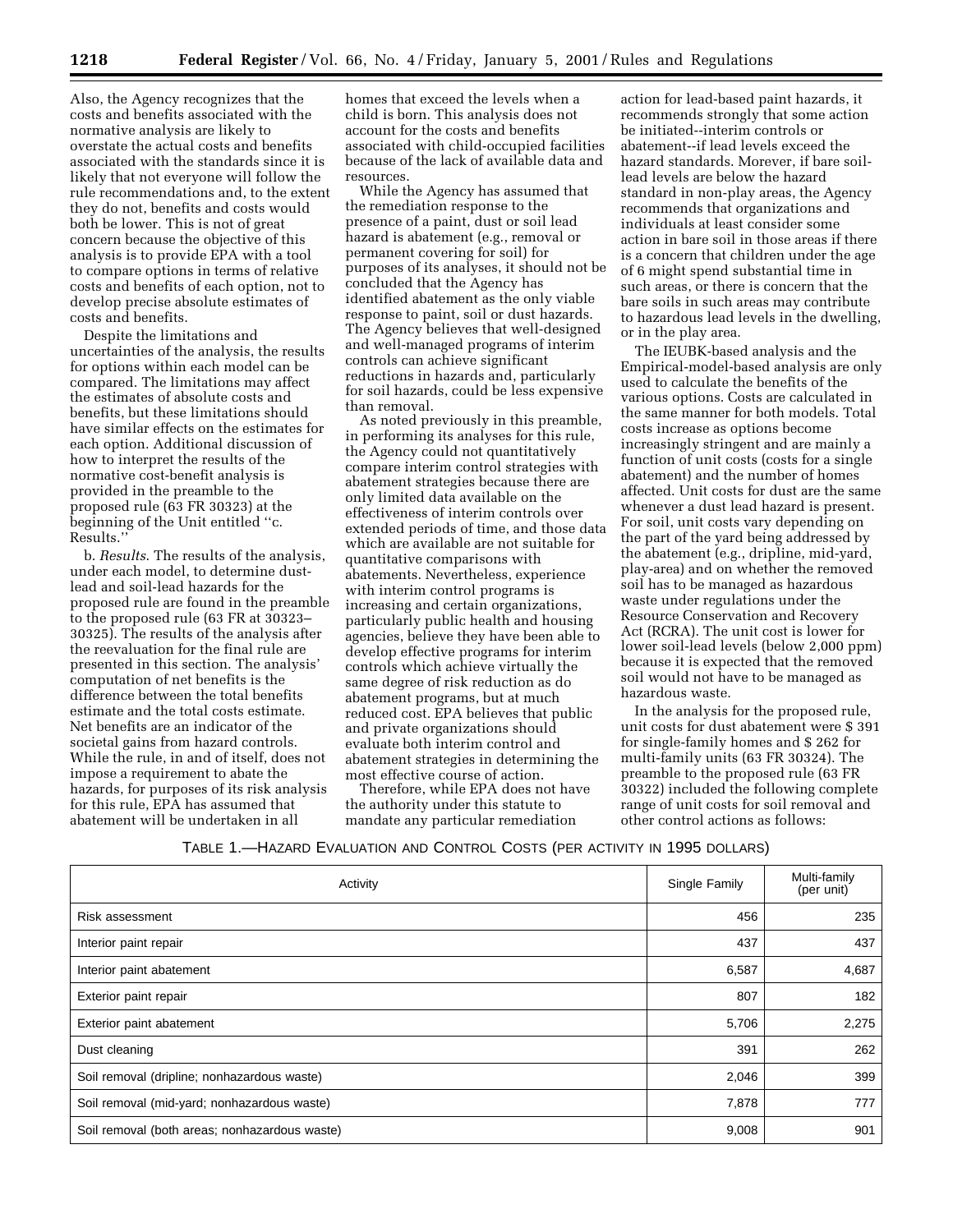| v<br>--<br>v.<br>. .<br>__ |  |
|----------------------------|--|
|----------------------------|--|

# TABLE 1.—HAZARD EVALUATION AND CONTROL COSTS (PER ACTIVITY IN 1995 DOLLARS)—Continued

| Activity                                      | Single Family | Multi-family<br>(per unit) |
|-----------------------------------------------|---------------|----------------------------|
| Soil removal (dripline; hazardous waste)      | 3,443         | 541                        |
| Soil removal (mid-yard; hazardous waste)      | 16,486        | 1,351                      |
| Soil removal (both areas; hazardous waste)    | 19,013        | 1,617                      |
| Soil removal (play area, non-hazardous waste) | 1.460         | 314                        |
| Soil removal (play area, hazardous waste)     | 2,129         | 359                        |

It is important to note that, as printed in the proposal, this table contained a typographical error with respect to the cost of exterior paint abatement in single-family housing. This error was identified and corrected in a **Federal Register** document published on December 18, 1998 (63 FR 70087) (FRL– 6048–3).

Total costs for the various options considered are found in Tables 4, 5, 6, and 7 of the proposal (63 FR at 30324– 30325). Similar tables, although slightly revised as is described later in this section, are presented as Tables 7–A1 through 7–A4 in Appendix 7 of the Economic Analysis of the TSCA section

403 Lead-based Paint Hazard Standards Final Rule (December 2000) (Economic Analysis) (Ref. 14). As in the proposal, however, these tables do not include estimated costs or benefits of paint interventions, or any testing or risk assessment costs. Since only a single standard was considered for paint interventions, associated costs and benefits are omitted from the tables to permit a clearer presentation of the incremental changes in costs and benefits that are associated with changes in standards for the option considered. The Agency also omits testing and risk assessment costs in the tables below for

a similar reason. Finally, in order to observe the effects of intervention in each medium separately, EPA held lead levels in all other media constant at baseline levels, which are based on the HUD National Survey data. In tables 7A-3 and 7A-4 for the estimated costs and benefits for soil-lead hazard standard, independent dust and paint interventions are assumed not to occur. Some dust interventions that are triggered by soil abatements are incorporated in these two tables.

The units of benefit and the value being assigned to them are presented in Table 2 below.

# TABLE 2.—SUMMARY OF BENEFITS ANALYSIS ESTIMATE

| Type of Effect                                              | Description                                                                                                                                                                          | Estimate                                                                                                                                                | Source                                                                                                                                                                                                                                                         |
|-------------------------------------------------------------|--------------------------------------------------------------------------------------------------------------------------------------------------------------------------------------|---------------------------------------------------------------------------------------------------------------------------------------------------------|----------------------------------------------------------------------------------------------------------------------------------------------------------------------------------------------------------------------------------------------------------------|
| Effect of a Single<br>Point Reduction in<br>IQ              | Sum of the direct and indirect ef-<br>fects on the percent of earnings<br>lost (2.379%) and express the<br>effect in terms of the present<br>value of average lifetime earn-<br>ings | \$9,360 in 1995 dol-<br>lars                                                                                                                            | Product of the estimate of the present value of average<br>lifetime earnings based on U.S. Department of Com-<br>merce (\$366,021 (1992 \$)) and the assumed percent-<br>age loss of earnings from a single point reduction in<br>IQ of 2.379% (Salkever 1995) |
| Cost of Additional<br>Education                             | Sum of the direct costs (\$316) and<br>opportunity costs (\$627) of addi-<br>tional education                                                                                        | \$1,014 in 1995 dol-<br>lars                                                                                                                            | Sum of the estimate of the direct and opportunity costs<br>of additional education based on U.S. Department of<br>Education (1993) data                                                                                                                        |
| Total Effect of a Sin-<br>gle Point Reduction<br>in $IQ$    | Subtract the costs of additional<br>education from the effects on<br>earnings lost                                                                                                   | \$8,346 in 1995 dol-<br>lars                                                                                                                            | Accounting for the cost of additional education was<br>based on Salkever (1995)                                                                                                                                                                                |
| Special Education (IQ<br>less than 70 points)               | Cost of special education begin-<br>ning at age 7 and ending at age<br>18                                                                                                            | \$53,836 in 1995 dol-<br>lars                                                                                                                           | Kakalik et al. (1981) estimate annual incremental regular<br>classroom costs of \$6,458 in 1995 dollars for special<br>education. This estimate is the discounted value of<br>such costs for age 7 through 18.                                                 |
| Compensatory Edu-<br>cation (Blood lead<br>greater than 20) | Cost of compensatory education<br>beginning at age 7 and ending at<br>age 9                                                                                                          | \$15,298 in 1995 dol-<br>lars                                                                                                                           | Kakalik et al. (1981) estimate annual incremental regular<br>classroom costs of \$6,458 in 1995 dollars for compen-<br>satory education. This estimate is the discounted<br>value of such costs for age 7 through 9.                                           |
| Medical Intervention<br>(for several blood<br>lead ranges)  | Cost of blood lead screening and<br>medical intervention for children<br>less than six years old (by blood<br>lead Risk Group)                                                       | Risk Group <sup>1</sup> I:\$58;<br>R.G. IIA: \$70; R.G.<br>IIA: \$227; R.G. IIA:<br>\$417; R.G. IIA:<br>\$678; R.G. IIA:<br>\$9843; R.G. IIA:<br>\$9843 | Recommendations and actual practice based on infor-<br>mation from CDC (1991), AAP (1995), and medical<br>practitioners. These estimates are the discounted<br>costs per newborn associated with each blood lead<br>Risk Group.                                |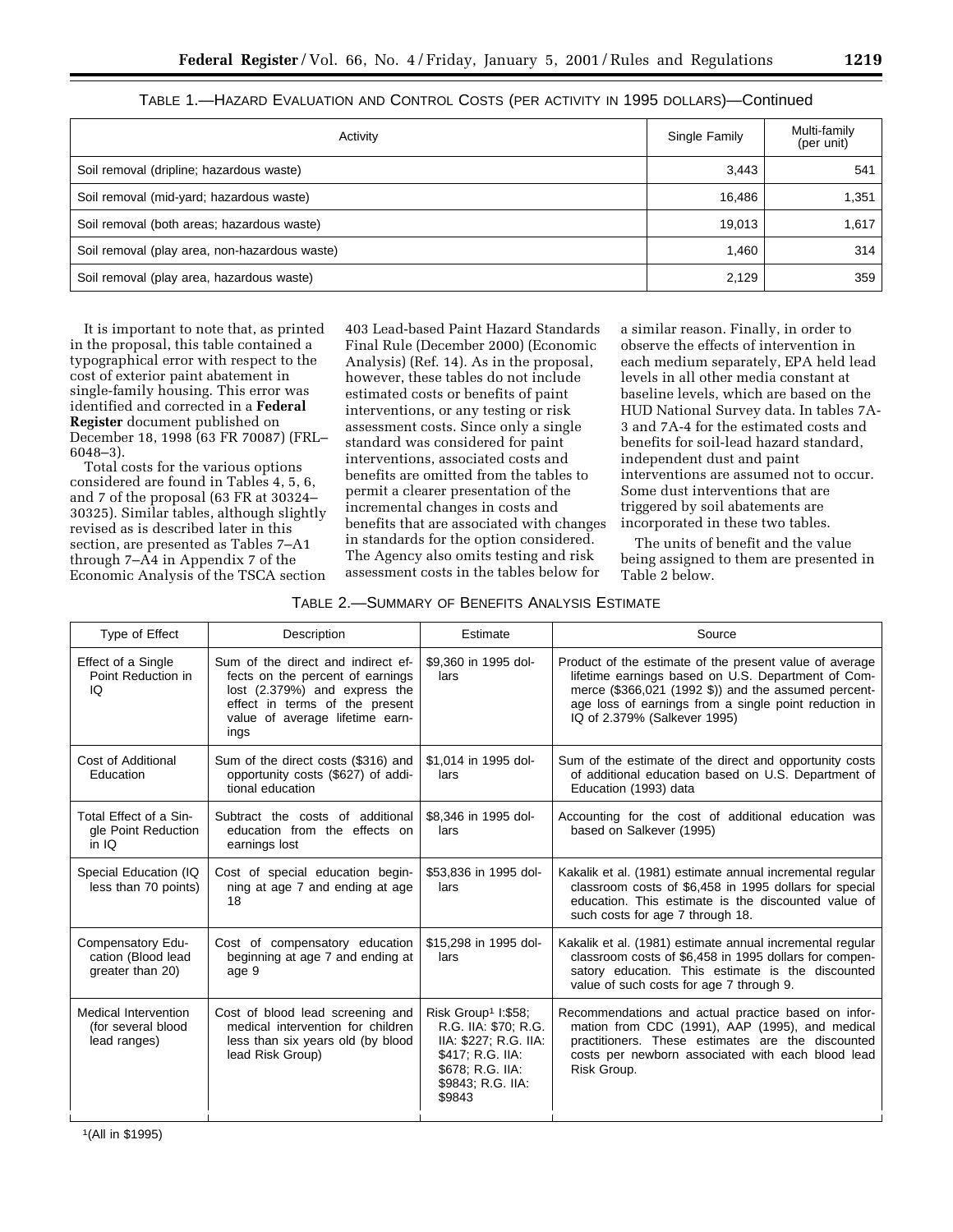Calculations for the IEUBK-based analysis for a range of dust hazard options for floor dust and the soil hazard standard options are presented in the economic analysis (Ref 14). Discussion of the calculations is found at 63 FR 30323-25. The dust values for 40 µg/ft2 will be discussed later in this preamble. Finally, the units of benefit and the value being assigned to them in these analyses are presented in Table 2.

In summary, total benefits increase as options become increasingly stringent, ranging from \$ 50 billion to \$ 88 billion for dust and from \$ 16 billion to \$ 145 billion for soil. As discussed in the Economic Analysis, the results presented for soil account for the fact that soil interventions (excluding those in play areas only) include dust interventions following the removal and replacement of soil, and thus incorporate the costs and benefits associated with dust interventions in addition to the costs and benefits associated with the soil abatement itself. Benefits increase at an increasing rate because, as dust and soil-lead levels decline, the number of homes at given environmental lead levels increases more quickly. For example, moving from a soil standard of 5,000 ppm to 4,500 ppm increases the number of homes exceeding the standard from about 600,000 to about 700,000 (an increase of about 100,000 housing units), while moving from 1,000 ppm to 500 ppm increases the number of homes exceeding the standard from about 6 million to 12 million (an increase of about 6 million housing units).

Because total benefits increase at a faster rate than total costs, net benefits also increase as options become increasingly stringent, ranging from \$ 42 billion to \$ 69 billion for dust and \$ 13 billion to \$ 103 billion for soil. The increase in net benefits is relatively constant as the dust standards become more stringent. For soil, net benefits increase slowly from 5,000 ppm to 3,000 ppm and increase more quickly from 3,000 ppm to 2,000 ppm and from 1,200 to 500 ppm. Net benefits increase because total benefits are increasing at a faster rate than total costs.

It is important to note that the above analyses do not take into account lead levels in other media. Controlling for other contributors to blood lead presents a different picture of the net benefits that result from moving to a more stringent standard.

Under the Empirical-model for floor dust, total benefits increase as options become increasingly stringent, ranging from \$ 27 billion to \$ 36 billion. For sill dust over the range of candidate standards that were considered, net

benefits are in the maximum range at 250 µg/ft2 and are slightly higher with floor dust standards of 50  $\mu$ g/ft<sup>2</sup> as compared to  $100 \mu g / \text{ft}^2$ . As is the case in the IEUBK model-based analysis, the rate at which benefits increase rises as the stringency of the options increase, because more homes are affected (and more children are protected). The rate at which benefits increase, however, is tempered somewhat because the relationship between dust and soil-lead and blood lead remains relatively constant across the range of options considered. The increasing number of children protected by more stringent standards is counter balanced by decreasing risk reduction predicted for children living in homes with low dust and soil-lead levels. That is, there are smaller changes in blood lead because there are smaller changes in environmental-lead between baseline dust-lead levels and post-intervention levels.

Of the combinations of dust standard options evaluated in the proposal, net benefits were relatively constant for all the combinations except the most and least stringent (floor =  $50 \mu g$ /ft<sup>2</sup> with sill  $= 100 \mu g / \text{ft}^2$  and floor  $= 100 \mu g / \text{ft}^2$  with  $\text{still} = 1,000 \mu\text{g/ft}^2$ , respectively). For the other options considered, benefits and costs increase at approximately the same rate, resulting in little change in net benefits. Specifically, the combinations resulted in net benefits of around \$ 20 billion, which is also the case when a floor standard of 40  $\mu$ g/ft<sup>2</sup> is considered.

Net benefits for soil range from \$ -7 billion to \$ 2 billion, approaching maximum levels near 5,000 ppm and 2,000 ppm. Below 2,000 ppm, net benefits decrease because total benefits increase at a slower rate than total costs. The increased number of children protected at more stringent standards is offset by a smaller predicted reduction in risk at lower environmental levels.

4. *Selection of the standards and other Agency decisions*. This section of the preamble presents the explanation of EPA's decisions regarding the standards for dust and soil lead hazard and paint-lead hazard standards.As part of the discussion of the Agency's decisions for each media, EPA is also presenting its decisions on related issues including sampling location and interpretation. The dust section will also include a discussion of the dust clearance standards, and the soil section will include EPA's decision regarding management of soils removed during abatement.

The clearance standards for dust, interpretation of composite clearance samples, soil management practices,

and sampling location requirements are not being issued under authority of section 403 of TSCA, but under the work practice standards of section 402. Therefore, the legal reasoning, policy decisions, and technical analyses explained above do not have direct applicability to their promulgation. EPA is presenting these issues in this unit for public convenience, in order to keep all its decisions regarding each medium in one place in this preamble.

a. *Dust*—i. *Dust-lead hazard standards*. EPA has decided to adopt a dust-lead hazard standard 40 μg/ft<sup>2</sup> for floors and 250 µg/ft2 for interior window sills) in the final rule. The floor standard is changed somewhat from the proposal but the window sill standard remains the same as for the proposal.

According to the Empirical modelbased analysis for the proposal, the results of which are summarized in Table 6 of the proposed rule, four of six combinations of options for floor and window sill standards have net benefits in the maximum range (i.e., \$ 21 to \$ 22 billion). One combination (100 μg/ft<sup>2</sup> for floors,  $1,000 \mu g$ /ft<sup>2</sup> for sills) provides significantly less risk reduction relative to cost; and one combination (50  $\mu$ g/ft<sup>2</sup> for floors,  $100 \mu g$ /ft<sup>2</sup> for sills) provides little additional benefit but costs increase significantly. Incremental benefits are less than one third the incremental costs and an additional 11 million homes would fall under the standard. EPA, therefore, considers that this lower standard for sills is associated with increased costs without commensurate attendant benefits.

Of the four combinations considered in the proposed rule, the  $50/250 \mu g/ft^2$ standard was found to be the most protective in terms of the amount of risk reduction yielded. The other three options, though less costly, also provided less risk reduction. The decrease in both costs and benefits as the combination of floor and sill options become less stringent were roughly the same (between \$5 billion and \$6 billion), resulting in little change in net benefits.

EPA's decision on the proposed floor standard was further supported by the results of the IEUBK model-based normative analysis, summarized in Table 4 of the preamble to the proposed rule, which showed that the net benefits for the proposed floor standard were greater than those for a less stringent standard; net benefits estimated by this analysis increased from \$ 48 billion for 100  $\mu$ g/ft<sup>2</sup> to \$ 61 billion for the proposed 50 µg/ft2 standard.

EPA reiterates that this normative cost-benefit analysis has been undertaken for comparative purposes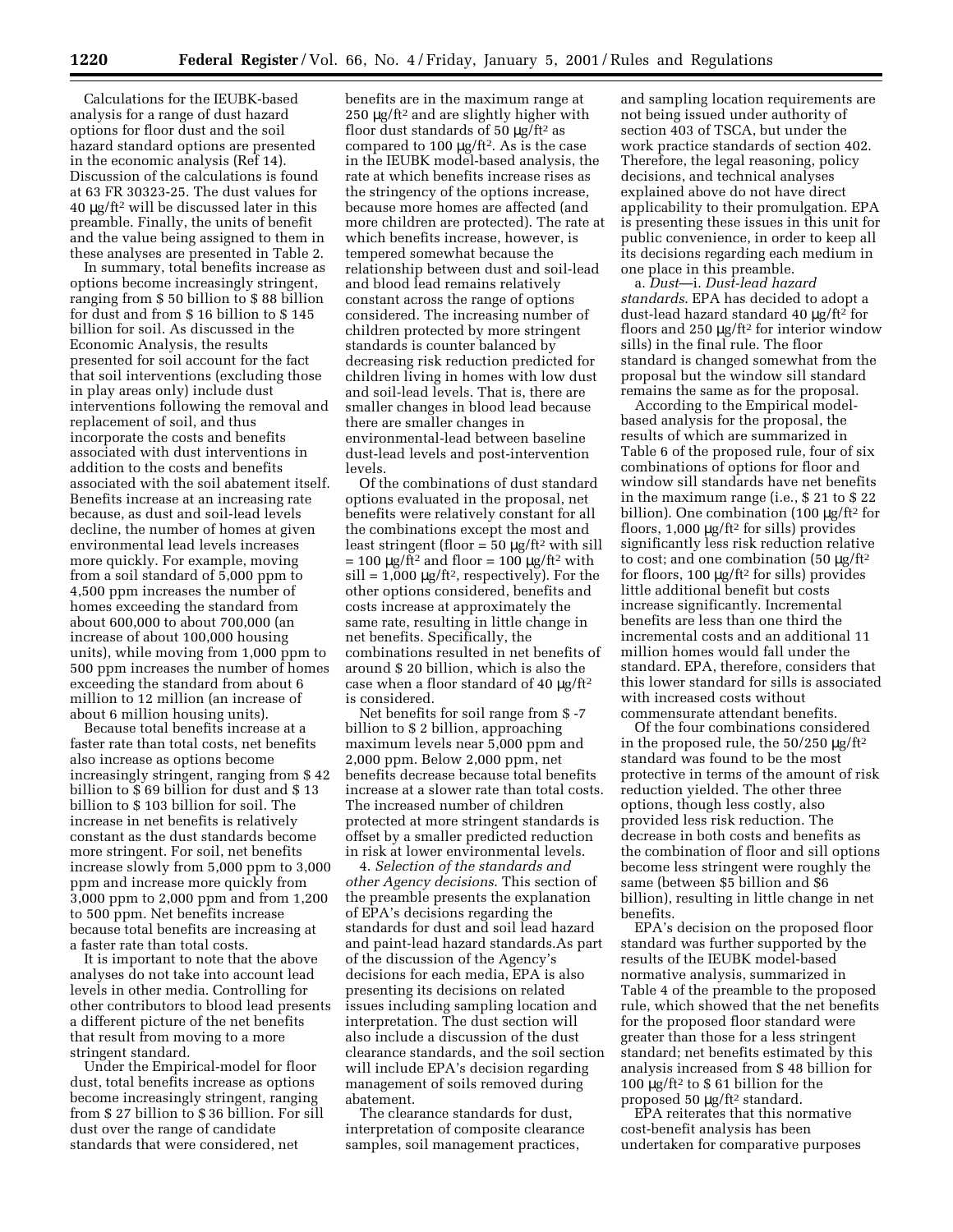only to evaluate the hazard standards on a relative basis. However it does not mean to imply that billions of dollars will be spent on lead dust cleanup because the responses projected in the cost estimates may not necessarily reflect the behavior of residents and building owners over 50 years. These costs also reflect some extremely conservative assumptions, such assuming that all yards are potentially affected even if they actually contain no bare soil. These costs are put into better perspective when it is understood that the cost per residence of dust cleaning is less than \$ 600 per affected residence over a 50–year period in 1995 dollars. In making this decision, EPA recognizes that the proposed standard could result in dust hazard interventions in perhaps as many as 20 million homes. Although this is a very large number of homes, the cost of intensive dust cleaning is relatively low for individual residences.

EPA decided to propose the 50  $\mu$ g/ft<sup>2</sup> and 250 µg/ft2 standards respectively for floors and sills because the Agency preferred to select the most protective of the four combinations.

In the proposal, the Agency did not consider a floor standard option less than 50 µg/ft2 because, in its risk analysis, EPA's best estimate was that the post-intervention dust-lead loading would be the lower of the preintervention dust-loading or 40 µg/ft2. This was the Agency's best estimate of dust levels that would remain after controlling sources of lead and thoroughly cleaning the residence. It was based on an analysis of data from several abatement studies which is more fully discussed in Chapter 6 of the Agency's risk analysis (Risk Analysis to Support Standards for Lead in Paint, Dust, and Soil, EPA 747–R–97–3006, June 1998) (Ref. 12). in the record for the proposed rule. In light of this estimate, EPA found it would be impractical to set the standard for floors lower than 40 µg/ft2 because little or no risk reduction would likely to be achieved for homes that had dust-lead loadings at or below 40 μg/ft<sup>2</sup>.

In the preamble to the proposed rule, EPA stated that, if new data were to become available before promulgation of the final rule that show that even lower post-intervention dust-lead loadings could be achieved, EPA would consider establishing a more stringent dust-lead hazard standard. A number of comments were submitted claiming that cleanup could be achieved below 40 µg/ ft2. Of particular relevance were comments from HUD stating that, in its experience, cleaning to levels below 40 µg/ft2 was typically achieved as evidenced by its Grantees program. In

fact, since the proposal of this rule, HUD has promulgated a 40  $\mu$ g/ft<sup>2</sup> standard for floors in its 1012/1013 regulations. Since EPA's basis for not considering a standard less than 50 µg/ ft2 was based upon its understanding of the effectiveness of cleaning and, based upon the data provided by HUD in its comments, it is now clear that a 40  $\mu$ g/ ft2 standard is achievable, the Agency is establishing 40 µg/ft<sup>2</sup> as the dust-lead hazard standard for floors. The Agency believes that this is consistent with the approach taken in its proposal namely, that the floor-dust hazard standard should be at the lower end of the range where risk reduction is possible. Further, when considered in terms of its cost-benefit analysis, EPA found that indeed positive net benefits resulted for the 40 µg/ft2 hazard standard. In fact, as compared to the proposed standard of 50 µg/ft2 with a sill dust standard of 250 µg/ft2 (see Tables 2 and 4), net benefits are somewhat higher under the IEUBK model-based analysis and approximately the same under the Empirical model-based analysis.

EPA does not believe it is appropriate to set a dust-lead hazard below this level for the additional reason that such a level would significantly increase the number of homes identified as lead hazards and would not likely identify more truly hazardous environments. This is based on the fact that these lower levels would identify significantly more than the approximately 22 million homes that are identified as having dust-lead hazards under the 40 µg/ft2 standard. In view of the fact that there are far less children in the population with elevated blood lead levels, EPA has to question modeling results that would suggest such lower levels.

ii. *Carpeted floors*. In contrast to the proposed standards that only applied to uncarpeted floors, EPA has decided to include carpeted floors in the dust-lead hazard standard, and the clearance standards. EPA's reasoning is explained herein.

The Agency received substantial comment on the issue of the floor dust standard, and its proposed limitation to uncarpeted floors. As discussed in the preamble for the proposed rule (63 FR 30336), EPA did not include dust standards for carpeted floors because the Agency was unaware of adequate data that could be used to establish a statistical relationship between dust lead on carpeted floors and children's blood-lead concentrations. In the absence of such relationship, EPA felt it could not estimate the level of risk and risk reduction that would be associated with various levels of dust-lead in carpeted floors. Furthermore, EPA did

not believe it had adequate data on the effectiveness of carpet cleaning that would be needed to establish a dust clearance level for carpeted floors. EPA did state that it planned to analyze expeditiously any newly available data to establish dust standards on carpeted floors and to amend the regulations to add standards for carpeted floors.

EPA, however, acknowledged that the lack of standards for carpeted floors was a significant limitation of the proposal. Accordingly, the Agency requested comment on the impact of not including standards for carpeted floors and indicated it would be interested in any information or data that would help it establish such standards.

Almost all comments on this issue disagreed with EPA's decision not to set carpet standards, even though many recognized that the lack of data on hazardous levels of lead in carpets makes it difficult for EPA to establish a dust-lead standard for carpeted floors. However, by excluding carpet dust from the dust hazard standard EPA will cause excessive amounts of lead to be ignored during dust-lead control activities. Many children who live in homes with wall-to-wall carpeting will remain unprotected from floor dust-lead hazards. Using data from the 1997 American Housing Survey, EPA estimates that approximately 54 million housing units built prior to 1978 contain some wall-to-wall carpeting. Of these units, wall-to-wall carpeting is found in a living room in approximately 47 million units and in a bedroom in approximately 46 million units (i.e., rooms in which children reside and play most frequently.

A number of comments pointed out the unintended consequences of not having a dust-lead standard for carpets. Contractors complained that, because abatement requires quality control standards in order to be properly executed, many contractors will refuse to work in rooms where there is no standard on which they can fall back to show they have done their work correctly. This could raise liability issues because there would be no standard to determine whether it is safe for a family to return to a home after a lead cleanup. Not having a carpet standard could create the notion that, if carpet remains, there is no hazard on the floors and the carpeted floor can be ignored. Further, a property owner could avoid having to meet clearance levels for lead dust on floors simply by laying carpet.

In view of the substantial loophole that could be created in the absence of a standard for carpeted floors, many comments recommended that EPA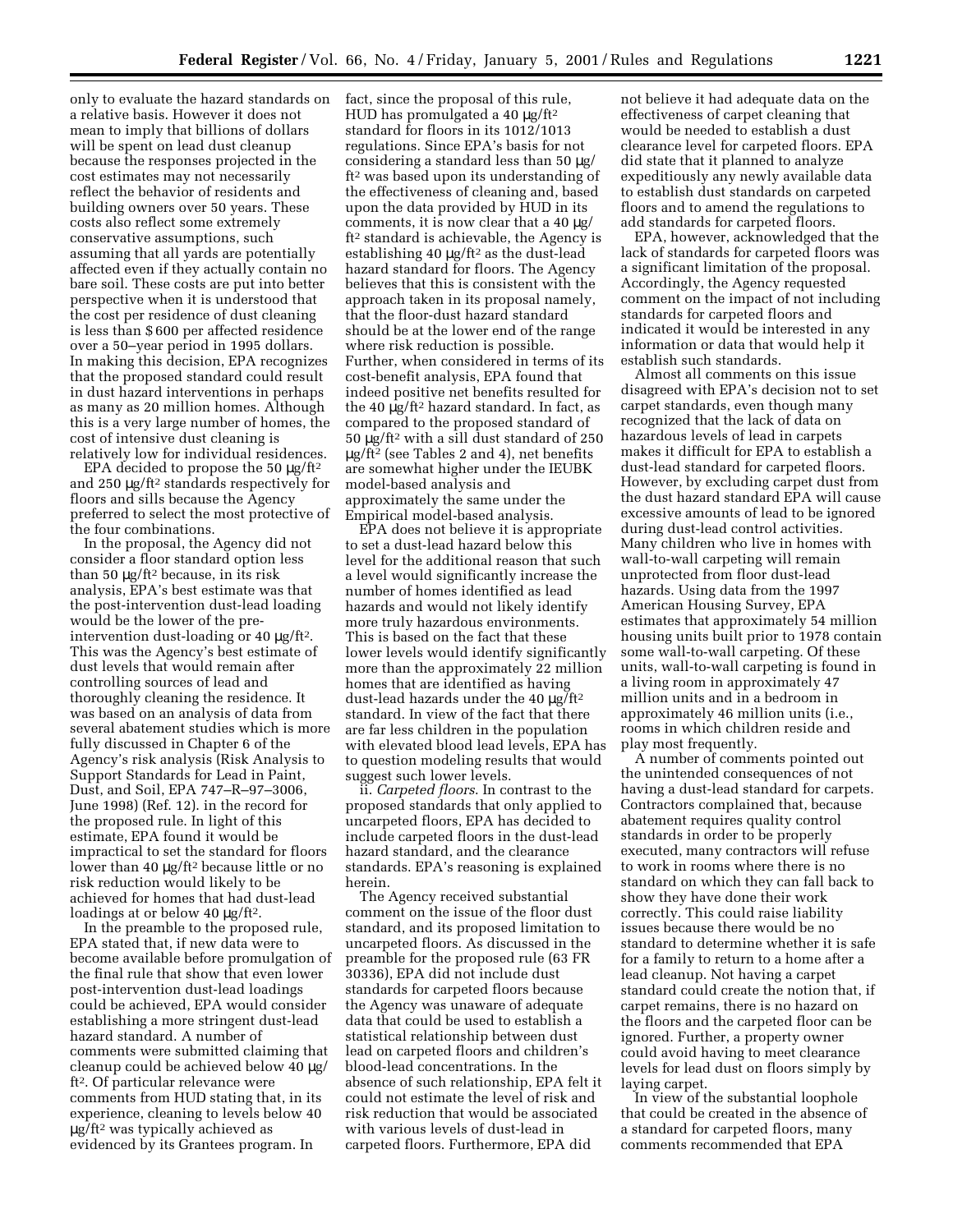should maintain one standard for all floors until research can be done that supports a different standard for carpeted floors. The Agency is persuaded by the comments that the absence of any standard at this time would potentially lead to significant exposures for children, and that some standard is necessary at this time.

In response to these concerns, the Agency has reviewed the information submitted by commenters and other information in its rulemaking record, including the data base supporting the floor dust-lead standard. EPA agrees with the comments that the huge potential loophole created by not having a carpet standard could affect large numbers of children and would be inappropriate. It is known that carpeting can be a dust reservoir with significant amounts of lead. In addition, the Agency believes that its rulemaking record supports setting a carpet standard that is the same as the standard for bare floors.

Specifically, EPA finds that the following information supports setting a carpet standard that is the same as the bare floor standard. First, EPA agrees with the comments, particularly with respect to the fact that substantial amounts of children would remain unprotected by not having a carpet standard and that the consequences are harmful to public health.

With respect to data, EPA has examined its analysis that supported the dust-lead hazard standard. That analysis not only supports the standard for bare floors, but also the same one for carpeted floors. This is because the data that was used as input to its models did not distinguish between bare floors and carpeted floors. That is, the Agency's risk analysis, its analysis of risk reduction that could be achieved through cleanup, and the cost-benefit analysis for floors evaluated both carpeted and uncarpeted floors. EPA cannot definitively state that, in fact, all factors will be the same for both carpeted and uncarpeted floors, but sufficient evidence exists to establish a carpet standard. This is based upon considering the potential loophole that could exist in the absence of a carpet standard and the fact that some correlation exists between carpeted and non-carpeted floors.

The correlation between carpeted and non-carpeted floors is supported by data in the rulemaking record, as well as data submitted by HUD in comment. These data include the Rochester (NY) Leadin-Dust study and the pre-intervention, evaluation phase of the HUD Lead-Based Paint Hazard Control Grant (''HUD Grantees'') Program (data

collected through September 1997), both of which appear in the record for this rulemaking and are described in the Risk Analysis for the proposed rule. The Rochester Study shows a significant correlation between dust lead in carpets and children's blood lead. Further, the study showed that the percentage of children with blood-lead levels above 10 µg/dL were nearly the same with carpeted and uncarpeted floors (19.8 and 18%, respectively). This correlation supports setting at least the same standard for carpeted and non-carpeted floors. In addition, data from the HUD Grantees indicate that grantees were able to reduce dust-lead loadings in carpets, although the data are limited by the fact that grantees were working with higher clearance standards (80 - 200 µg/ ft<sup>2</sup> instead of 40  $\mu$ g/ft<sup>2</sup>). Nevertheless, the fact is that the identical cleaning techniques were used, regardless of the clearance standard. Finally, there are no scientific data available demonstrating that carpeted floors pose different risks to children than any other type of flooring.

Accordingly, EPA's dust-lead, hazard and clearance standards apply to all floors. This will ensure that children are protected from dust hazards on all types of floors until future rulemakings can more definitively evaluate the need for different carpet standards.

iii. *Sampling requirements related to assessing dust-lead hazards*. EPA is adopting the sampling location (63 FR 30342) and interpretation (63 FR 30339—30340) requirements based on the rationale in the proposed rule. This regulation amends the work practice standards for risk assessments at 40 CFR 745.227 to require risk assessors, for purposes of hazard assessment, to take samples from floors and interior window sills. This regulation also amends the work practice standards to require risk assessors to make the dustlead hazard determination by comparing the average of wipe sample results, weighted by the number of subsamples in each sample to the hazard standard for the appropriate surface (i.e., floors, sills) For multifamily properties, the risk assessor will determine that unsampled units of particular type of surface (i.e., floors, sills) constitute a hazard if at least one sampled unit is determined to be a hazard. Unsampled common areas are presumed to contain a lead-based hazard if at least one sampled common area of a similar type contains a lead-based hazard.

iv. *Dust clearance standards*. EPA is explaining in this section its reasoning for establishing clearance standards for cleanup of lead dust hazards and work practice standards for interpreting

composite samples for clearance purposes.

Clearance standards are used by certified individuals to evaluate the adequacy of the cleanup performed in residences at the completion of abatement. According to the practices prescribed at 40 CFR 745.227, a certified risk assessor or inspector must collect dust samples and have them analyzed by an EPA-recognized laboratory following the cleanup to assure that the cleanup reduces dust-lead levels to prescribed ''clearance'' levels. If the clearance levels are not met, the cleanup and testing process must be repeated until the clearance standards are met. Although clearance testing is not required following implementation of interim controls (e.g., paint repair), the Agency strongly recommends such testing to ensure that the residence has been adequately cleaned.

With respect to composite sampling, the work practice standards at 40 CFR 745.227 do not differentiate between single surface samples and composite samples for determining compliance with clearance standards. EPA recognizes that because composite samples provide an average level of lead, low values on some surfaces may mask the presence of lead levels that exceed clearance standards on other surfaces. EPA continues to believe, however, that composite sampling is a useful tool for risk assessment and clearance and wishes to preserve its use under the regulations, the Agency proposed a method to remedy this problem and discussed various related issues in the preamble to the proposal (63 FR 30342).

*A. Clearance standards for floors and sills*. The final regulation contains clearance standards for floors and interior window sills of 40 µg/ft2 and  $250 \mu g$ /ft<sup>2</sup> respectively. This change from 50  $\mu$ g/ft<sup>2</sup> to 40  $\mu$ g/ft<sup>2</sup> accounts for the Agency's decisions to include standards for carpets as well as bare floors and to lower the dust lead hazard standard, as discussed earlier in this preamble.

The preamble to the proposed rule (63 FR 30341) discusses the statutory requirements applicable to clearance standards in TSCA section 402. On the same page, EPA provides the reasoning supporting the Agency's decision to use the same level to define clearance standards for dust as is used to define dust hazard standards for floors and interior window sills. This section of the proposal also explains how the Agency considered available field data documenting experience with the HUD cleaning protocol and decided to propose clearance standards that are the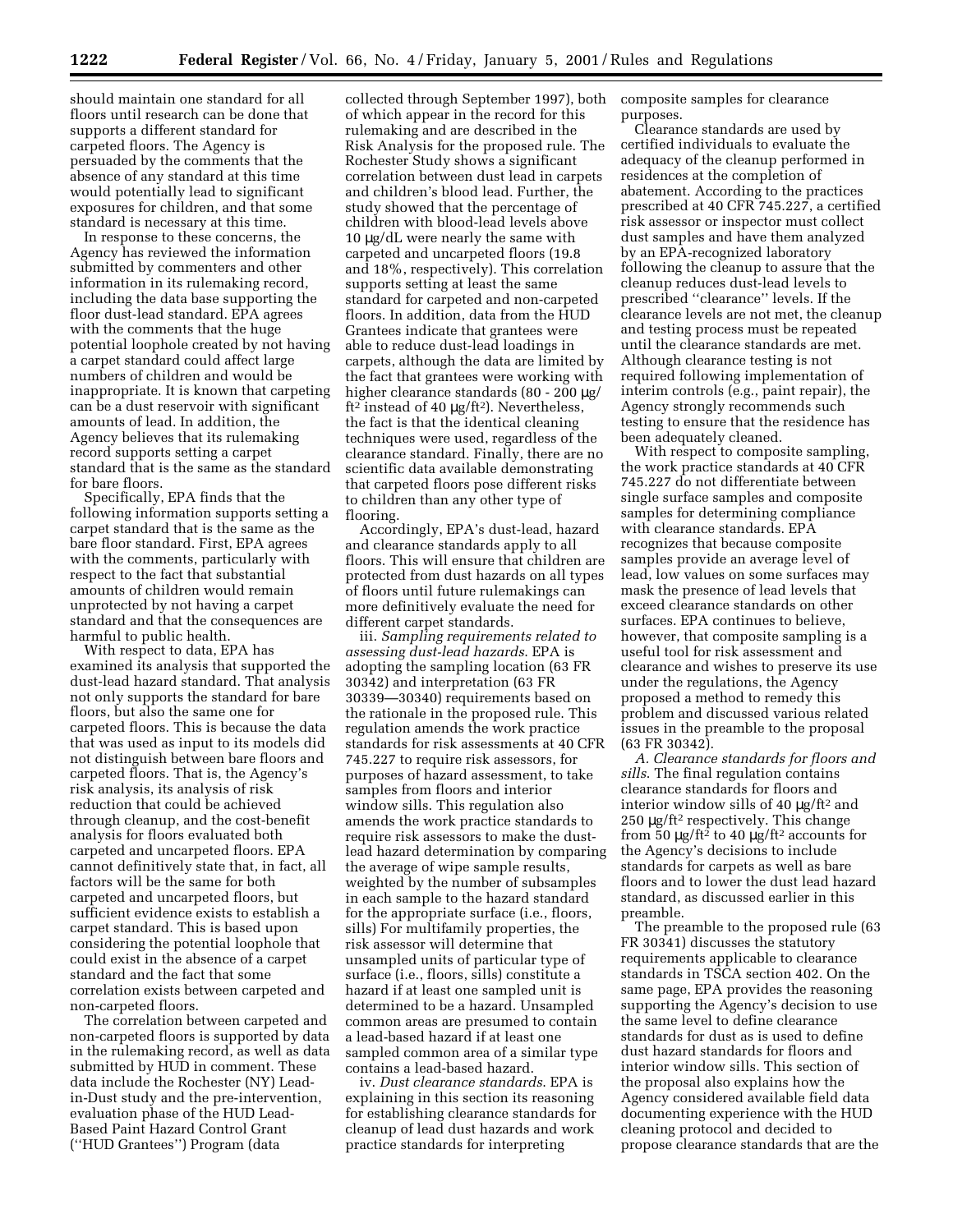same as the dust-lead hazard standard. These portions of the preamble to the proposed rule are adopted as support for the final clearance standards in this rule.

*B. Clearance standard for window troughs*. For window troughs, where EPA is not issuing a hazard standard, the Agency has decided to issue a clearance standard of 400 µg/ft2. This is a change from the proposal, where EPA proposed to adopt the then-existing clearance standard of 800 µg/ft2 from HUD's guidance.

The decision is based on EPA's consideration of public comments, and other information available to the Agency, which suggested that 400  $\mu$ g/ft<sup>2</sup> is an appropriate clearance standard for window troughs. In the proposal, EPA used the current HUD clearance level for troughs (800 µg/ft2). As a result of the public comments, EPA revisited the data from the Agency's clearance evaluation, which clearly demonstrates that the 400 µg/ft2 level is achievable without a major increase in burden. In six of the eight studies the pass rate for 400 µg/ft2 after one trough clearance test ranged from 80.3% to 93.6%. The corresponding range for 800  $\mu$ g/ft<sup>2</sup> is 88.4% to 96.6%. Two of the studies had significantly lower pass rates at 400 µg/ ft2 (30.6% and 53%). These studies, however, also had lower significantly lower pass rates at 800  $\mu$ g/ft<sup>2</sup> (43.5%) and 62.9%).

*C. Sampling location and interpretation of composite dust samples*. EPA is adopting the amendments to the sampling location requirements in the abatement work practice standards at 40 CFR 745.227 discussed in the proposed rule. This amendment changes sampling locations from uncarpeted floors and windows to all floors, interior window sills, and window troughs. This change is needed because the EPA is establishing clearance standards for all floors, including carpeted floors, and specific window surfaces.

To remedy the problem that composite samples may mask the presence of lead levels that exceed clearance standards, EPA proposed to require a risk assessor to divide the clearance standard by the number of subsamples in the composite. For example, if a composite floor sample of 50 µg/ft2 contained four subsamples, the risk assessor would compare the loading from the composite sample to 12.5 µg/ ft2 (i.e., the proposed floor clearance standard divided by four). Using this approach, it was mathematically impossible for the composite to pass when any single subsample exceeds the 50 µg/ft2 proposed clearance standard

for floors. It would have, however, introduced the possibility of a composite sample failing clearance even if all the subsamples would have passed clearance individually (i.e., false failure), leading to additional clean up activities that would not have been necessary. At the time of the proposal EPA decided that this method would provide the best balance of safety, effectiveness, and reliability (63 FR 30342). EPA specifically asked for comment on this approach.

Commenters objected to this approach for several reasons. The most persuasive is that this approach would create a significant disincentive for risk assessors to use composite testing. HUD specifically referred to a study by Scott Clark and Paul Succop which showed that a better approach would be to compare the composite sample to the clearance levels divided by half the number of subsamples. Clark's and Succop's data shows that this approach produces an equivalent rate of passing clearance as single surface sampling.

Upon review of this study, EPA has decided to adopt this approach and is amending the work practice standards at 40 CFR 745.227 accordingly. Although the Agency prefers single surface sampling, it does not want to create a disincentive to conduct composite testing since in some circumstances it can save time and money. By selecting an approach that judges composite samples and single surface samples in an equivalent manner, EPA is removing the disincentive that the proposed approach would have created.

b. *Soil*. This section of the preamble presents EPA's decisions regarding the soil lead hazard standards. It addresses the soil-lead hazard standards for children's play areas and the remainder of the yard, and management controls for soil removed during an abatement:

i. *Soil hazard standard*. For the final regulation, EPA has selected 400 ppm in bare soil as the hazard standard for children's play areas and is an average of 1,200 ppm as the soil-lead hazard standard for the remainder of the yard. EPA's decision is a change from the proposed standard of 2,000 ppm as a yard-wide standard.

EPA's reasoning in support of the 2,000 ppm yard-wide standard is explained in the preamble to the proposed rule (63 FR at 30328–30330). To determine the final soil hazard, EPA uses the same underlying legal and policy rationale in the proposal. The Agency, however, now believes it is more protective of children and still consistent with the legal and policy bases to establish a lower level that focuses on children's play areas, as well as a lower level for the remainder of the yard.

EPA did not identify new information that has a significant bearing on the decisions needed for this rule and indeed is using the same references cited in support of the proposed soil hazard standard, to support this final decision. Comments on the proposal that questioned whether the proposed standard would be adequately protective of children, however, did cause the Agency to rethink its approach in reviewing the results of the analysis and the assessment of the available options. During this reevaluation of the options, EPA considered all options from 400 ppm to 5,000 ppm and selected the most protective option that could be supported by the analysis. This section presents EPA's rationale for selecting 400 ppm for children's play areas and 1,200 ppm for the remainder of the yard as the hazard standards and for not choosing the other options. Detailed responses to comments on all the options are found in the RTC document.

In order for the public to understand EPA's reasoning for the final soil hazard levels, the Agency believes it is necessary to review its reasons for not selecting the lowest and highest levels under consideration (400 and 5,000 ppm yard-wide averages, respectively), the reasons for proposing 2, 000 ppm instead of 1,200 ppm as yard-wide standards, and the reasons for choosing 1,200 ppm in the nonplay areas as the final soil hazard standard. This discussion will also show where the final analysis is consistent with the proposal and where divergence from the proposed reasoning is appropriate.

The proposal explained that, to arrive at a soil-lead hazard level, EPA sought to determine, with consideration of the uncertainty of the scientific evidence regarding environmental lead levels at which health effects would result, those conditions for which the Agency had sufficient confidence in the likelihood of harm that abatement seemed warranted to achieve the associated level of risk reduction. This is the method EPA has used to arrive at standards for both dust and soil. The Agency has determined that this is an appropriate way under the statute to determine whether a dust or soil lead ''would result'' in adverse human health effects. EPA has followed a similar approach in examining the final decision, although it has reached a different conclusion with respect to choosing the levels.

In the proposal, EPA rejected options for both higher and lower soil lead levels for a number of reasons. While, at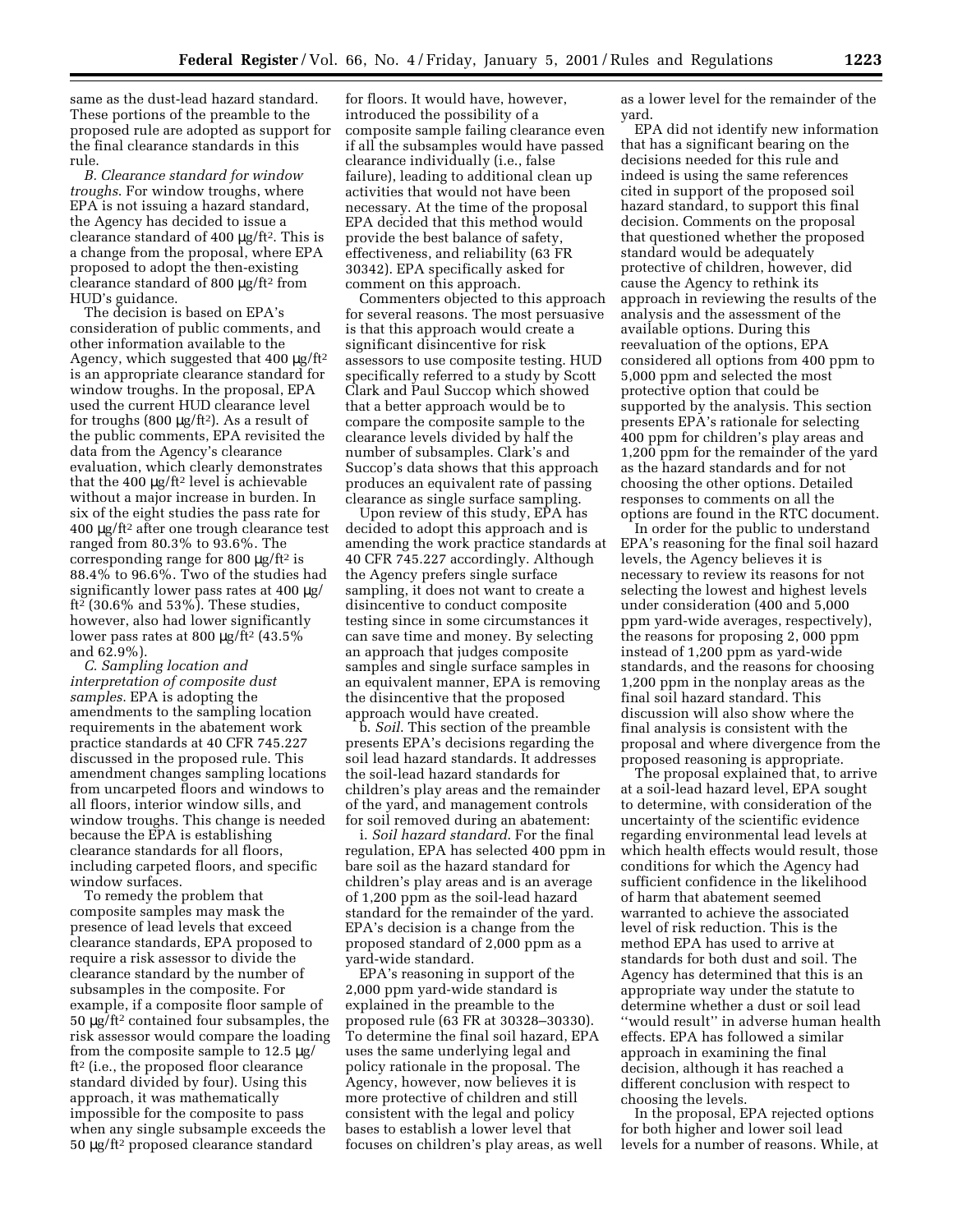the time the Agency was only considering a yard-wide standard, those reasons are still relevant to today's final decision. However, the Agency's reasons for not selecting the extremes of either 400 ppm and 5,000 ppm, as a yard-wide standard, were of a more serious nature than its reasons for not choosing of 1,200 ppm. For this final rule, EPA reaffirms the reasoning in the proposal for not selecting the 400 ppm and 5,000 ppm standards, as yard-wide standards, with additional explanations noted below.

With respect to not choosing the 400 ppm level as a yard-wide standard, EPA acknowledged in the preamble to the proposed rule that the results of the IEUBK model-based analysis at relatively low soil-lead concentrations are dependent upon modeling assumptions that are sensitive to local conditions, for example the transport of outdoor soil into a residence. Although the IEUBK model predicts substantial benefits resulting from abatement at higher soil-lead levels, the absence of site-specific information at lower soillead levels increases the uncertainty in the public health protection that should be expected. Consequently, EPA does not believe that, as a uniform national soil-lead standard, a value as low as 400 ppm yard-wide represents a reasonable public policy choice. Also, much of the benefit that the IEUBK model-based cost-benefit analysis predicts is very sensitive to certain of the data and assumptions used therein. For example, a significant proportion of these benefits are associated with changes in dust concentration, which are affected by both the HUD National Survey data and EPA's assumptions about postintervention dust concentrations.

Second, EPA's Empirical-based model cost-benefit analysis has an even greater difference with the IEUBK cost-benefit results with respect to the risk reduction achievable at soil-lead concentrations as low as 400 ppm yard wide. Had the Empirical-based analysis yielded results more similar to the results of the IEUBK model-based approach, EPA would have greater confidence that significant risk reduction is achievable at soil-lead concentrations between 400 ppm and 1,200 ppm as yard-wide standards for most properties.

In addition, EPA considered that, at lower levels, interim controls would be of greater help in reducing risks than at higher levels. While EPA lacks published studies to estimate the effectiveness of these controls, it seems reasonable that interim controls can interfere with exposure pathways and reduce risk. Flexibility to use these measures may aid in taking costeffective measures where appropriate. EPA, however, was not able at the time of the proposal, and still is not able, to quantify the benefits of interim controls.

The Agency notes that HUD, provided data on interior dust lead measurements at homes where soil interim controls had been instituted. These data included average costs of some interim control strategies and dust measurements approximately 2 years after the controls were implemented. While these data were not used in the risk analyses that support this rule, they were examined in sensitivity analyses that are contained in the Economic Analysis for today's rule (Ref. 14).

An additional reason that supports not using 400 ppm as the yard-wide soil-lead hazard standard is provided by a number of commenters arguing that 400 ppm should be the hazard standard, but that abatement should not occur until 5,000 and interim controls are more appropriate at 400 ppm. These comments come from a number of advocacy groups and State and local governments who are experienced in dealing with abatement issues. EPA disagrees with these comments, for reasons discussed in more detail later in this preamble, because the Agency has decided to base the hazard standards on the lowest levels at which its technical analysis shows that across-the-board abatement on a national level could be justified. Nevertheless, these comments by persons experienced in dealing with control of lead problems, in effect, provide additional support for the Agency's determination that 400 ppm should not be a yard-wide hazard under EPA's methodology for choosing the hazard standards (i.e., that 400 ppm should not be an across-the-board abatement level).

EPA also fears that by calling 400 ppm yard-wide a hazard, property owners and other decision makers would undertake abatements as the automatic response. A value of 400 ppm is below the level at which EPA believes that across-the-board yard-wide abatement and its associated expenditure of resources are justified and at that level could divert resources from potentially riskier sources of lead exposure--namely deteriorated leadbased paint and dust-lead hazards.

EPA also was concerned that more stringent standards would not meet the priority-setting goals the Agency believes are appropriate for the Title X program. Of particular concern was the fact that the Agency estimates that over 12 million homes would exceed a 400 ppm yard-wide standard. Scarce resources potentially would have to be allocated across more communities and

would be diverted away from interventions needed to respond to both deteriorated interior and exterior leadbased paint.

With respect to the not choosing a level of 5,000 ppm as the hazard standard, EPA found that while costs may be lower at that level, the IEUBK model-based approach shows that net benefits also decrease by \$ 32 billion when increasing the standard from 2,000 ppm to 5,000 ppm. While the empirical model-based approach shows that net benefits are about the same for both options, the benefits decline by \$9 billion when the standard increases from 2,000 ppm to 5,000 ppm. Thus, the absolute benefits at 2,000 ppm are substantially higher.

As discussed in the preamble to the proposed rule, however, the difference between 1,200 ppm and 2,000 ppm as the yard-wide standard was a closer call. While 2,000 ppm was justified by both the IEUBK and the Empirical model based analysis, there still was concern for substantial risk at 1,200 ppm. At 1,200 ppm in soil, the IEUBK model estimates a mean blood lead level in the range of 8 to 11 µg/dL. This range of mean blood-lead concentrations corresponds to a range of approximately 30 to 60% exceeding 10 µg/dL and 2 to 10% exceeding 20 µg/dL. In addition, there is a much smaller difference in homes affected when comparing the 2,000 ppm and 1,200 ppm standards as opposed to comparing 2,000 ppm with 400 ppm. At 1,200 ppm, 4.7 million homes would exceed the standard.

EPA decided to propose 2,000 ppm for several reasons. Readers are referred to the preamble to the proposed rule for details. First, the results of the empirical model-based normative analysis showed that net benefits are positive and near the maximum level at 2,000 ppm. The IEUBK normative model-based analysis showed positive and significantly higher net benefits at concentrations up to 2,000 ppm than for soil-lead concentrations above 2,000 ppm. Because both analyses showed positive net benefits at 2,000 ppm, EPA was confident that this level represented a reasonable public health policy choice.

The second reason EPA gave in the proposal for choosing 2,000 ppm was that, outside of its use in the economics model, the IEUBK model predicts significant risk to children at that soillead concentration under virtually all exposure scenarios. At 2,000 ppm in soil, the model estimates a mean blood lead level in the range of 11–16 µg/dL, depending upon the assumed concentration of lead in house dust (100–1,400 ppm in this case). This range corresponds to approximately 55 to 80%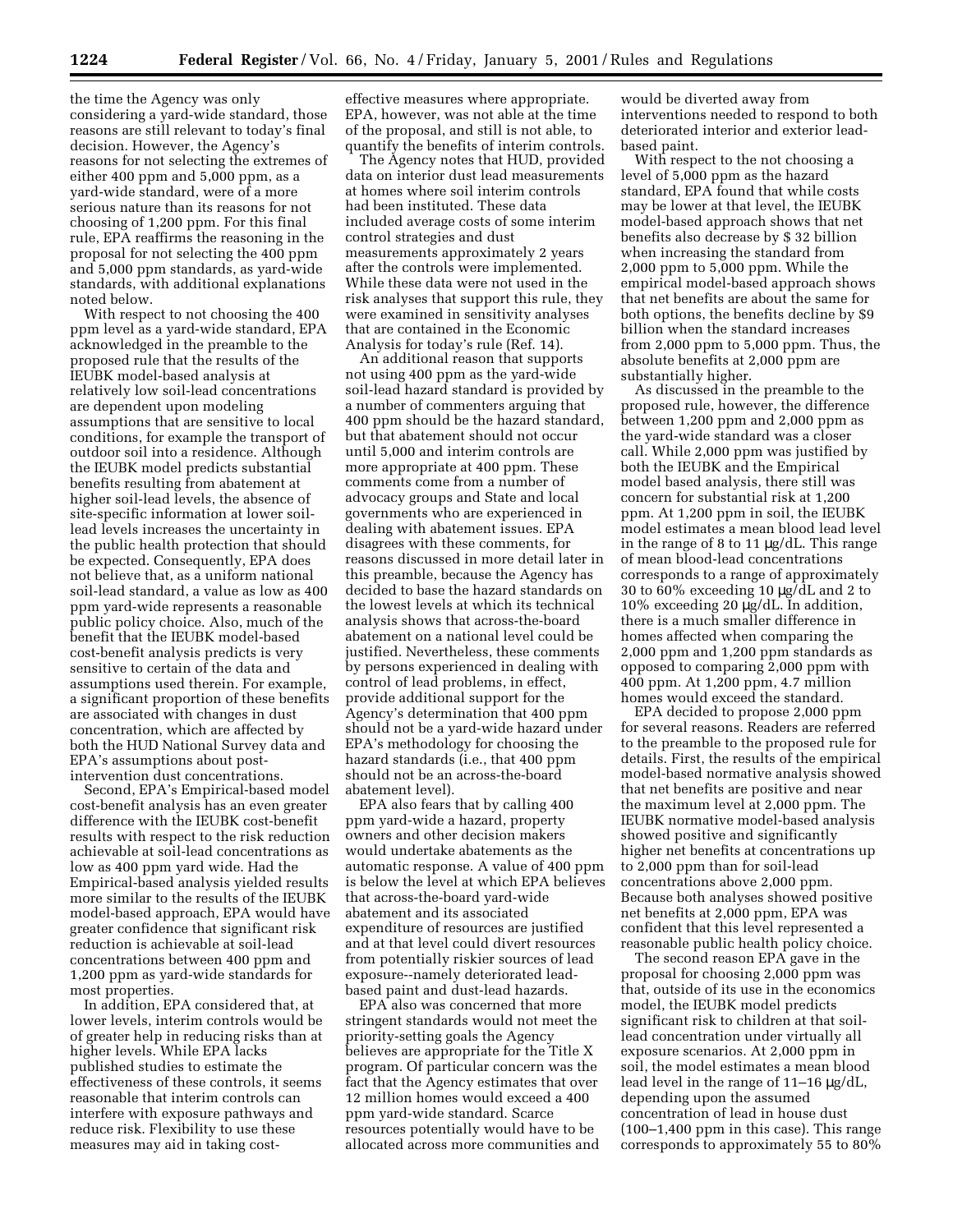equal to or exceeding 10 µg/dL and 9 to 30% exceeding 20 µg/dL. Although this is greater than empirical data, the Agency believes that this application of the IEUBK model supports the conclusion that a level of 2,000 ppm would result in adverse effects.

The third reason given in the proposed preamble to support the 2,000 ppm soil hazard level was that data from a number of epidemiological studies show that between 40 and 50% of the children living in certain communities with soil-lead concentrations at the 2,000 ppm level have blood-lead concentrations equal to or exceeding 10 µg/dL and that 10% of children have blood-lead concentrations equal to or exceeding 20 µg/dL.

However, there are several limitations associated with the above analysis. First, the results are based on a single media analysis, i.e., the estimated percent of children with elevated bloodlead concentration considered only the level of lead in soil and did not control for the contribution of lead from other media to blood lead level. Second, studies were conducted over a period of time between 1979 and 1996 and the study duration varied from a couple of months to several years. Third, the studies were conducted in different geographical regions. Some of the studies were performed in the vicinity of smelters (active or inactive) or in ore processing communities. Fourth, the target populations were different among the studies (i.e., targeting children with 5-20 µg/dL blood-lead concentration, high-risks neighborhoods, homes with a lead-poisoned child, children in a certain age group).

In the proposal, EPA decided not to use as its preferred option the more stringent soil-lead hazard standard. While EPA interpreted the balancing of costs and benefits under IEUBK modelbased analysis as showing costs would be at least commensurate with risks at 1,200 ppm, the results of the empirical model-based approach suggested they might not be. In addition, some epidemiological data indicated substantial risks even at 1,200 ppm. Because the Agency's analysis, thus, showed that at the national level costs may not be commensurate with risk reduction at the lower level. EPA decided to propose the higher level because it ''was mindful of the impacts that the costs of soil abatement could have on individual properties and communities.'' (63 FR 30330) This was notwithstanding the fact that some epidemiological data indicated substantial risks even at 1,200 ppm. Ultimately, therefore, the consideration of costs and their impacts was the

primary reason why EPA proposed 2,000 ppm as opposed to 1,200 ppm.

At the time of the proposal, the Agency also expected that measures undertaken in response to the proposed soil-lead level of concern in guidance and dust hazard standards would help protect children exposed to soil-lead concentrations at all levels below 2,000 ppm.

EPA received numerous comments on the proposed standard which provided a broad range of perspectives but no clear consensus. Comments that questioned whether the proposed standard would be adequately protective of children did cause the Agency to rethink its approach in reviewing the results of the analysis and the assessment of the available options. While EPA did not choose the options at the extremes, the Agency's principal dilemma as it considered comments on the proposed rule was to consider whether it should retain 2,000 ppm as the soil hazard standard or move to 1,200 ppm. EPA also received many comments that it should establish a separate play area standard. The Agency has resolved these problems, for the final rule, by establishing a 400 ppm standard for children's play areas and an average of 1,200 ppm standard in the remainder of the yard. The following discussion presents EPA's rationale for selecting 400 ppm as a children's play area standard and for selecting 1,200 ppm as the hazard standard for the remainder of the yard and for not choosing 2,000 ppm.

*A. Play area hazard standard*. As explained above, EPA's proposal was to establish a single hazard standard that would be used for the entire yard. Many comments were received on this approach that were highly critical of the Agency for not treating the play area separately from the rest of the yard. These commenters reasoned that the play area is where children receive a significant proportion of their exposure to soil and that, therefore, the Agency should establish a more stringent standard for play areas. The Agency is persuaded by these comments and has reconsidered its treatment of play areas.

The Agency's initial reluctance to considering a separate standard for play areas was the concern that play areas could not be readily distinguished from the remainder of the yard. Among the comments that urged the Agency to consider a separate standard were comments from local public health agencies stating that risk assessors can readily identify play areas, thus making EPA's primary objection to this approach (feasibility), moot. Given that, in responding to these comments, the

Agency, consistent with the interpretation that was stated in its proposal, focused upon the condition and location of lead in soil that would result in adverse health effects. As opposed to assuming equivalent exposure from all areas of the yard, the Agency agrees that it is also appropriate to consider that the extent of exposure and the potential for risk reduction is much greater in play areas. Consequently, because of the high levels of exposure that almost by definition correspond to a ''play area,'' the Agency believes it appropriate to consider 400 ppm to be a soil-lead hazard when that soil is situated in a child's play area.

The Agency's next step was to attempt to estimate how a separate play area standard would affect the risk reduction that would result from various other standards (e.g., 1,200 ppm and 2,000 ppm) in the rest of the yard. The Agency tried various options to partition children's expected exposures from soil in play areas and soil in the rest of the yard. This posed numerous problems, which will be described later in this section, but it did indicate that an approach which focuses primarily upon a child's play area would likely be preferable in terms of protectiveness, risk reduction, and cost-effectiveness.

In its analysis, the Agency considered two options for the degree of exposure: (1) That 50% of exposure is from play area soil and 50% is from soil in the rest of the yard; and (2) that 2/3 of the exposure is from play area soil and 1/ 3 is from soil in the rest of the yard. The Agency coupled these exposure assumptions with two assumptions regarding the relative size of the play area: (1) That 10% of the yard is the play area (''small yard''); and (2) that 50% of the yard is the play area. These analyses indicated that, in situations where the play area is small, an approach which establishes a more stringent standard for the play area can be more optimal in terms of cost effectiveness (and obviously more protective) than a less stringent standard applied to the yard as a whole.

For example, in the ''small yard'' case where exposure is assumed to be 50% from the play area and 50% from the rest of the yard, the consequences of moving from a yard-wide average standard of 1,200 ppm to standards of 400 ppm for the play area and 1,200 ppm for the rest of the yard are as follows: total costs are increased slightly from \$68.9 to \$70.4 million while total benefits increase from \$159.3 to \$174.2 million, using the IEUBK model. This results in an increase in net benefits from \$90.4 to \$103.8 million. Using the Empirical model, this analysis produces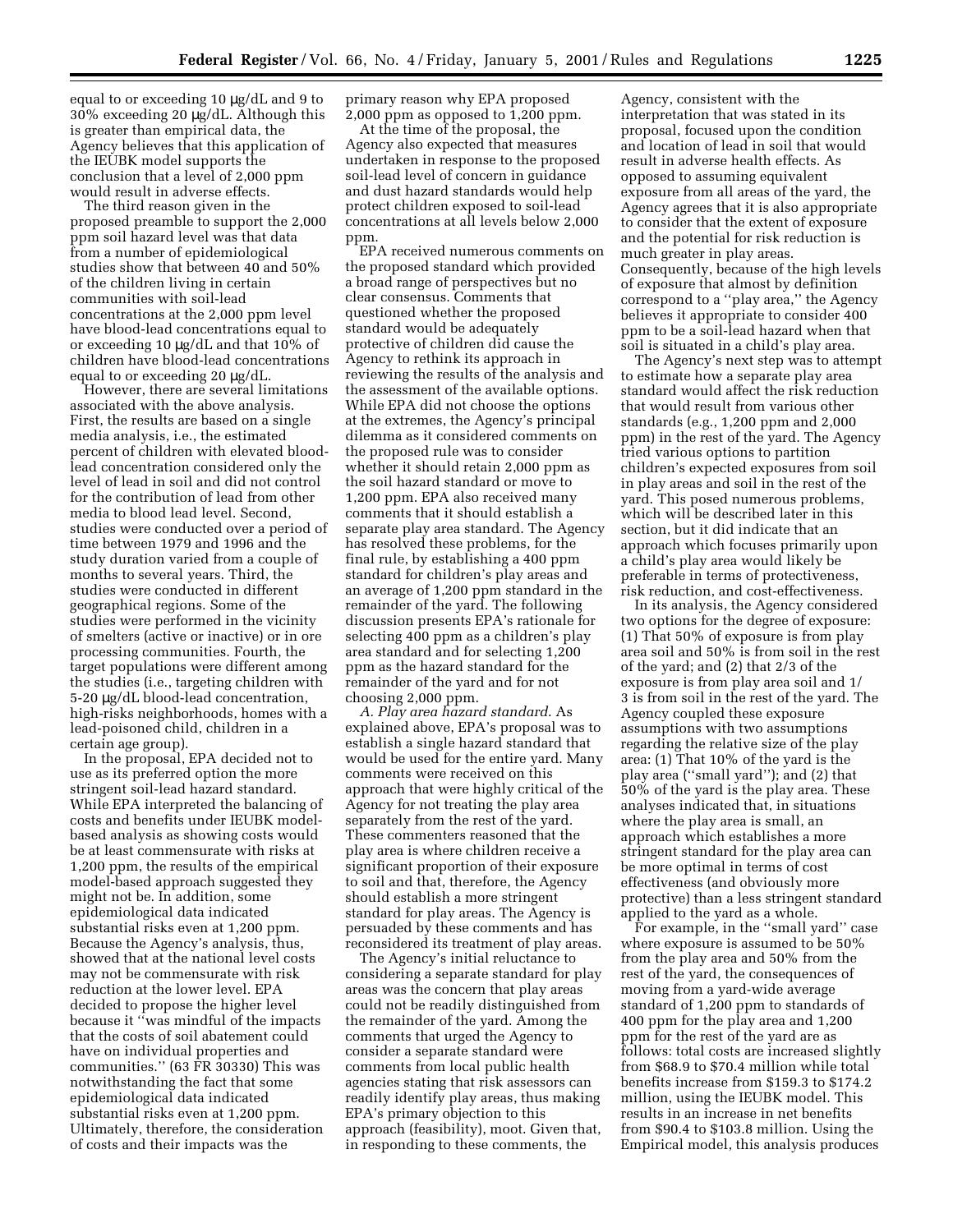the same trend, although the results are less dramatic, indicating an increase in net benefits of \$1.4 million. The results of these analyses confirm that the establishment of a separate, more stringent standard for play areas can constitute a more targeted, more protective, and more cost-effective approach, especially where play areas are not large.

As noted above, while the Agency believes that these analyses are indicative of the benefits of separate standards for the play area and the rest of the yard, there are a number of technical problems associated with such analyses. First, the amount of direct exposure to soil that children experience in their play areas versus the rest of their yard has not been studied to any significant degree. A further complication is the fact that there is little or no data on the actual, or even relative, sizes of play areas. Additionally, the soil in the rest of the yard can re-contaminate play areas where interventions have previously occurred. For these reasons, the Agency was unable to develop definitive estimates of risk and available risk reduction for separate standards for the play area and the rest of a yard.

The Agency believes that these analyses serve to demonstrate that, to the extent to which children's exposure to soil is greater in a play area and the size of the play area is smaller compared to the rest of a yard, greater risk reduction (and at a lower cost) would be achieved with a separate standard for a play area and a different standard for the rest of the yard (as opposed to applying a single standard to the entire yard). Consequently, the Agency believes that establishment of a more stringent standard for the play area will be more cost-effective as well as more protective of children.

*B. Remainder of yard hazard standard*. EPA believes that, based on the technical analysis, either an average of 1,200 ppm or 2,000 ppm level could be chosen under the applicable statutory criteria that the conditions of leadcontaminated soil would result in adverse health effects. EPA chose 1,200 ppm for the final rule because it is the most protective level at which EPA has confidence that the risks warrant abatement.

EPA's most basic reason for choosing 1,200 ppm over 2,000 ppm is that the IEUBK model estimates that an individual child would have a 30 to 60% risk of having a blood lead level equaling or exceeding 10 µg/dL, and that some epidemiological data indicated substantial risk at 1,200 ppm. EPA recognizes that this is an

overestimate because it was derived without consideration of a play area. EPA recognizes that with separate consideration of a play area, the overall individual risks will likely be lower. It is also important to note that the epidemiological data referred to as indicating substantial risk at 1,200 ppm is the same data, and subject to these same caveats as are discussed in the soil hazard standard section. Also, the Agency notes that abatement at levels above 1,200 ppm have been shown to result in declines in childrens' bloodlead levels. For example, in evaluating the Boston portion of the Urban Soil Lead Abatement Demonstration Project (Ref. 17), the Agency found that:

... the abatement of soil in the Boston study resulted in a measurable, statistically significant decline in blood lead concentrations in children, and this decline continued for at least two years. It appears that the following conditions were present, and perhaps necessary for this effect: (a) a notably elevated starting soil lead concentration (e.g., in excess of 1,000 to 2,000 ug/g (ppm)); (a marked reduction of more than 1,100 ug/g in soil lead consequent to soil abatement accompanied by (c) a parallel marked and persisting decrease in house dust lead.

None of these factors, alone, would lead to choosing 1,200 ppm. When combined with the range of uncertainty in either of the cost-benefit analyses, however, the support of the IEUBK costbenefit analysis, and the nearness to the empirical-based model analysis that would support the 2,000 ppm standard, these factors tip the balance towards the lower of the two levels.

EPA finds national data are not inconsistent with the IEUBK individual risk analysis. EPA estimates, based on the HUD National Survey Data that 4.7 million homes have soil-lead levels that exceed 1,200 ppm. Of these 4.7 million homes, an estimated 830,000 would be occupied by children under the age of 6 (based on the estimate from the 1993 American Housing Survey that 17.6% of homes are occupied by children under the age of 6). According to the IEUBK prediction, elevated blood lead levels due to lead in soil exceeding 1,200 ppm could be found in 30% of these children (based on the lower end of the IEUBK predicted individual range, without consideration of the play area standard), about 250,000 children. Since over 900,000 children, nationwide, have elevated blood-lead levels EPA finds it credible that soil-lead could be a factor in these childrens's blood levels.

EPA decided not to select its proposed choice for the soil-lead hazard standard, 2,000 ppm, for several reasons. First, the Agency's analysis

shows that there is substantial and credible risk at soil-lead concentrations below this level. Second, significant risk reduction is possible below this level.

In making its decision, EPA was mindful of the concerns associated with lowering the soil standard from 2,000 ppm to 1,200 ppm. By picking a more stringent hazard standard, EPA increases the estimated number of homes that are potentially affected by 2.2 million. Abatement costs may also divert resources from efforts to control exposure from deteriorated paint and dust which are possibly more significant sources of exposure.

Nevertheless, experience with interim control programs is increasing and certain organizations, particularly public health and housing agencies, believe they have been able to develop effective programs for interim controls which achieve virtually the same degree of risk reduction as do abatement programs, but at much reduced cost. EPA received comments on this issue during the public comment process. EPA wishes to encourage the continuing evaluation of such efforts because resources to deal with hazardous lead levels may be very limited, and strategies which achieve comparable risk reduction, but at much reduced cost, have the potential to protect more children by allocating the limited resources more effectively. Recognizing that a site-specific evaluation may identify unacceptable risks to children, it may be necessary to take a more rigorous approach to mitigate those risks as the lead-levels increase. EPA believes that public and private organizations should evaluate both interim control and abatement strategies in determining the most effective course of action when dealing with dust and soil hazards.

*C. De minimis area of bare soil*. In the proposal, EPA considered whether the rule should include a minimum (i.e., *de minimis*) area of bare soil as part of the lead hazard criteria. 63 FR 30337-8. The Agency rejected inclusion of a *de minimis* area of bare soil for the hazard standard, but did request comment on two other options. Under one of the other options, EPA would adopt the *de minimis* area from the HUD Guidelines, which instruct risk assessors to sample yards that have at least 9 square feet of bare soil, with no *de minimis* in the play area. HUD's final rule under section 1012/1013 of Title X incorporates this into its interim soil lead hazard standard. That is, a hazard does not exist where there are less than 9 square feet of bare soil outside the play area.

EPA still rejects including a *de minimis* area of bare soil for the hazard standard for the same reasons stated in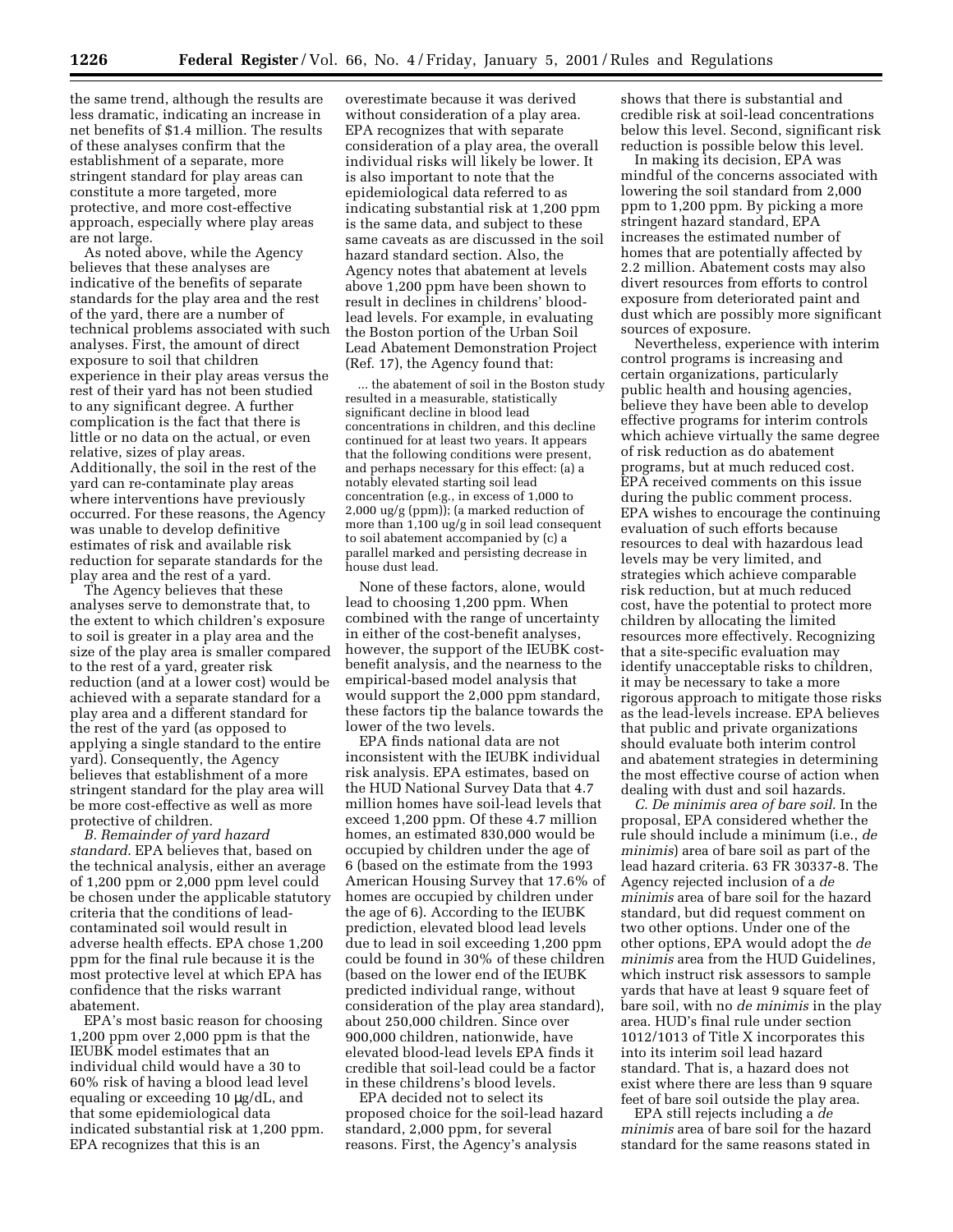the proposal. EPA's reasoning is that the disadvantages of establishing a *de minimis* outweighed the advantages. EPA has no analysis or data that relate the amount of bare soil to risk. EPA also believes that a *de minimis* area of bare soil provides little benefit. First, information provided by an experienced risk assessor suggests that very few properties would be excluded using the *de minimis* in the HUD Guidelines. Second, the incremental cost of including soil testing in a risk assessment is small. Moreover, the *de minimis* used in the HUD Guidelines does not account for differences in yard size. Outside of the play area, 9 square feet may be insignificant in a suburban yard but large for the back yard of an urban row house.

However, EPA highly recommends using the HUD Guidelines for risk assessment (Ref. 5). This would avoid declaring very small amounts of soil to be a hazard in the non-play areas of the yard. This would also help target resources by eliminating the need to evaluate soil or respond to contamination or hazards for properties where there is only a small amount of bare soil.

*D. Management of removed soil*. EPA is adopting the proposed requirement for management of soil removed during an abatement (63 FR 30343). This requirement prohibits the use of soil removed during abatement as topsoil in another residential property or childoccupied facility. In response to comment, EPA would like to clarify that applicable Federal and State requirements apply to removed soil including testing pursuant to RCRA under the Toxicity Characteristic Leaching Procedure and disposal of soil identified as hazardous waste (Ref. ?). The Agency also advises that care should always be taken to ensure that removed soil does not pose immediate or future risks to human health. For example, it should not be disposed of at an undeveloped site that may later be developed as residential or converted into a playground.

c. *Paint*. This section of the preamble presents EPA's decisions regarding the standards for hazardous lead-based paint. It addresses the deteriorated paint, paint on friction and impact surfaces, and surfaces accessible for chewing or mouthing by young children. This section also discusses relevant amendments to sampling requirements.

i. *Deteriorated paint*. The final regulation adopts the Agency's underlying rationale in the preamble to the proposed rule for setting the hazard standard for deteriorated paint.

Specifically, EPA reaffirms its argument in the preamble to the proposed rule (63 FR at 30330–30331) that the available evidence demonstrates a relationship between deteriorated lead-based paint and blood-lead. Due to the continuing lack of data, however, EPA is still unable to definitively select an area threshold below which the lead-based paint would not be a hazard. Further, EPA has received substantial public comments that even very tiny amounts of deteriorated paint can cause harm and should be addressed. As a result, the Agency has reevaluated its rulemaking record and no longer believes it is appropriate to have a threshold level of deteriorated leadbased paint below which a paint-lead hazard does not exist.

Accordingly, EPA has decided to identify as the paint-lead hazard any deteriorated lead-based paint, except in the case of friction surfaces. For friction surfaces, as noted below, a paint-lead hazard may exist if the surface is subject to abrasion and dust lead levels on the nearest horizontal surface underneath the friction surface are equal to or greater than the dust hazard levels.

Furthermore, EPA has decided that it was not appropriate to refer to any area threshold for deteriorated lead-based paint as a *de minimis* threshold. Using this terminology gives the public the perception that the Agency believes risks at lower levels of deterioration are inconsequential and that no action should be taken.

While establishing this paint-lead hazard standard would alert the public to the fact that all deteriorated paint needs to be addressed, EPA acknowledges that paint stabilization or interim controls (activities less than abatement) would often be appropriate to address paint, particularly at lower levels of deterioration or where the deterioration is minor, such as less than: Two square feet of deteriorated leadbased paint per room; 20 square feet of deteriorated exterior lead-based paint; or 10% or less of deteriorated paint on the total surface area of an interior or exterior type of component with small surface area. EPA, further, emphasizes that applicable HUD and EPA regulations do have area threshold exemptions for various work practice standards, clearance, and certification requirements.

*A. Comparison of proposed and final rules*. EPA proposed to adopt as the paint hazard threshold levels those levels identified in the 1995 HUD Guidelines that defined paint in poor condition. These levels were ''component based.'' That is, there were more than 2 square feet of deteriorated

lead-based paint on any large interior architectural component (e.g., floors, walls, ceilings, doors, etc.), more than ten square feet of deteriorated leadbased paint on any large exterior architectural component (e.g., siding), or deteriorated lead-based paint on more than 10% of the surface area of any small architectural component (such as window sills and baseboards). Under HUD's Guidelines no action was required for paint with lesser amounts of deterioration.

The Agency proposed using the criteria in the HUD Guidelines because they were becoming the de facto industry standard that was being considered for incorporation into model housing and building codes and by State officials for adoption as State standards. In addition, EPA decided that relatively small thresholds are needed to be protective, because the area of deterioration has the potential to increase over time and because the presence of even small amounts of deterioration can present a significant risk to children who exhibit pica for paint. EPA also noted that with an area threshold level in place, millions of homes would not be identified as having hazardous paint and that this would reduce the number of paint abatements while still providing protection to the populations of concern. Nevertheless, the preamble to the proposal emphasized that while areas of deteriorated paint that fall below the threshold would not be considered a hazard, property owners should try to keep paint intact, especially paint known to be lead-based, because of the risk to some children.

EPA received numerous comments on the issue of the area threshold. Comments varied from those that argued that all lead-based paint, regardless of condition, should be a hazard to those that argued the Agency should have no separate paint standard but should rely on the dust and soil standards. Comments in between recommended such standards as all deteriorated paint should be a hazard, or that the area thresholds should be lower or more clearly explained. As a result of considering the comments and all other information available in the rulemaking record, EPA is issuing a final rule that generally provides that any deteriorated lead-based paint would be identified as a hazard. Below, EPA explains its final decision. Detailed responses to all significant comments are found in the RTC document.

While there were no comments that could directly quantify the relationship between deteriorated paint and blood lead levels, two comments attempted a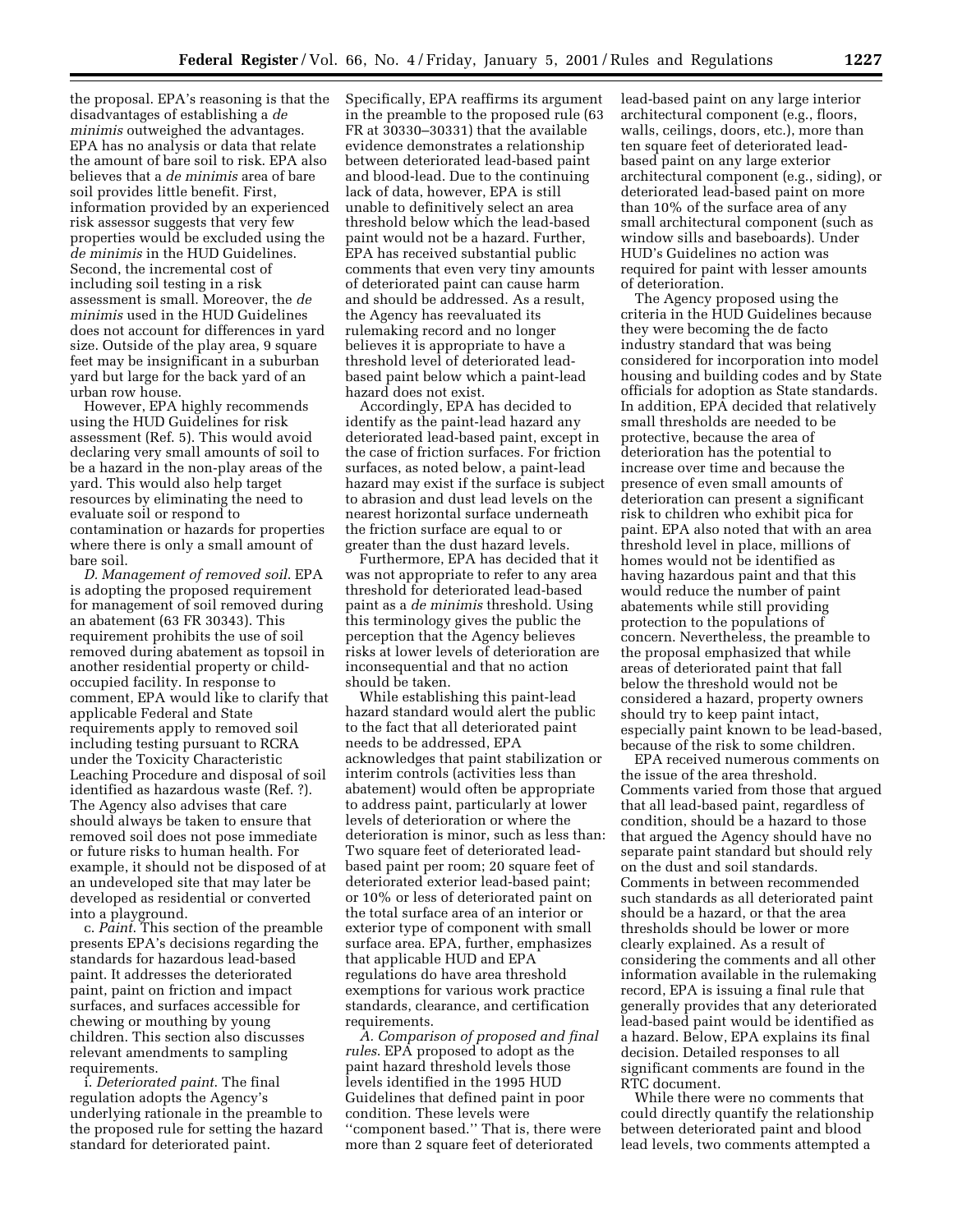very rough quantification that EPA can use for limited support for its determination that any deteriorated lead-based paint is a paint-lead hazard. One comment cited an analysis by the Consumer Product Safety Commission (CPSC) suggesting that very small areas of deteriorated lead-based paint could present hazard to young children. According to this analysis, chronic ingestion of lead from paint and other consumer products should not exceed 15 ug/day to prevent a young child from having a blood lead levels that exceeds 10 µg/dL. Assuming a 30% absorption rate and and paint with 0.5% lead by weight, this analysis estimates that a child would have to ingest as little as 6 square inches of paint over a month to have an elevated blood lead level. Another comment submitted a theoretical calculation that the proposed standard for the dust lead hazard of 50 µg/ft2 would be exceeded if only one square centimeter of lead-based paint with a concentration of 4 mg/cm<sup>2</sup> were ground into dust and evenly distributed in an eight by ten foot room. Other commenters presented anecdotal evidence that children have been leadpoisoned as a result of exposure to very small quantities of lead-based paint.

In addition, EPA has also considered the fact that HUD's standards, upon which EPA relied as a consensus standard, have changed with the issuance of HUD's final regulations under sections 1012/1013 of Title X. EPA believes it is appropriate to conform its final paint-lead hazard definition to HUD's regulations. It is EPA's determination that HUD is the government agency with the most experience in dealing with residential paint and the Agency has chosen to rely on HUD's judgment in these matters as to amounts of deteriorated paint that would result in adverse health effects. Industry standards tend to follow the leadership of HUD guidelines and regulations. EPA's consideration of the issues involving the uncertainty of choosing a paint hazard area threshold under the statutory standard for determining what constitutes a hazard, as well as a discussion of the history of the HUD standard for hazardous paint and EPA's evaluation of HUD's regulations follow.

*B. Uncertainty analysis*. Any deteriorated paint could conceivably cause adverse health effects, as noted by several comments. Furthermore, EPA would want people to know that any deteriorated paint needs to be dealt with. Very small amounts of leadcontaminated paint could be a cause for concern. Even a few paint chips could provide a very concentrated dose to a

child that may ingest them. They may prove to be an attractive nuisance (particularly if they are brightly colored) that might encourage a child to ingest them. Any deteriorated surface could rapidly expand, particularly if a child should decide to pick at it. Because of this concern any deteriorated paint should be carefully monitored and stabilized.

The Agency cautions, however, that it does not believe full scale abatement, with all attendant regulations, would be appropriate for all deteriorated leadbased paint, particularly at the lesser areas of deterioration (i.e., less than: 2 square feet of deteriorated lead-based paint per room; 20 square feet of deteriorated exterior lead-based paint; or 10% or less of deteriorated paint on the total surface area of an interior or exterior type of component with small surface area).

Abatement in cases where there are very small amounts of deteriorated paint would make no sense in view of the fact that approximately 60 million residences have some lead-based paint and approximately 13.5 million have some deterioration. The National Survey of Lead and Allergens results will be released in the near future with a different estimate from that on which these numbers were based (Ref. ?). Recommending abatement for all hazards when relatively few children seem to be affected when compared to the total amount of homes with deteriorated paint could result in the cleanup of millions of homes that would result in little to no reduction in risk. Therefore, EPA believes that minimal degradation does not warrant abatement.

Nevertheless, the Agency leans towards being more protective in the face of uncertainties and has decided to have a standard at which any amounts of deteriorated paint would be considered a lead-based paint hazard. The more cracked or deteriorated paint that exists in a residence, the more likely it would be that amount of degraded paint would increase. The greater the deterioration, the more likely the increase in lead in dust. The paintlead hazard levels would enable people to take protective action before excessive exposure to dust would occur. Since people are not likely to constantly monitor for dust levels, providing a standard that would focus on paint deterioration is an added level of protection. In addition, the more cracking and deteriorated paint that exists, the more likely the lead would be available for potential exposures through ingestion via dust or direct ingestion of paint chips.

In addition, EPA has decided to use the HUD interim standard for the paintlead hazard (Ref. 5). This is because, in addition to the reasons stated above for having no threshold area, , the HUD standard is a level that people responsible for addressing the paintlead hazards are either familiar with now or will have to become familiar with and, in the absence of any other definitive level, to choose, it makes sense to use the same standard as a sister agency for ease of identification and compliance. Of course, EPA will reconsider its decision should any information become available to allow choosing a more definitive level.

*C. HUD's standard*. EPA concurs with HUD's reasoning for setting its interim paint-lead hazards, as discussed in this section. HUD's reasoning for eliminating a level below which no action is required is explained in the preamble to HUD's final 1012/1013 rule. HUD stated that it was convinced by various comments from the public that there should not be an area threshold of deteriorated paint below which no action is required. These comments were: (1) That the *de minimis* exception (as it was referred to at the time) is arbitrary and not supported by science; (2) that the levels are too large, potentially allowing a total of over ten square feet of defective paint per room (counting four walls plus a ceiling plus small components); (3) that some owners or inspectors may use the area threshold as an excuse for overlooking hazardous conditions; and (4) that it is likely to shift the attention of workers from the importance of practicing lead hazard control and maintaining painted surfaces in a lead-safe manner to measuring the size of defective paint surfaces in order to document that surfaces fall above or below the *de minimis* level. (See 64 FR 50156.) In addition, HUD received comments that persons dealing with the threshold levels found it difficult to understand and put in practice. These comments indicated that people would spend too much time measuring the exact areas of deteriorated paint instead of focusing on making housing lead safe. (See 64 FR 50198.)

Based on these comments, HUD's final rule eliminates any provision that provides no action is needed with regard to deteriorated paint. HUD concluded this based on experience in its tenant-based assistance programs (where the area threshold provision was made effective in 1995) that indicated that the area threshold was a cause of confusion. (See 64 FR 50198.) As a result, HUD's final rule provides that all deteriorated lead-based paint (either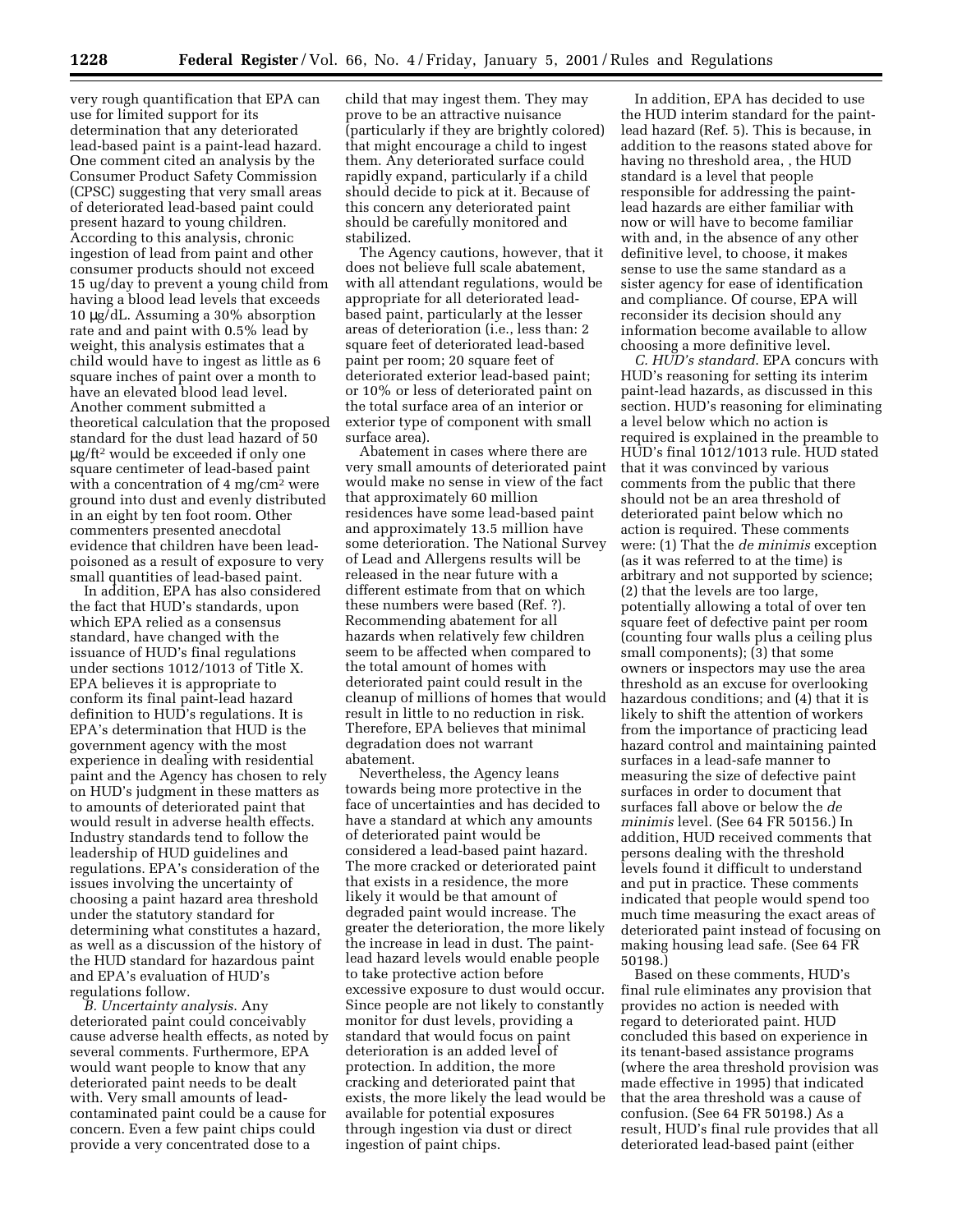known or presumed to be lead-based paint) must be addressed. According to HUD, this would simplify the rule's implementation considerably.

Even though, under HUD's regulation all deteriorated paint must be addressed--through use of paint stabilization or interim controls, HUD nevertheless acknowledges that something less than abatement and, consequently, fully certified personnel, would be needed to address paint at lower levels of deterioration. HUD, thus, retained an area threshold exemption for required work practice and clearance standards. The levels of deterioration in this standard are the same as provided in EPA's TSCA section 402 work practice regulations--2 square feet of deteriorated lead-based paint per room, 20 square feet of paint on the exterior building, or 10% of the total surface area on an interior or exterior type of component with a small surface area. EPA's work practice standards were promulgated on August 26, 1996, 61 FR 45778. These standards have become the industry standard, having been in place since then and having been acknowledged as enforceable standards followed by the public. Thus, under HUD's regulations, activities that disturb painted surfaces of lesser deterioration do not have to use certified workers, work practices required under regulation, or work site clearance. (See 64 FR at 50149, 50156, 50166, 50184, 50185, and 50198.)

HUD had also submitted comments on this proposed 403 rule approximately 1 year before its 1012/ 1013 rule was issued. These comments were consistent with HUD's eventual final 1012/1013 rule in the sense that they explained that HUD has found it is more practical to require deteriorated lead-based paint of any size surface area to be addressed. HUD commented that use of an area threshold criterion for determining whether any control is necessary has the effect of having inspectors or risk assessors making efforts to measure surface areas instead of focusing on control of deteriorated paint. Further, it had been HUD's experience that some lead-based paint hazards have not been repaired because of confusion on whether or not enough of the paint had deteriorated to warrant attention.

HUD recommended that EPA should eliminate the area threshold for eliminating any need to control deteriorated paint. However, HUD then stated, ''All deteriorated paint of any size should be considered a hazard and should be repaired; however, containment, clearance, and safe work

practices need not be required for hazards'' below the area threshold.

*D. EPA's decision*. For the reasons discussed above, EPA identifies as a paint-lead hazard any deteriorated leadbased paint, for surfaces other than friction surfaces, as noted below. However, EPA notes a caution that there is a level above which serious restrictions should be placed on worker certification and work practice standards and below which such restrictions are not needed. HUD and EPA also agree that any deteriorated paint needs to be dealt with.

Additionally, to attain consistency with the requirements of the 1012/1013 rule in the sense that action less than abatement should be taken with respect to levels below the hazard threshold, EPA is modifying the work practice standards found at 40 CFR 745.227 to require risk assessors to test all deteriorated paint on surfaces with a distinct painting history. This requirement would provide owners and other decision makers with information that would help these individuals take appropriate action (e.g., stabilize small amounts of deteriorated paint, increase monitoring of the property and resident children). Currently, the work practice standards require risk assessors to test paint only where deterioration exceeds the area thresholds. This sampling requirement, as amended, also applies to accessible surfaces. The existing sampling requirements do not separately address paint testing on these surfaces. The sampling requirements for friction and impact surfaces are discussed below.

ii. *Friction and impact surfaces*. In the final rule, a paint-lead hazard exists on a friction surface that is subject to abrasion and where the lead dust levels on the nearest horizontal surface underneath the friction surface are equal to or greater than the dust hazard standard for that surface. A paint-lead hazard exists on an impact surface when there is any damaged or otherwise deteriorated paint that is cause by impact from a related building component such as a door knob that knocks into a wall or a door than knocks against its door frame.

EPA did not include a preferred option for friction/impact surfaces in the proposed regulation, but instead asked for comment on several options (63 FR at 30332–30333). These options included: Any lead-based paint on a friction/impact surface, abraded paint on a friction/impact surface, or no separate standard. In the latter case, the deterioration of paint on friction/impact surfaces would be counted along with the deterioration of all paint to

determine hazardous paint, or the dustlead hazard standard could be relied upon.

The final paint-lead hazards for friction and impact surfaces are within the range of options discussed for the proposal. EPA decided to include a reference to abrasion as a condition of hazard on the friction surfaces because abrasion indicates that the rubbing or impact of the surfaces is likely to generate lead-containing dust. To this condition the Agency added the presence of dust at the dust-lead hazard level because the combination of deterioration with rubbing or impact is likely to generate lead-contaminated dust. In light of the limited data available to EPA, the Agency issued a standard based on a reasoned and common sense approach that identifies conditions likely to contribute lead to dust and the existence of dust at the hazard level. Even with the condition of deterioration added, this option falls within the bounds of the alternatives presented in the proposal. It is more stringent than the alternative based on abrasion alone but less stringent than the option that would identify any leadbased paint on a friction and impact surface as a hazard.

In promulgating the friction surface paint-lead hazard standard, EPA has considered those comments that urged the Agency not to establish a separate standard for friction and impact surfaces, but instead to focus on dust. On friction surfaces, the absence of either a component that is not subject to abrasion or dust-lead at the hazard level would eliminate the component as a paint-lead hazard. This is because a positive dust test (i.e., presence of a hazard) suggests that a friction surface is a source of lead contamination.

EPA also determined that identifying as a hazard lead-based paint on friction and impact surfaces regardless of the paint's condition is inappropriate. The Agency does not believe that intact paint can generate significant amounts of lead-containing dust. Commenters who favored Option 1 failed to provide evidence supporting the contention that these surfaces contribute to leadcontaining dust regardless of the paint's condition. The strongest argument presented by a proponent of Option 1 stated that the hazard designation would lead to the testing of these surfaces for the presence of lead-based paint. Property owners and occupants would then, at a minimum, be encouraged to monitor the condition of the paint and keep it intact. Monitoring of paint condition, however, does not require knowledge that the paint is leadbased. EPA believes that owners/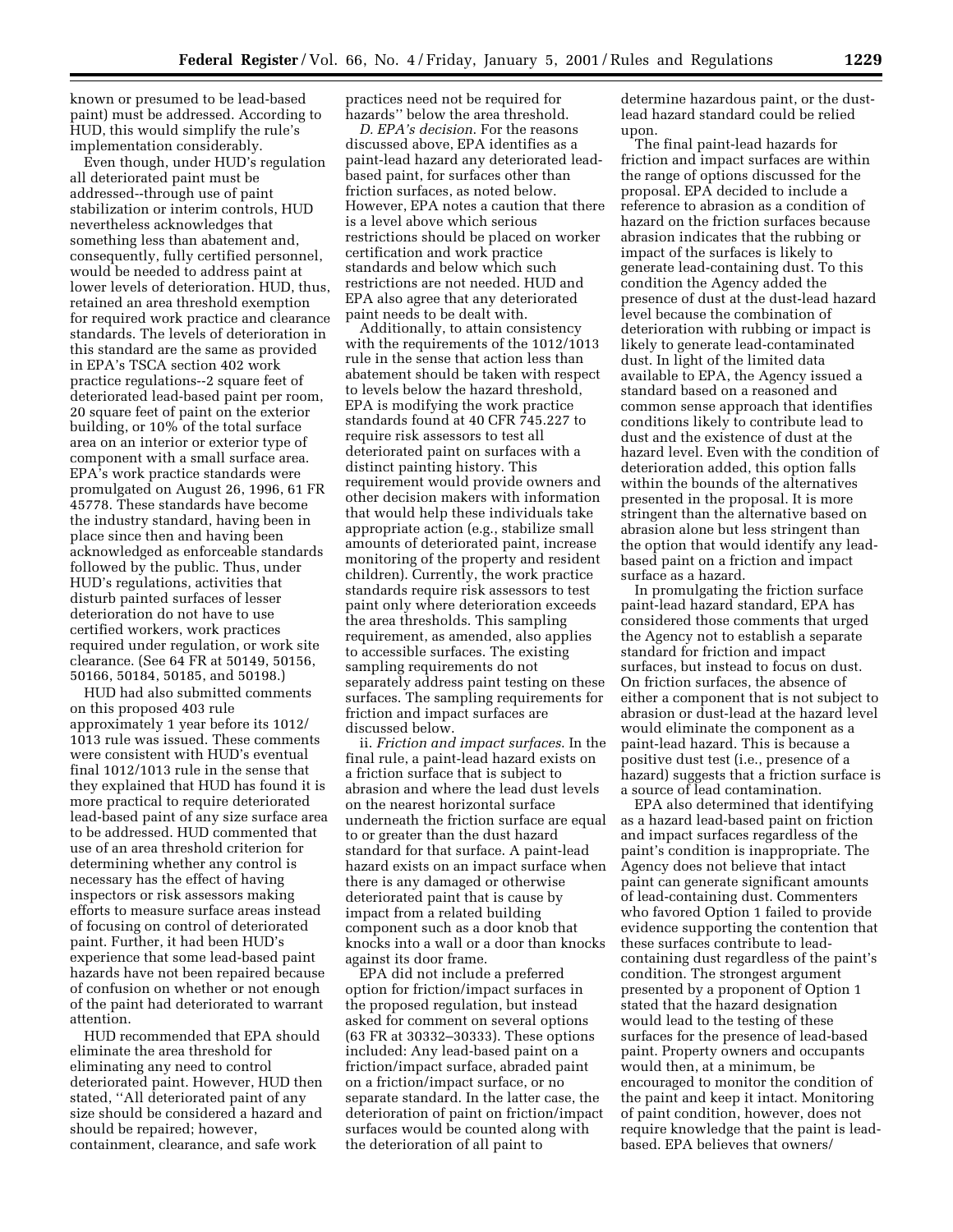managers/occupants of target housing should monitor the condition of any paint on friction and impact surfaces. If the paint deteriorates or becomes abraded at any point and young children occupy the residence, the paint should be tested to determine if the paint is lead-based and if a hazard exists. Furthermore, if the component has any abraded or deteriorated paint, it would have to be tested as part of a risk assessment.

The final regulatory decision has also led EPA to amend the sampling requirements for lead-based paint under the work practice standards for risk assessments at 40 CFR 745.227. This amendment will require risk assessors to sample any visibly abraded or deteriorated paint on friction and impact surfaces as part of a risk assessment.

iii. *Accessible (chewable) surfaces*. The final rule at § 745.65(a) uses the term ''chewable'' surface to refer to the statutory term ''accessible'' surface. A paint-lead hazard exists on any chewable lead-based paint surface on which there is evidence of teeth marks. EPA did not include a preferred option for accessible/chewable surfaces in the proposed regulation, but instead asked for comment on several options (63 FR 30333). These options included: Any lead-based paint on a interior window sill up to 5 feet off the floor; and no separate standard.

EPA decided to include a standard for chewable surfaces in the final rule, which is more stringent than no separate option and less stringent than any lead-based paint on interior window sills, for the following reasons. EPA has added evidence of chewing as a factor for determining whether a paintlead hazard exists and has eliminated any requirement that the chewable surface must be up to 5 feet from the floor. The data available to the Agency indicate that chewing on protruding components is extremely rare, it nevertheless presents a cause for concern. Accordingly, evidence that chewing occurs would enable the public to focus attention on those areas where the risk is real. Further, by adding this evidence of chewing requirement, there would be no reason to retain any height requirement for the chewable surface. If there is evidence of chewing on a leadbased paint surface, there need be no other factor to consider.

The option that would identify leadbased paint on interior window sills regardless of paint condition as a hazard is not likely to protect any significantly larger amount of children than would be protected by the requirement to have evidence of chewing. On the other hand,

such a stringent requirement could lead to action in millions of other properties where children do not exhibit this behavior, diverting resources from more significant sources of exposure such as deteriorated paint and lead-containing dust.

Most proponents of this option or options to include a broader range of surfaces failed to provide a compelling basis to EPA for selecting this or broader options because they did not provide supporting data (and most did not provide analysis). One State health department suggested that this option would lead to paint testing of these surfaces. Property owners and occupants would then, at a minimum, be encouraged to monitor conditions. EPA recognizes that it would be useful to know if chewable surfaces are covered with lead-based paint so that these surfaces and the chewing behavior of resident children can be monitored by owners and occupants. Chewing behavior by young children, however, can and should be monitored in the absence of this knowledge. This approach would avoid widespread testing of intact paint, which is costly and may require damaging the paint in situations where an x-ray flourescence (XRF) instrument cannot be used.

Several other commenters noted the data that EPA presented relates to chewing, not mouthing of surfaces. Although mouthing may be more frequent than chewing, exposure is less likely to result from mouthing of intact surfaces. If the paint on interior window sills is intact, it would likely have been repainted since lead-based paint was banned for residential use over 20 years ago. Consequently, a child who mouths intact paint would likely come in direct contact only with paint that is not leadbased and meets the Consumer Product Safety Commission standard for new residential paint (i.e., 0.06% by weight). It is important to emphasize that EPA does not intend to imply that mouthing of intact painted surfaces is risk-free behavior. Mouthing of intact paint may result in exposure to low levels of lead and other chemicals and, therefore, should be avoided.

The Agency wishes to note that it is very concerned about the potential exposure for the relatively few children who do chew on intact lead-based paint on such surfaces. The Agency has concluded that the best way to protect these children who do chew on such surfaces is through guidance that strongly recommends immediate action when such behavior is observed. A range of responses is available to property owners and other decision

makers, such as plastic or metal coverings.

iv. *Requirements for interpreting paint sampling*. EPA is adopting the proposed requirements for interpreting paint sampling results (63 FR 30339) except for one clarification that is being made in response to a comment from HUD. The Department stated that language regarding the assumption risk assessors should make about paint on surfaces that have not been tested was unclear. The proposed requirement stated that the risk assessor is to ''assume all like surfaces that have a similar painting history contain leadbased paint if the tested component has lead-based paint.'' HUD asserts that the term ''like surface'' is ambiguous as to whether it refers to building components in the same room equivalent or anywhere in the building. Chapter 7 of the HUD Guidelines indicates that this extrapolation can be made only to components in the same room equivalent, with extrapolation to untested room equivalents appropriate only in restricted circumstances. HUD, therefore, recommends that the method be amended to read ''assume all like surfaces in the same room equivalent that have a similar painting history . . .'' EPA agrees with HUD that the term ''like surfaces'' is ambiguous and has changed the language to read ''like surfaces in the same room equivalent.''

The requirements for interpreting the results of paint testing apply to friction and impact surfaces, chewable surfaces, and other surfaces with deteriorated paint. EPA is also adopting the provision that allows risk assessors to use composite paint sampling. The Agency wishes to restate the point made in the proposal (63 FR 30339), however, that composite sampling for paint can be used to rule out the presence of lead based paint but cannot be used to identify the specific sample (and therefore component) that is lead-based. Therefore, a risk assessor should only use composite testing if he or she is reasonably confident that lead-based paint is not present on the surfaces sampled.

4. *Certified risk assessor requirement*. In the proposed rule, EPA included a requirement that lead-based paint hazards be identified by certified risk assessors following the risk assessment work practice standards and that ex situ sample analysis be performed by recognized laboratories. The Agency argued that this approach would ensure the reliability of sampling results and provide flexibility for future changes in hazard evaluation technology.

This issue received substantial public comment and raised concerns which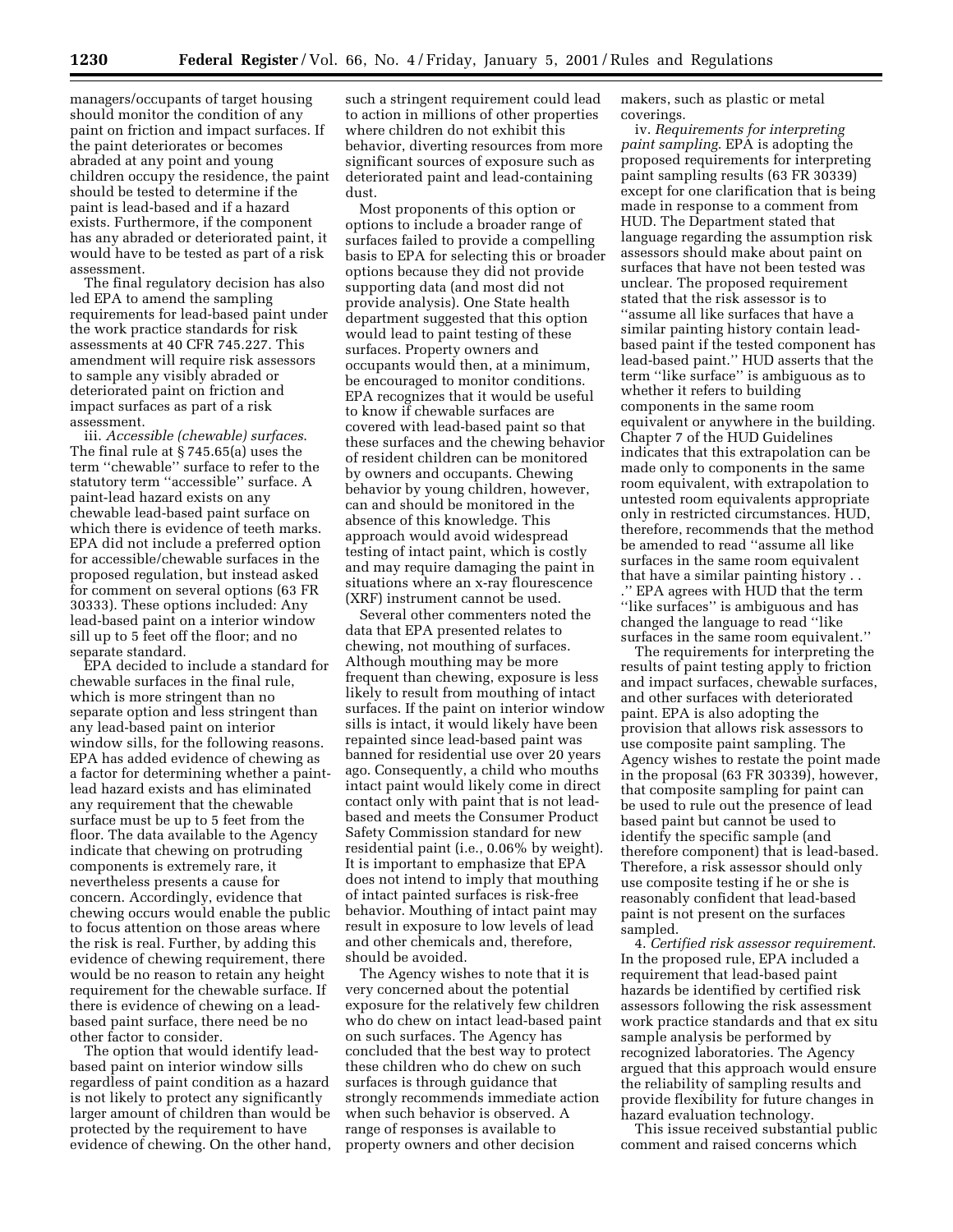have led the Agency to reconsider promulgation of this requirement. Many commenters believed that such a requirement would inhibit the ability of communities and individuals to identify lead-based hazards, and to deliver services or pursue response actions to protect children when an obvious hazard is present, due to the cost of full risk assessments and the lack of availability of risk assessors. Other commenters questioned the Agency's authority to mandate such a restriction. Some commenters believed that certification was appropriate and necessary to ensure the quality and reliability of hazard determinations, but questioned the need for full risk assessments or for such lead-based paint activities to be restricted to risk assessors. Some commenters also suggested that a screening procedure be allowed in lieu of a full risk assessment.

In reconsidering its proposed requirement, the agency agrees with the comments that current shortages and surpluses both in availability of risk assessors, and potentially high costs for full risk assessments could, in certain localities, impede response actions for at-risk children. It also recognizes that for certain hazard determinations, such as the visual determination of deteriorated paint, or analysis of dust levels, a full risk assessment may not be appropriate and may waste scarce resources available for hazard control or abatement.

The Agency also recognizes that a certified risk assessor may not be necessary for the simple visual determination of deteriorated paint, and that such more elementary evaluations of hazards at a property could potentially be performed by individuals with less training and experience than a certified risk assessor, and that such limited activities may not in themselves require certification, but may be performed effectively and reliably when the person performing those activities does so under the supervision of a certified risk assessor or other certified lead professional. In addition, the Agency did not intend to require that certified risk assessors be required to perform clearance sampling following abatements. For these reasons, the Agency believes it prudent to deal with these general issues in subsequent rulemakings and regulatory interpretations which will further address work practices and /certification requirements for both.

While the Agency believes that these issues are best addressed in the overall framework of the section 402 work practices and certification standards, it is nevertheless concerned that those

uncertified individuals who may seek to determine hazards may not always produce results of the same quality and reliability as those obtained by a certified risk assessor, and that the use of uncertified personnel to determine the presence or absence of lead-based paint hazards should be considered with caution.

Sampling of dust and soil to determine lead-based paint hazards is not a trivial procedure. The procedures which must be followed by risk assessors in determining the nature and extent of lead-based paint hazards at a property are stated at 40 CFR 745.227. If uncertified individuals are used to determine hazards, it is critical that they have the appropriate training, and follow appropriate procedures for sampling, custody of samples, and analysis of samples to obtain defensible results. If uncertified persons lack the training and experience to determine lead-based paint hazards properly, their findings may result in detrimental consequences to the health of children and create false liabilities for property owners. A false negative result--the failure to determine the presence of a hazard when one actually exists, will fail to protect children from real hazards. A false positive result--the determination of a hazard when none is present--may cause an owner to spend additional resources to hire a certified risk assessor.

# **IV. Overview of Significant Public Comments and EPA's Responses**

In response to the proposed rule, EPA received over 500 comments representing the general public, national and local environmental groups, national and local lead-poisoning prevention advocacy groups, the lead mining and manufacturing industry, State and local governments, other Federal Agencies, community-based organizations, and Federal Advisory Committees, among others. These comments address numerous issues, including EPA's interpretation of the statutory requirements, the policy basis for the standards, the Agency's technical analysis, and the Agency's decisions regarding the standards and other regulatory requirements. As noted previously, the RTC document contains EPA's detailed characterizations and responses to all significant public comments.

This section of the preamble presents in summary form, the characterizations and responses to the comments on the issues that EPA believes are of greatest interest to the public. These comments, specifically, are as follows: (1) It is not appropriate under the statutory

requirements of Title X, or from a policy perspective, to consider costs in the development of the hazard standards; (2) standards would fail to protect children in inner-city neighborhoods who are at greatest risk; (3) the dust hazard standard should be significantly lower; and (4) EPA should provide a better explanation of the differences between the TSCA section 403 hazard standards for soil and the Superfund approach for addressing lead in soil.

# *A. Consideration of Costs in Developing Dust and Soil Hazard Standards*

As discussed extensively in the preamble to the proposed rule, this preamble and the RTC document, EPA chose to base its dust and soil hazard standards on consideration of the potential for risk reduction of actions that may be taken (considering uncertainties in the data and scientific evidence describing the risks) and whether such risk reductions are commensurate with the costs of those actions. This is commonly referred to as cost-benefit balancing. Further, the Agency has decided to base the hazard standards on the levels at which, on a national level, risks justify abatement in order to comply with the statutory standard that the hazard levels are those that ''would result'' in adverse health effects. EPA has noted, however, in various places throughout this preamble, that temporary measures and interim controls can be appropriate in many situations. The analysis of abatement, as noted further below, is EPA's analytical model. The Agency may not require any particular action to be taken.

A number of comments from some advocacy groups and some government organizations expressed general disagreement with this approach from both a legal and policy standpoint. Other comments provided detailed arguments both for and against this approach. EPA responds in the RTC document to the more detailed arguments raised by these comments. However, the Agency believes it is appropriate to discuss the issue more generally in this preamble to clear up important issues and to allay apparent fears of some members of the public.

Comments criticizing EPA's use of cost-benefit balancing generally argued that it is inappropriate to make decisions regarding the selection of hazard standards based on cost or other risk management considerations. Serious concern was expressed that EPA modified health-based protective standards by cost, or feasibility, considerations and that scientific decisions about a health based standard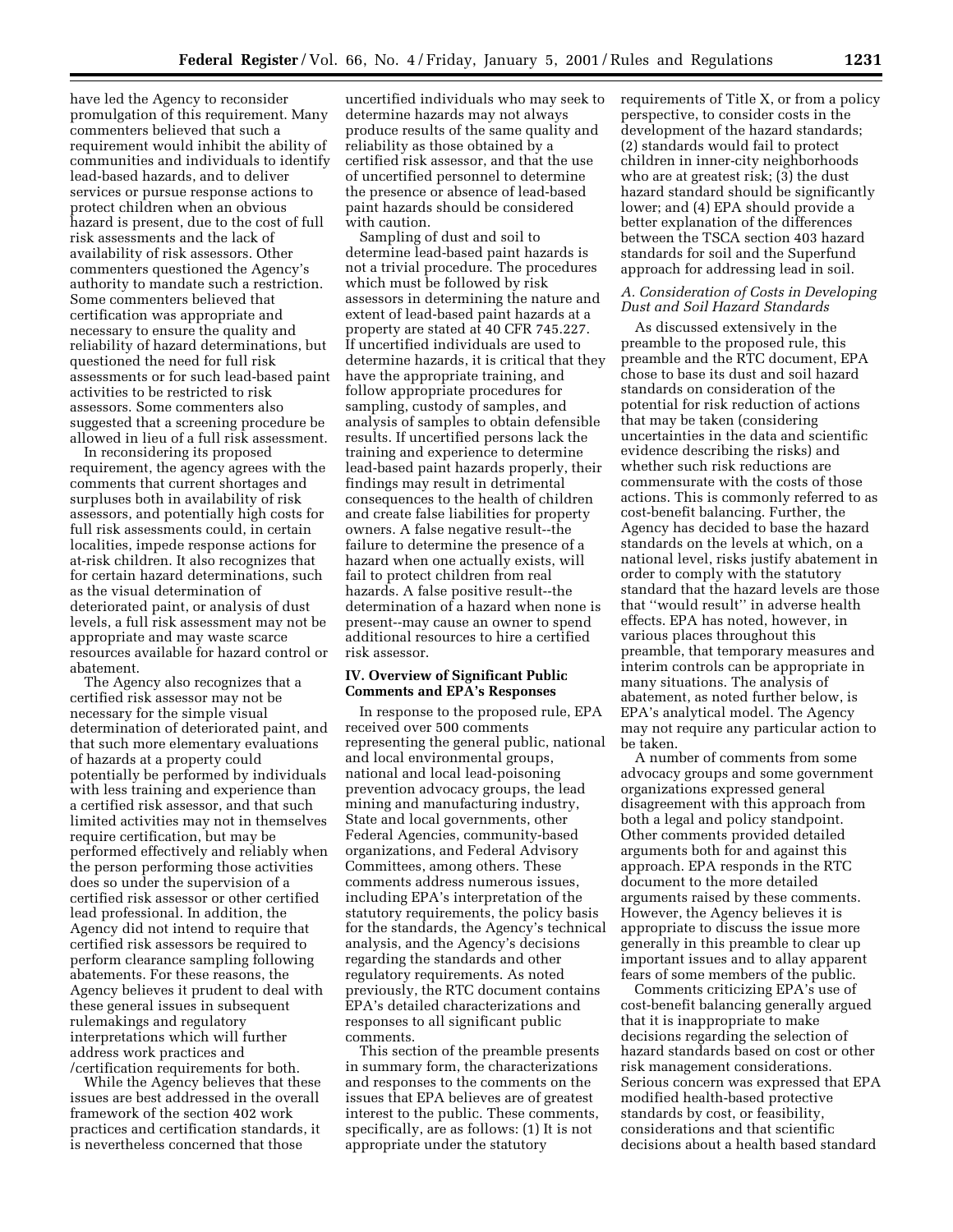cannot be modified by such considerations. These comments argued that EPA should have made decisions by tying hazard standards to a target blood lead level. Costs and other risk management factors should only be considered by persons implementing the standards.

EPA believes it is necessary to explain how cost-benefit balancing was used in this rulemaking. First, the decision to use a cost-benefit balancing approach is within the Agency's statutory authority. Title X and TSCA Title IV neither require nor preclude the consideration of costs in setting the standards. EPA's interpretation of the statute, however, shows that an approach that uses costbenefit balancing is consistent with the statutory language and legislative history, as described more fully in the proposal (63 FR at 30312-30314), earlier in this preamble and the RTC document.

A cost-benefit balancing framework provides EPA with an approach to factor uncertainty in scientific data into the decisionmaking and to set standards where there are no distinct boundaries. For this action, EPA's dilemma is to choose as a hazard that level of lead above which the Agency is reasonably confident that adverse effects would result. Below that level there may still be adverse effects, but the weight of scientific evidence indicating adverse effects is not as great. This formulation, of course, is an over simplification by necessity. The Agency is tasked with line drawing by Congress in a circumstance where there are no clear lines. At the simplest level, no one can say that 1,201 ppm of lead in soil is worthy of abatement and 1,199 ppm is not. As a result, consistent with the applicable statute, EPA used a balancing approach to pick the cutoff level above which a regulatory hazard exists.

EPA's approach first, and foremost, considers the weight of evidence as to whether dust or soil lead will actually result in adverse effects. The surrogate for adverse effects is a consideration of blood lead levels and the potential effects elevated blood-lead levels can have on intelligence and lifetime earnings. Reduction in blood lead levels and, presumably, increased lifetime earnings are then related to reduction in environmental levels. No one would dispute that the higher the environmental lead levels are in any particular medium (e.g., soil or dust), the greater the likelihood of increased blood-lead due to exposure from that medium. At low environmental lead levels, there is less confidence that any specific medium is responsible for blood-lead level increases. EPA's problem is drawing the line at which

concern for exposure to lead from paint, dust, and soil diminishes that is, those levels below which EPA will decide a regulatory hazard does not exist.

EPA, using the best scientific evidence it had, did the line drawing by assigning a monetary value to the health effects that will be prevented (''benefits'') and evaluating whether elimination (abatement) of the lead hazard that causes these effects is commensurate with the societal resources (determined by the costs of abatement) that would be expended by doing the abatement. This gives EPA a way to evaluate the certainty of the scientific evidence and develop the confidence it needs to determine that the levels it has chosen would result in adverse effects. Essentially, in this area of scientific uncertainty about risk, EPA is more willing to say that a regulatory hazard exists if it can find that costs of abatement are expected to be reasonable. Costs, of course, are given far less weight (or maybe no weight at all) in circumstances in which adverse effects are a certainty. Certainty simply does not exist at the lower lead levels with which the Agency is dealing in this rule.

Two salient points need to be reiterated here on how a cost-balancing analysis was used in this rulemaking. In the first place, for this rule, cost-benefit balancing is a useful method for decision making within the range of uncertainty in the Agency's analyses. In any event, use of the analysis only helps define the boundaries of the inquiry and is not a sole basis for any decision. Once EPA decided the range of options, the Agency chose the levels within those ranges. Second, EPA used the normative cost-benefit analysis only to compare options with the understanding that the relative balance of costs and benefits estimated should be reflective of the relative balance of actual costs and benefits. Thus, decision makers still needed to exercise judgement. There is no ''black box'' into which numbers are entered and a decision comes out.

The comments that object to EPA's approach for hazard determination for dust and soil offer as an alternative determination of hazards by reference only to environmental levels that are associated, through modeling, with a percentage of children exceeding various blood lead levels. For example, a hazard standard could be that level at which models show no more than 5% of children would exceed 10 µg/dL of blood lead. This type of standard would be based solely on the toxicity of lead (at a particular blood level) and the potential exposure. While EPA did use this method for picking the initial

candidate hazard levels, the Agency declined to use this method for choosing hazards.

The reasonableness of EPA's approach is supported to a large extent by the fact that the Agency received several comments recommending particular blood levels and percentages but no comment provided EPA with any kind of rational basis for choosing the standard based on those levels and percentages. Most of these comments argued for having no more than 5% of children above 10 µg/dL. However, they provided no rationale for saying why this would meet the ''would result'' standard for determining lead-based paint hazards (i.e., why shouldn't we have zero children above 10 µg/dL, or why 10 µg/dL is the proper number for the hazard determination and not a higher or lower number).

EPA's view of the cost-benefit approach points out another misconception in the comments about cost-benefit analysis. This misconception is that EPA's approach is not health-based, but instead modifies a protective standard based on cost considerations. Commenters also seem to believe that the Agency is using cost considerations to leave children unprotected. This is not the case. Instead, as discussed above, EPA evaluated different options within the range of scientific uncertainty provided by the two models used in the Agency's analyses. While it is true that as levels get higher, the certainty regarding the probability of harm increases, this does not mean that lower levels should be discounted or never addressed. It may mean, however, that as you go lower, the levels are less likely to meet the goal of this rule to set levels at which all abatements are specified to be conducted in a specific way. For purposes of setting such a national standard, EPA believes that it is reasonable to choose a level within the range at which there is greater certainty regarding the probability of harm, being always mindful of the need to advise the public that lower levels are not risk-free and may in individual cases present significant risks.

Given the range of uncertainty shown in its analyses for this rule, EPA is choosing an option that the Agency believes provides protection, and at which there is a higher level of certainty that in all cases abatement is likely to reduce risks significantly. EPA has set its dust and soil hazard standards at the lowest levels at which it believes acrossthe-board abatement and its associated expenditure of resources is justified. Evaluation of resource allocation, of which costs are a measure, is a method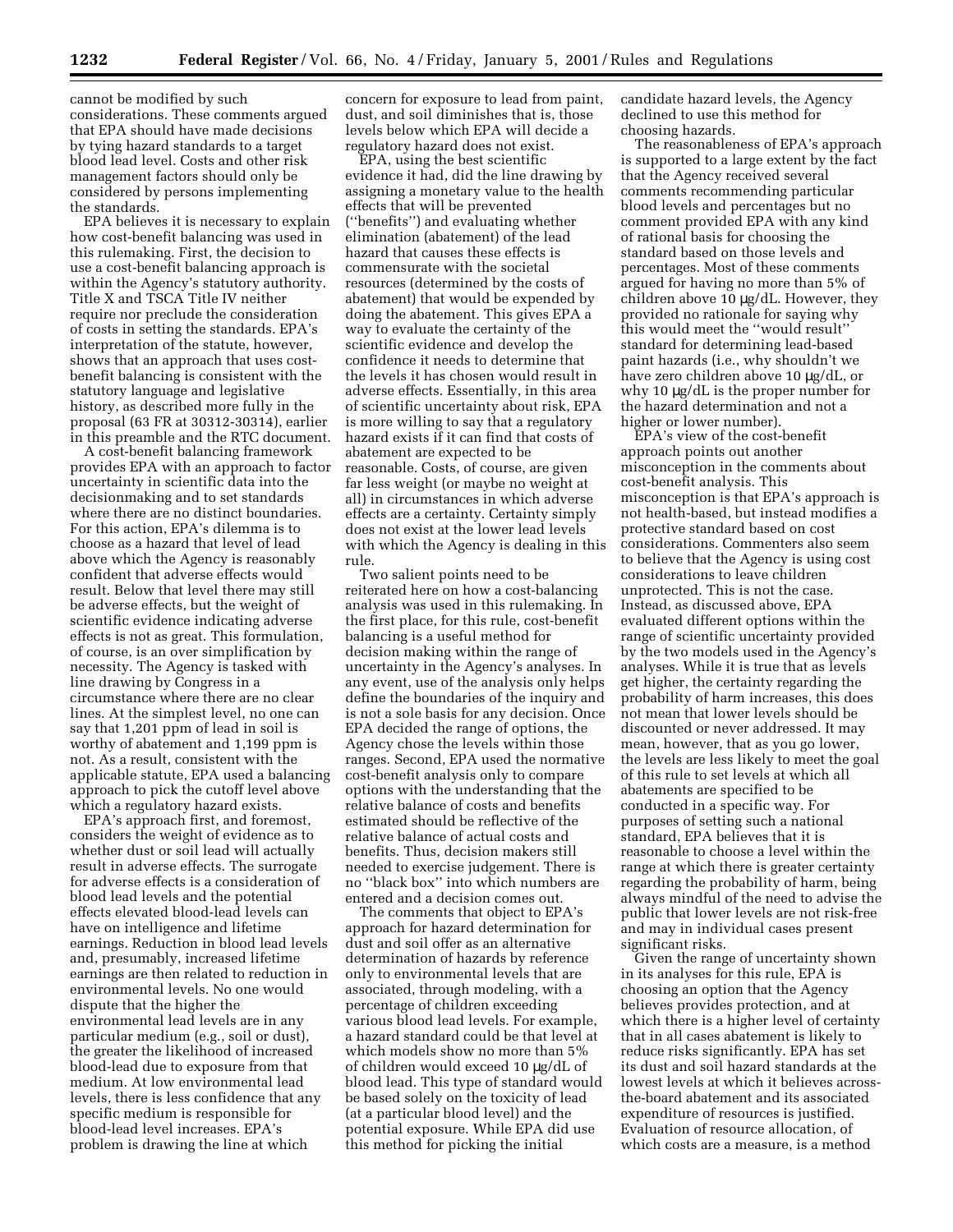that was used in this rule as a tool to make decisions within a set range of uncertainty.

Finally, EPA's hazard standards should not be considered in isolation, but must be considered along with the Agency's tiered approach for paint and soil. Under this approach, the Agency recognizes that risks could exist below the hazard standard and recommends that organizations and individuals may want to consider taking some action, informed by knowledge of local circumstances, at levels below the hazard levels.

# *B. Standards Do Not Protect Children at Greatest Risk*

Groups representing environmental justice and children's health protection interests argued that the standards do not protect children at greatest risk. Some argued that the 1 to 5% probability level for exceeding 10 µg/dL (EPA's basis for choosing the initial candidate hazard levels in the final rule and the Agency's basis for evaluating lead-contaminated dust and soil in the proposed rule) would result in no improvement because the percentage of children with elevated blood lead levels is already below 5%. Therefore, the populations with the highest blood lead levels would not benefit from the standards.

EPA strongly disagrees with this assertion and, in fact, has concluded that the exact opposite is true. The argument that the 1 to 5% probability criteria would result in no improvement for children at risk reflects confusion with respect to the national blood-lead data and risk to individual children. The national blood-lead data is composed of millions of children exposed to a broad variety of environmental-lead conditions. As such, it actually consists of a broad range of individual risks ranging from near zero to levels above 50% for children exposed to the very worst conditions. The average population risk is just below 5%. Children in at-risk communities tend to have the higher individual risk, as borne out by the higher prevalence of elevated blood lead levels in these communities (e.g., > 20% for African American children living in pre-1950 housing).

In fact, the hazard standards identify a higher percentage of African-American children than any other group. Moreover, instead of offering more protection to children in at-risk communities, more stringent standards may actually afford less protection to these children by diluting the resources available to address hazards in these communities.

# *C. Dust-Lead Hazard Standard Should be Significantly Lower*

Several comments argued that the dust-lead hazard should be significantly lower, in the 5 to 10 μg/ft<sup>2</sup> range. They claimed that a hazard should be found because more than 5% of children would have blood lead levels above 10 µg/dL. This recommendation is based on several analyses including an independent analysis of the Rochester Lead-in-Dust Study and the so-called HUD pooled analysis. According to these commenters, these analyses show that significant risk exists where floor dust-lead levels are below 10 µg/ft2.

EPA agrees that significant risks should be addressed but disagrees with the approach of these commenters. First, as noted above, these comments provided no rational basis for deciding that a regulatory hazard exists based solely on environmental levels associated with particular blood lead levels. Nevertheless, EPA concludes after review of these comments and analyses that the results showing more than 5% of children exceed 10 µg/dL at the low environmental levels were achieved by focusing almost exclusively on the contribution of dust-lead to exposure and not adequately accounting for the contribution of soil and deteriorated lead-based paint to exposure. When exposure to these other sources is adequately accounted for, as EPA believes was done in its analysis, significant risk attributable to dust-lead is not found until dust-lead levels on floors reach 40  $\mu$ g/ft<sup>2</sup>.

The data also indicate that to make predictions of risk based exclusively on dust-lead measurements would be an inefficient and imprudent approach. An examination of the Rochester data reveals that in practically every case where there was a child with an elevated blood lead level and floor dust lower than 40 μg/ft<sup>2</sup>, soil-lead levels were elevated and/or deteriorated leadbased paint was present. Moreover, in most houses with dust-lead levels below 40 µg/ft2, children did not have elevated blood lead levels because other significant sources of exposure were not present.

EPA believes that the abovementioned empirical data supports its view that it is more technically correct to assess and control exposure in all three media, as opposed to taking an approach that focuses exclusively on dust. Given the uncertainty that exists with respect to the contribution to exposure presented by each medium individually, the Agency believes that it is prudent to control exposure from the combination of paint, dust, and soil

together rather than individually. Also, control of all three media also prevents recontamination of one medium by another, making control efforts more effective.

### *D. Relationship of Soil Hazard Standard to Superfund Soil Cleanup Standards*

Several commenters expressed concern about the difference between the TSCA approach for addressing lead in soil in pre-1978 residential property and the approach under programs administered by the Office of Solid Waste and Emergency Response (OSWER) specifically, Superfund sites and RCRA Corrective Action Facilities. Responses to comments on the details of the differences in the programs are addressed in the RTC document. In this section, however, EPA responds generally to issues raised on the relationship between the programs administered by OSWER and TSCA. In general, comments identified concerns that differences in the two programs could cause confusion and that persons responsible for cleanup under the OSWER programs could use the TSCA standard to avoid taking response actions to achieve protection.

As a preliminary matter, EPA emphasizes that at lead-contaminated residential sites both TSCA and the OSWER programs seek to protect the health of the most susceptible population (children under 6 years of age) and to promote a program that assesses and addresses risk. The approaches taken by the various programs share many important aspects, but also differ in some respects because of their purposes. The TSCA program is guided by this section 403 rule, which identifies lead-base paint hazards, which consist of lead paint and leadcontaining residential dusts and soils that the Agency considers to be hazards under applicable statutory criteria. Guidance for the OSWER programs is provided by the 1994 Revised Interim Soil Lead (Pb) Guidance for CERCLA Sites and RCRA Corrective Action Facilities (OSWER Directive # 9355.4- 12, 1994) and Clarification to the 1994 Revised Interim Soil Lead (Pb) Guidance for CERCLA Sites and RCRA Corrective Action Facilities (OSWER Directive # 9200.4-27P, August 27, 1998) (Refs. 15 and 16).

The EPA programs that implement the RCRA and CERCLA statutes rely on the IEUBK model for relating environmental levels to blood lead levels in children. The OSWER soil lead guidance recommends that the IEUBK Model be applied to utilize site-specific information that can be very important in evaluating the risks at hazardous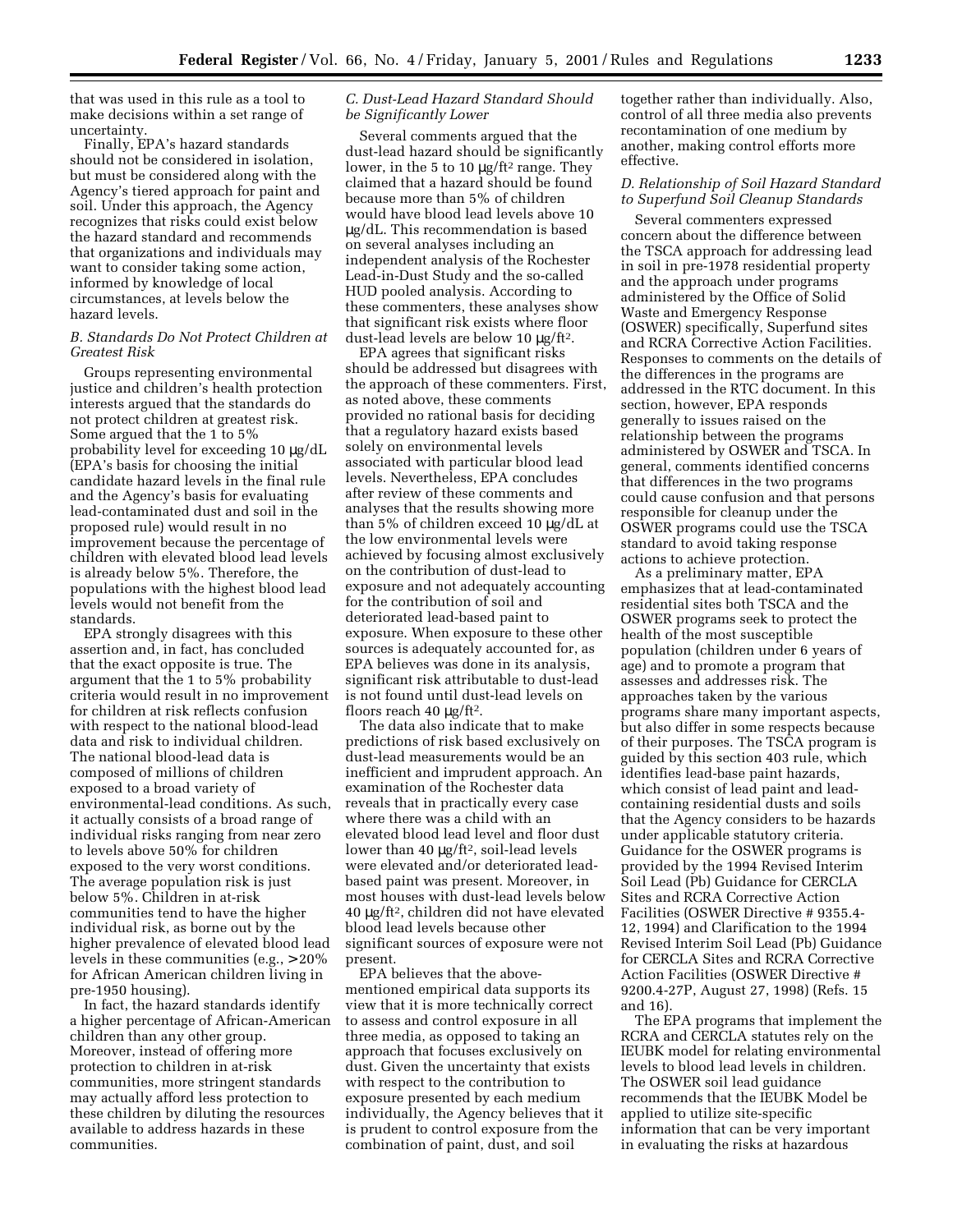waste sites with residential exposure scenarios. This section 403 rule also employs analyses that have relied on the IEUBK Model and the empirical model which employs analyses based on empirical data.

In the absence of site-specific information at hazardous waste sites, EPA believes that soil lead levels above 400 ppm may pose a health risk to children through elevated blood lead levels. The 400 ppm screening level identified in the OSWER soil lead guidance is consistent with both the children's play area hazard determination identified in this rule and the initial candidate hazard level discussed in this preamble. Site-specific information at hazardous waste sites would provide a basis to identify a different soil lead level that would be protective of health. The TSCA soil hazard levels of 400 ppm (play areas) and an average 1,200 ppm (rest of yard) should not be understood as a minimum cleanup level for lead in soils at hazardous waste sites and levels greater than these could be consistent with CERCLA requirements, depending on site-specific factors. Soil lead levels less than these still may pose serious health risks and may warrant timely response actions including abatement. The hazard standard in this TSCA rule was intended as a ''worst first'' level that will aid in setting priorities to address the greatest lead risks promptly at residential and child-occupied facilities affected by lead-based paint.

In contrast with the section 403 rule, which establishes minimum national standards that are designed to be used at millions of residential properties and child-occupied facilities across the nation, the studies that take place at CERCLA or RCRA involve multiple hazardous substances with potentially numerous sources of contamination and multiple pathways of exposure that require that response levels be developed with site-specific information. Other statutory and regulatory criteria that would typically be considered in determining a final clean-up number include: long-term effectiveness and permanence; and reduction of toxicity, mobility, or volume through treatment; short-term effectiveness; implementability; cost; State acceptance; and community acceptance.

#### **V. References**

The official record for this rulemaking has been established under docket control number OPPTS–62156, and the public version of the official record is available for inspection as specified in Unit I.B.2. The following is a listing of

some of the documents that have been placed in the official record for this rulemaking, including those specifically referenced in this rulemaking.

1. Brody, D.J., J.L. Pirkle, R.A. Kramer, K.M. Flegal, T.D. Matte, E.W. Gutiter, and D.C. Paschal. 1994. ''Blood Lead Levels in the U.S. Population: Phase I of the Third National Health and Nutrition Examination Survey (NHANES III, 1988 to 1991).'' Journal of the American Medical Association. 272(4):277-283.

2. Pirkle, J.L., D.J. Brody, E.W. Gunter, R.A. Kramer, D.C. Paschal, K.M. Flegal, and T.D. Matte. (1994) ''The Decline in Blood Lead Levels in the United States: The National Health and Nutrition Examination Surveys (NHANES).'' Journal of the American Medical Association. 272(4):284-291.

3. CDCP. (1991, October) Preventing Lead Poisoning in Young Children: A Statement by the Centers for Disease Control.

4. CDCP. (1997, February 21) ''Update: Blood Lead Levels-U.S., 1991- 1994.'' Morbidity and Mortality Weekly Report. 46(7):141-145.

5. HUD. (1995, June) HUD Guidelines for the Evaluation and Control of Lead-Based Paint Hazards in Housing.

6. HUD. (1995) The Relation of Lead-Contaminated House Dust and Blood Lead Levels Among Urban Children. Volumes I and II. Final report to U.S. HUD from the University of Rochester School of Medicine, Rochester, NY and The National Center for Lead Safe Housing, Columbia, MD.

7. USEPA. (1990, January) ''Report of the Clean Air Scientific Advisory Committee on its Review of the OAQPS Lead Staff Paper and the ECAO Air Quality Criteria Document Supplement.'' EPA-SAB-CASAC-90-002. January.

8. USEPA. (1994) Reducing Lead Hazards When Remodeling Your Home. EPA 747-R-94-002.

9. USEPA, OPPT. (1995, April) Report on the National Survey of Lead Based Paint in Housing - Base Report. EPA 747-R-95-003.

10. USEPA, OPPT. (1995, April). Report on the National Survey of Lead Based Paint in Housing - Appendix II: Analysis. EPA 747-R-95-005.

11. USEPA. (1995, April) Report on the National Survey of Lead-Based Paint in Housing. Appendix I: Design and Methodology. EPA 747-R95-004.

12. USEPA. (1997, December) Risk Analysis to Support Standards for Lead in Paint, Dust, and Soil. Volumes I and II. EPA 747-R-97-006.

13. USEPA. (1998) Economic Analysis of TSCA Section 403: Lead-Based Paint Hazard Standards.

14. USEPA. (2000) Economic Analysis of TSCA Section 403: Lead-Based Paint Hazard Standards.

15. USEPA. (1994) 1994 Revised Interim Soil Lead (Pb) Guidance for CERCLA Sites and RCRA Corrective Action Facilities, OSWER Directive #9355.4-12, 1994.

16. USEPA. (1998, August 27) Clarification to the 1994 Revised Interim Soil Lead (Pb) Guidance for CERCLA Sites and RCRA Corrective Action Facilities, OSWER Directive #9200.4- 27P.

17. USEPA. (1996) Urban Soil Lead Abatement Demonstration Project, Volume I: EPA Integrated Report #600/ P93/001aF.

# **VI. Regulatory Assessment Requirements**

# *A. Executive Order 12866*

Under Executive Order 12866, entitled *Regulatory Planning and Review* (58 FR 51735, October 4, 1993), the Office of Management and Budget (OMB) has designated this an ''economically significant regulatory action,'' because this action may result in behavioral changes that involve increased expenditures by owners of target housing and child-occupied facilities, with a potential annual effect on the economy of \$100 million or more. Although the establishment of the standards contained in this rule do not, in and of themselves, mandate any action, the Agency recognizes that the existence of the hazard standards may influence the decisions or actions of owners of target housing. This rulemaking was therefore submitted to OMB for review under this Executive Order, and any changes made during that review have been documented in the public version of the official record.

In addition, while EPA does not believe that this action, in and of itself, imposes any requirements, EPA has prepared an economic analysis of the potential impacts of this action, which is contained in a document entitled *Economic Analysis of Toxic Substances Control Act Section 403: Lead-Based Paint Hazard Standards* (Ref. ). The Agency believes that, in establishing the standards, it is reasonable to consider the potential costs and benefits associated with the possible actions that an owner could or might take based on the hazard standard. The analysis, in conjunction with other considerations, helped the decision-makers to select the final hazard standards presented in this document. The analysis is available as a part of the public version of the official record for this action and is briefly summarized here.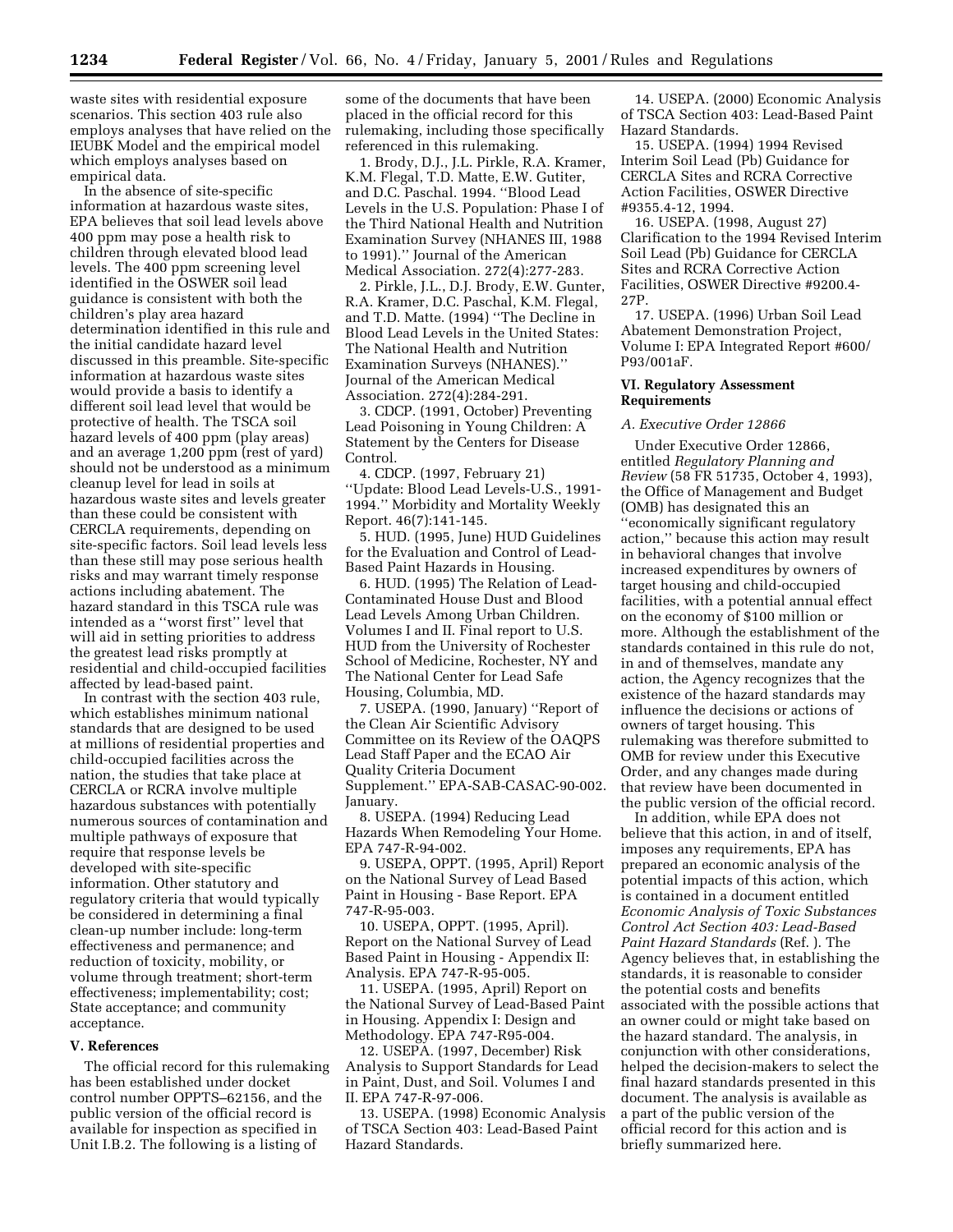Building on the economic analysis for the proposed rule (Ref. ?), which is summarized in Unit XII of the proposed rule (63 FR at 30349-30351), the final economic analysis contains one major change. For the final rule, EPA separtely assessed the costs and benefits associated with a separate soil standard for play areas and presented the results in Appendix 7 of the Economic Analysis. The following summary of the economic analysis focuses on this change. A summary of the rest of the analysis was presented in the proposed rule (63 FR at 30349–30351).

In this additional analysis, the revised model goes through a three-step process to estimate which homes might incur a soil abatement and what parts of the yard might be addressed. The first two steps are the same as the original model, a third step was added to address the play area issue. In the original model, if the home's average of near and remote soil concentrations did not exceed the standard, then the model assumed that no soil abatements would occur. In the revised model, if the average soil concentrations were below the soil standard, then the play area (represented by the remote area) soil concentration was compared to the standard. If this alone exceeded the standard, then the model assumed that the play area soil would be removed and replaced.

The Agency notes that the costs presented here for soil response actions are based upon the assumption that those responses would be soil abatement. As noted previously in this preamble, in performing its analyses for this rule, the Agency could not quantitatively compare interim control strategies with abatement strategies because there are only limited data available on the effectiveness of interim controls over extended periods of time, and those data which are available are not suitable for quantitative comparisons with abatements. Nevertheless, experience with interim control programs is increasing and certain organizations, particularly public health and housing agencies, believe they have been able to develop effective programs for interim controls which achieve virtually the same degree of risk reduction as do abatement programs, but at much reduced cost. Thus, to the extent that interim control strategies are used rather than abatement, the actual costs may be different from those presented below.

The play area is assumed to be much smaller than the entire remote area of the yard, and separate soil intervention unit costs were estimated for the play area. The costs assume that the average play area for a single-family home is 200 square feet, and the average play area for a multi-family building is 400 square feet. The play area soil intervention costs are estimated to be: \$1,070 for a single-family house (\$1,738 if the soil is hazardous), and \$1,566 for multi-family buildings (\$2,903 if the waste is hazardous). In addition to these soil intervention costs, each home incurs a dust clean-up. Because dust clean-ups are required for certain other interventions, a particular home may already be incurring dust clean-up costs and would not incur a second set of dust clean-up costs.

The total costs (estimated over a 50– year span, and discounted at 3%) for the final dust and soil standards of 40 µg/ ft2 for floor dust, 250 µg/ft2 for window sill dust and 1,200 ppm for soil, are estimated to be \$69 billion, while the total estimated benefits are \$192 billion using the IEUBK model and \$49 billion using the empirical model, resulting in estimated net benefits of \$123 billion using the IEUBK model and \$20 billion using the empirical model. About 26.7 million homes are projected to exceed one or more of the standards, and the Agency projected approximately 46.0 million children would experience reduced exposure to household lead in soil, dust, and paint.

# *B. Regulatory Flexibility Act*

Pursuant to section 605(b) of the Regulatory Flexibility Act (5 U.S.C. 601 *et seq*.), the Agency hereby certifies that this final rule will not have a significant economic impact on a substantial number of small entities. The factual basis for the Agency's determination is presented in the small entity impact analysis prepared as part of the economic analysis for this rule (Ref. 14), and is briefly summarized here.

It is important to first note that this rule does not, in and of itself, mandate any action, or directly impose any costs. Nevertheless, since the Agency recognizes that the existence of the hazard standards may influence the decisions or actions of owners of target housing, the Agency has considered the potential costs and benefits associated with the possible actions that a small entity could or might take based on the hazard standard. In addition, EPA has already promulgated several regulations implementing other sections of Title X that use or reference the hazard standards contained in this rule, and also has a few other related regulations under development. In promulgating these regulations, the Agency has and will continue to consider the potential adverse impacts on small entities in the context of those regulations, and in

compliance with the RFA. In general, EPA strives to minimize potential adverse impacts on small entities when developing regulations to achieve the environmental and human health protection goals of the statute, and the Agency.

For the purpose of analyzing the potential impacts of this rule on small entities, EPA used the definition for small entities that is found in section 601 of the RFA. Under section 601, ''small entity'' is defined as: (1) A small business that meets Small Business Administration (SBA) size standards codified at 13 CFR 121.201 which uses the NAICS codes to categorize businesses; (2) a small governmental jurisdiction that is a government of a city, county, town, school district or special district with a population of less than 50,000; and (3) a small organization that is any not-for-profit enterprise which is independently owned and operated and is not dominant in its field. The SBA size standard for the types of small businesses potentially impacted by this rule is \$5 million in annual revenues for operators of multi-family housing or apartment buildings (NAICS code 531110 and 531311).

It its analysis, the Agency has assumed that this rule would impact small businesses that engage in leadbased paint activities (i.e., abatement, risk assessment, etc.), small businesses that offer LBP activity related training, small businesses that own or manage rental properties involving target housing, small not-for-profit organizations that are engaged in LBP activities and are not dominant in their field, and small governmental jurisdictions that receive assistance through Federal housing programs (i.e., city and county public housing authorities). By definition, States and Federal agencies are not small.

Based on the analysis, the Agency estimates that approximately 99% of the firms would have less than a 1% impact on revenues due to this rule, and approximately 1% of firms could experience impacts between 1% and 3% of rental revenue. A comparison of annual compliance costs to annual rental income is equivalent to the commonly used ratio of compliance costs to sales. Although the rule could impact a substantial number of small entities, this analysis indicates that the potential impact should not be significant.

Information relating to this determination has been provided to the Chief Counsel for Advocacy of the Small Business Administration upon request,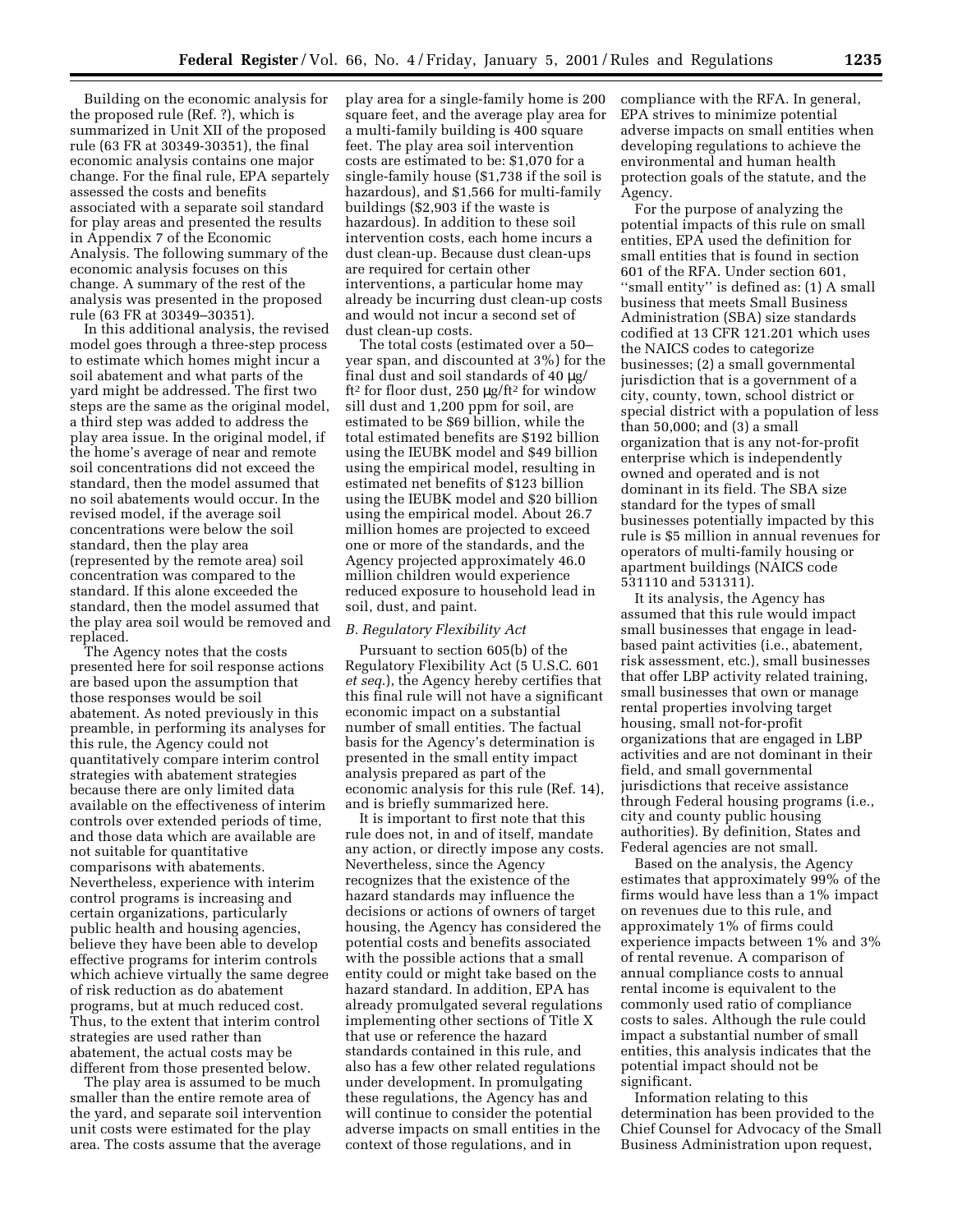and is included in the public version of the official record for this rulemaking.

# *C. Paperwork Reduction Act*

An Agency may not conduct or sponsor, and a person is not required to respond to a collection of information subject to OMB approval under the Paperwork Reduction Act (PRA) (44 U.S.C. 3501 *et seq*.) unless it displays a currently valid OMB control number. The OMB control numbers for EPA's regulations, after initial publication in the **Federal Register**, are maintained in a list at 40 CFR part 9.

This final regulatory action does not contain any information collection requirements that require additional OMB approval under the Paperwork Reduction Act (PRA), 44 U.S.C. 3501 *et seq*. Specifically, States and Tribes with authorized programs under 40 CFR part 745, subpart L will still need to demonstrate their standards for identifying lead-based paint hazards and clearance standards for dust, in the reports that they submit to EPA under 40 CFR 745.324(h). This reporting requirement is contained in the regulations implementing TSCA sections 402(a) and 404, for which the Information Collection Request (ICR) has already been approved by OMB under control number 2070–0155 (EPA ICR No. 1715). As a part of the economic analysis, EPA also re-examined this ICR and determined that the burden estimates provided in the ICR would not change as a result of the promulgation of the standards proposed. Because there are no new information collection requirements to consider, or any changes to the existing requirements that might impact the existing burden estimates, additional OMB review and approval under the PRA is not necessary.

#### *D. Unfunded Mandates Reform Act*

Pursuant to Title II of the Unfunded Mandates Reform Act of 1995 (UMRA), Public Law 104–4, EPA has determined that this rule does not contain a Federal mandate that may result in expenditures of \$100 million or more for State, local, and tribal governments, in the aggregate, or the private sector in any 1 year. As indicated previously, this rule does not, in and of itself, mandate any action, or directly impose any costs. Nevertheless, the Agency recognizes that the existence of the hazard standards may influence the decisions or actions of State, local or tribal governmental officials as they relate to lead-based paint activities, i.e., hazard interventions and risk assessments. In addition, EPA has already promulgated several regulations implementing other sections of Title X

that use or reference the hazard standards contained in this rule, and has a few other related regulations under development. In promulgating these regulations, the Agency has and will continue to consider the potential impacts on State, local or tribal governments.

The UMRA requirements in sections 202, 204, and 205 do not apply to this rule, because this action does not contain any ''Federal mandates'' or impose any ''enforceable duty'' on State/Tribal, or local governments or on the private sector. The requirements in section 203 do not apply because this rule does not contain any regulatory requirements that might significantly or uniquely affect small governments.

# *E. Executive Order 13132*

Executive Order 13132, entitled *Federalism* (64 FR 43255, August 10, 1999), requires EPA to develop an accountable process to ensure ''meaningful and timely input by State and local officials in the development of regulatory policies that have federalism implications.'' ''Policies that have federalism implications'' are defined in the Executive Order to include regulations that have ''substantial direct effects on the States, on the relationship between the national government and the States, or on the distribution of power and responsibilities among the various levels of government.''

This final rule does not have federalism implications, because it will not have substantial direct effects on the States, on the relationship between the national government and the States, or on the distribution of power and responsibilities among the various levels of government, as specified in Executive Order 13132. Although the standards established by this regulation may be adopted by any State, this regulation does not contain any mandates, and will not, therefore, impose any substantial direct costs on States. Nor would the rule substantially affect the relationship between the national government and the States, or the distribution of power and responsibilities among the various levels of government. Thus, Executive Order 13132 does not apply to this rule.

Although section 6 of Executive Order 13132 does not apply to this rule, EPA involved State and local governmental agencies in an extensive ''dialogue'' process, which is discussed in more detail in Unit II of the preamble to the proposal (63 FR at 30307). During development of the proposed rule, EPA also consulted with the States at meetings of the Forum on State and Tribal Toxics Action and the annual

EPA meeting with State program representatives.

#### *F. Executive Order 13084*

Under Executive Order 13084, entitled *Consultation and Coordination with Indian Tribal Governments* (63 FR 27655, May 19, 1998), EPA may not issue a regulation that is not required by statute, that significantly or uniquely affects the communities of Indian tribal governments, and that imposes substantial direct compliance costs on those communities, unless the Federal government provides the funds necessary to pay the direct compliance costs incurred by the tribal governments, or EPA consults with those governments.

This rule does not significantly or uniquely affect the communities of Indian tribal governments, nor does it impose substantial direct compliance costs on such communities. Accordingly, the requirements of section 3(b) of Executive Order 13084 do not apply to this rule.

Nevertheless, although tribal governments are not required to administer any of the Lead Programs, the Agency consulted with interested Tribal government representatives as part of the Forum on State and Tribal Toxics Action and EPA's annual national lead meeting with States and tribes. The Agency has also provided extensive technical and financial assistance.

#### *G. Executive Order 12898*

Pursuant to Executive Order 12898, *Federal Actions to Address Environmental Justice in Minority Populations and Low-Income Populations* (59 FR 7629, February 16, 1994), the Agency has considered environmental justice-related issues with regard to the potential impacts of this action on the environmental and health conditions in minority and lowincome populations. The Agency's standards will protect children in minority and low-income communities from disproportionate burdens. This is based on the findings of the Agency's economic analysis which shows that non-white populations receive more of the public health benefit associated with the standards.

In addition, EPA consulted with representatives of a variety of interests, including members of environmental justice advocacy groups. The Dialogue Process, which EPA specifically established to provide input into the decision making process, included a low-income parent, two members of the National Environmental Justice Advisory Council, and representatives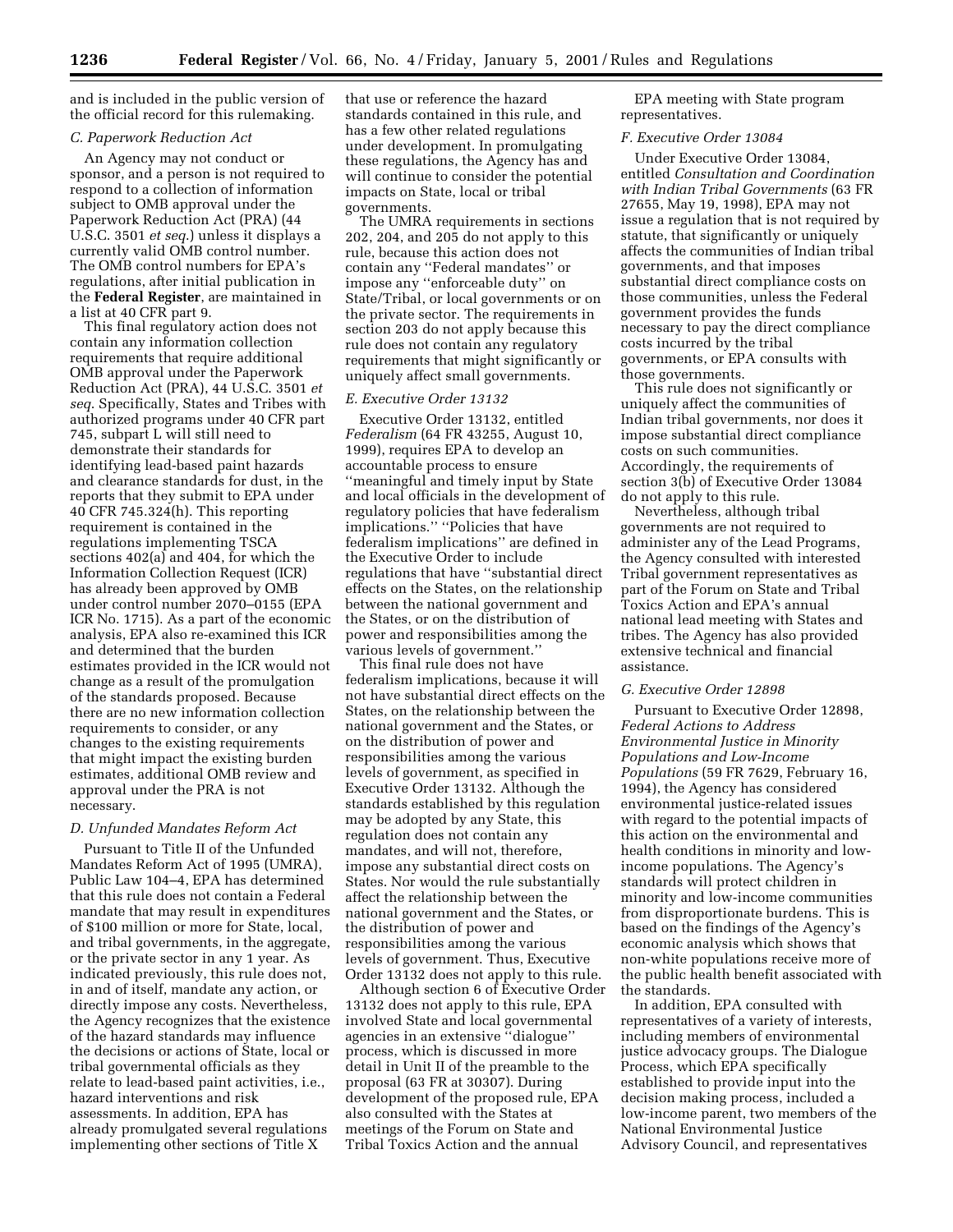of two other groups who spoke on behalf of disadvantaged populations. These individuals comprised 20% of the membership of the process. Moreover, during the public comment period, EPA held two public meetings where residents of low-income communities and representatives of environmental justice groups offered public comment to EPA. The Agency also received written comments from 50 groups and several hundred individuals raising environmental justice concerns. Consequently, EPA believes that it has complied with the provision of the executive order to provide representatives of environmental justice interests to participate fully in the process and to provide input and comment to the Agency.

Furthermore, recognizing that these standards would be used by and affect millions of people that do not have a comprehensive understanding of the science of lead hazards, EPA made a conscious decision to make the standards simple. For example, instead of joint standards that might have better reflected overall risk under some circumstances, EPA chose to establish media-specific standards because they are easier to understand and use. Outreach documents (e.g, fact sheets) are written and designed with the specific objective of making the regulation easy for the public to understand. In addition, EPA's broader lead outreach program includes extensive elements that specifically target non-white and low income communities.

# *H. Executive Order 13045*

Executive Order 13045, entitled *Protection of Children from Environmental Health Risks and Safety Risks* (62 FR 19885, April 23, 1997), applies to this rule because OMB has determined that this rule is ''economically significant'' as defined under Executive Order 12866 (see Unit VI.A.). In addition, the environmental health or safety risk addressed by this rule may have a disproportionate affect on children.

In accordance with section 5(501) of Executive Order 13045, EPA has evaluated the environmental health or safety effects of lead-based paint on children in the selection of the hazard standards contained in this rule. The results of this evaluation are contained in the ''Risk Analysis to Support Standards for Lead in Paint, Dust, and Soil'' and the supplement to this analysis. Copies of these documents have been placed in the public version of the official record for this rule. This analysis focused almost exclusively on

assessing exposure and risk to young children.

Moreover, the standards selected by EPA are designed first and foremost to protect children from lead in residential paint, dust, and soil. In this regard, EPA believes that it has selected the most protective standards possible. Although the Agency could have selected numerically more stringent standards, EPA concluded that more stringent standards would afford less protection to children because EPA believes that limited resources would be diluted and possibly diverted from children who are at greatest risk. The standards will also protect children by supporting implementation of other provisions of the national lead program, such as hazard disclosure prior to the sale or rental of most pre-1978 housing and evaluation and control of lead-based paint hazards and Federally-assisted and Federally owned housing prior to disposition.

# *I. National Technology Transfer and Amendment Act*

Section 12(d) of the National Technology Transfer and Advancement Act of 1995 (NTTAA), Public Law No. 104-113, section 12(d) (15 U.S.C. 272 note) directs EPA to use voluntary consensus standards in its regulatory activities unless to do so would be inconsistent with applicable law or otherwise impractical. Voluntary consensus standards are technical standards (e.g., materials specifications, test methods, sampling procedures, and business practices) that are developed or adopted by voluntary consensus standards bodies. The NTTAA directs EPA to provide Congress, through OMB, explanations when the Agency decides not to use available and applicable voluntary consensus standards.

The Agency has determined that there are no voluntary consensus standards for lead-based paint hazards. However, the Agency has, where appropriate, referred to voluntary consensus standards developed by such organizations as the American Society for Testing and Materials (ASTM) with respect to sampling and analytical methods.

# *J. Executive Order 12630*

EPA has complied with Executive Order 12630, entitled *Governmental Actions and Interference with Constitutionally Protected Property Rights* (53 FR 8859, March 15, 1988), by examining the takings implications of this rule in accordance with the ''Attorney General's Supplemental Guidelines for the Evaluation of Risk and Avoidance of Unanticipated

Takings'' issued under the Executive Order.

# *K. Executive Order 12988*

In issuing this rule, EPA has taken the necessary steps to eliminate drafting errors and ambiguity, minimize potential litigation, and provide a clear legal standard for affected conduct, as required by section 3 of Executive Order 12988, entitled *Civil Justice Reform* (61 FR 4729, February 7, 1996).

# **VII. Submission to Congress and the Comptroller General**

The Congressional Review Act, 5 U.S.C. 801 *et seq*., as added by the Small Business Regulatory Enforcement Fairness Act of 1996, generally provides that before a major rule may take effect, the Agency promulgating the rule must submit a rule report, which includes a copy of the rule, to each House of the Congress and the Comptroller General of the United States. EPA has submitted a report containing this rule and other required information to the U.S. Senate, the U.S. House of Representatives and the Comptroller General of the United States. This rule is a ''major rule'' as defined by 5 U.S.C. 804(2). A major rule cannot take effect until 60 days after date it is published in the **Federal Register** or is submitted to Congress whichever is later. This rule will take effect on March 6, 2001.

#### **List of Subjects in 40 CFR Part 745**

Environmental protection, Hazardous substances, Lead poisoning, Reporting and recordkeeping requirements.

Dated: December 22, 2000.

**Carol M. Browner,**

#### *Administrator.*

Therefore, 40 CFR part 745 is amended as follows:

# **PART 745—AMENDED**

1. The authority citation for part 745 continues to read as follows:

**Authority:** 15 U.S.C. 2605, 2607, 2681– 2692 and 42 U.S.C. 4852d.

2. By adding new subpart D to read as follows:

#### **Subpart D—Lead-Based Paint Hazards**

- 
- Sec.<br>745.61 Scope and applicability.

745.63 Definitions.

745.65 Lead-based paint hazards.

# **Subpart D—Lead-Based Paint Hazards**

# **§ 745.61 Scope and applicability.**

(a) This subpart identifies lead-based paint hazards.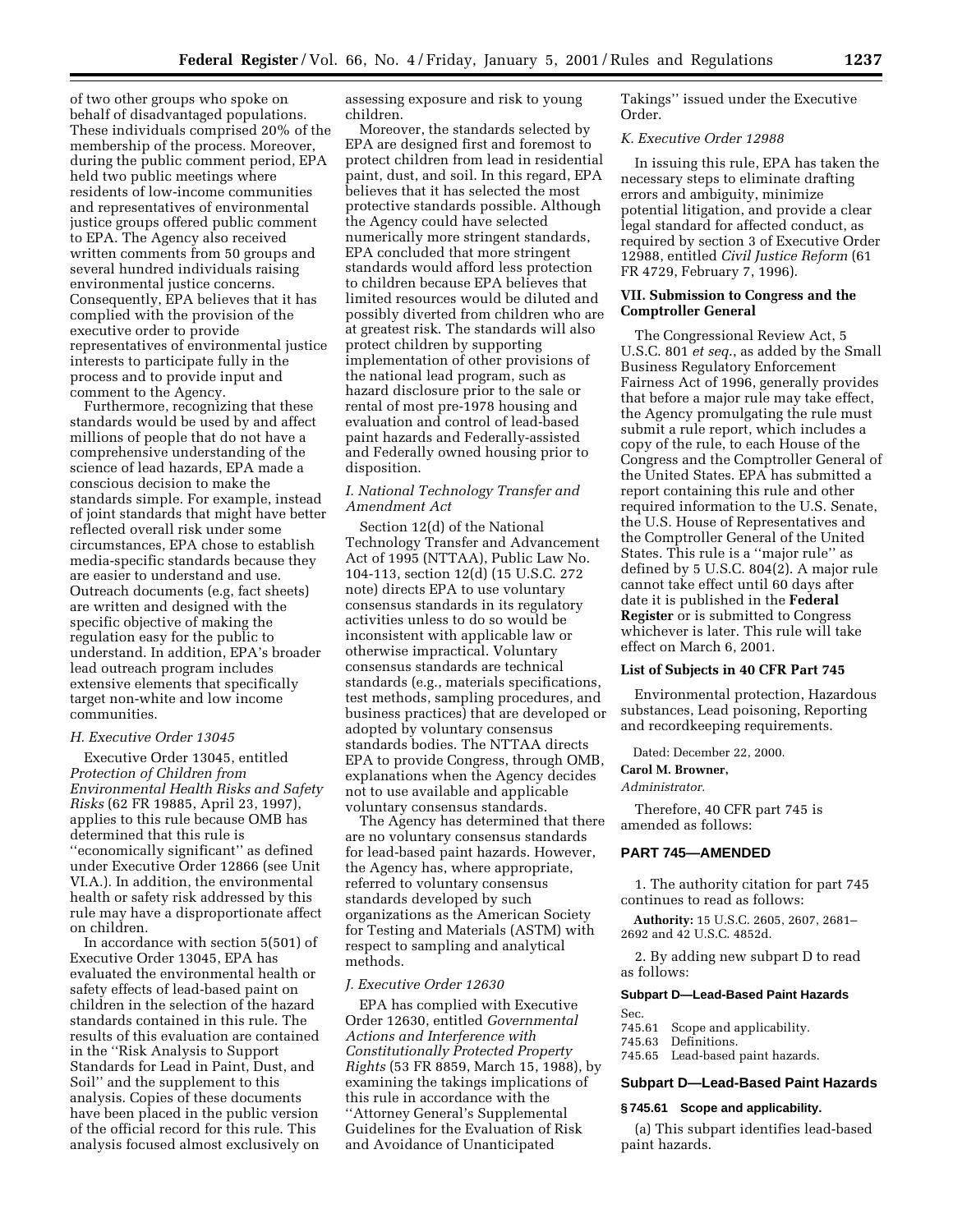(b) The standards for lead-based paint hazards apply to target housing and child-occupied facilities.

(c) Nothing in this subpart requires the owner of property(ies) subject to these standards to evaluate the property(ies) for the presence of leadbased paint hazards or take any action to control these conditions if one or more of them is identified.

# **§ 745.63 Definitions.**

The following definitions apply to part 745.

*Arithmetic mean* means the algebraic sum of data values divided by the number of data values (e.g., the sum of the concentration of lead in several soil samples divided by the number of samples).

*Chewable surface* means an interior or exterior surface painted with lead-based paint that a young child can mouth or chew. A chewable surface is the same as an ''accessible surface'' as defined in 42 U.S.C. 4851b(2)). Hard metal substrates and other materials that cannot be dented by the bite of a young child are not considered chewable.

*Common area group* means a group of common areas that are similar in design, construction, and function. Common area groups include, but are not limited to hallways, stairwells, and laundry rooms.

*Concentration* means the relative content of a specific substance contained within a larger mass, such as the amount of lead (in micrograms per gram or parts per million by weight) in a sample of dust or soil.

*Deteriorated paint* means any interior or exterior paint or other coating that is peeling, chipping, chalking or cracking, or any paint or coating located on an interior or exterior surface or fixture that is otherwise damaged or separated from the substrate.

*Dripline* means the area within 3 feet surrounding the perimeter of a building.

*Friction surface* means an interior or exterior surface that is subject to abrasion or friction, including, but not limited to, certain window, floor, and stair surfaces.

*Impact surface* means an interior or exterior surface that is subject to damage by repeated sudden force such as certain parts of door frames.

*Interior window sill* means the portion of the horizontal window ledge that protrudes into the interior of the room.

*Lead-based paint hazard* means hazardous lead-based paint, dust-lead hazard or soil-lead hazard as identified in § 745.65.

*Loading* means the quantity of a specific substance present per unit of surface area, such as the amount of lead in micrograms contained in the dust collected from a certain surface area divided by the surface area in square feet or square meters.

*Mid-yard* means an area of a residential yard approximately midway between the dripline of a residential building and the nearest property boundary or between the driplines of a residential building and another building on the same property.

*Play area* means an area of frequent soil contact by children of less than 6 years of age as indicated by, but not limited to, such factors including the following: the presence of play equipment (e.g., sandboxes, swing sets, and sliding boards), toys, or other children's possessions, observations of play patterns, or information provided by parents, residents, care givers, or property owners.

*Residential building* means a building containing one or more residential dwellings.

*Room* means a separate part of the inside of a building, such as a bedroom, living room, dining room, kitchen, bathroom, laundry room, or utility room. To be considered a separate room, the room must be separated from adjoining rooms by built-in walls or archways that extend at least 6 inches from an intersecting wall. Half walls or bookcases count as room separators if built-in. Movable or collapsible partitions or partitions consisting solely of shelves or cabinets are not considered built-in walls. A screened in porch that is used as a living area is a room.

*Soil sample* means a sample collected in a representative location using ASTM E1727, ''Standard Practice for Field Collection of Soil Samples for Lead Determination by Atomic Spectrometry Techniques,'' or equivalent method.

*Weighted arithmetic mean* means the arithmetic mean of sample results weighted by the number of subsamples in each sample. Its purpose is to give influence to a sample relative to the surface area it represents. A single surface sample is comprised of a single subsample. A composite sample may contain from two to four subsamples of the same area as each other and of each single surface sample in the composite. The weighted arithmetic mean is obtained by summing, for all samples, the product of the sample's result multiplied by the number of subsamples in the sample, and dividing the sum by the total number of subsamples contained in all samples. For example, the weighted arithmetic mean of a single surface sample containing 60 µg/ft2, a composite sample (three subsamples) containing 100  $\mu$ g/ft<sup>2</sup>, and a composite sample (4 subsamples) containing 110

 $\mu$ g/ft<sup>2</sup> is 100  $\mu$ g/ft<sup>2</sup>. This result is based on the equation  $[60+(3*100)+(4*110)]/$  $(1+3+4)$ .

*Window trough* means, for a typical double-hung window, the portion of the exterior window sill between the interior window sill (or stool) and the frame of the storm window. If there is no storm window, the window trough is the area that receives both the upper and lower window sashes when they are both lowered. The window trough is sometimes referred to as the window ''well.''

*Wipe sample* means a sample collected by wiping a representative surface of known area, as determined by ASTM E1728, ''Standard Practice for Field Collection of Settled Dust Samples Using Wipe Sampling Methods for Lead Determination by Atomic Spectrometry Techniques, or equivalent method, with an acceptable wipe material as defined in ASTM E 1792, ''Standard Specification for Wipe Sampling Materials for Lead in Surface Dust.''

#### **§ 745.65 Lead-based paint hazards.**

(a) *Paint-lead hazard*. A paint-lead hazard is any of the following:

(1) Any lead-based paint on a friction surface that is subject to abrasion and where the lead dust levels on the nearest horizontal surface underneath the friction surface (e.g., the window sill, or floor) are equal to or greater than the dust-lead hazard levels identified in paragraph (b) of this section.

(2) Any damaged or otherwise deteriorated lead-based paint on an impact surface that is caused by impact from a related building component (such as a door knob that knocks into a wall or a door that knocks against its door frame.

(3) Any chewable lead-based painted surface on which there is evidence of teeth marks.

(4) Any other deteriorated lead-based paint in any residential building or child-occupied facility or on the exterior of any residential building or childoccupied facility.

(b) *Dust-lead hazard*. A dust-lead hazard is surface dust in a residential dwelling or child-occupied facility that contains a mass-per-area concentration of lead equal to or exceeding 40 µg/ft2 on floors or 250 µg/ft2 on interior window sills based on wipe samples.

(c) *Soil-lead hazard*. A soil-lead hazard is bare soil on residential real property or on the property of a childoccupied facility that contains total lead equal to or exceeding 400 parts per million  $(\mu g/g)$  in a play area or average of 1,200 parts per million of bare soil in the rest of the yard based on soil samples.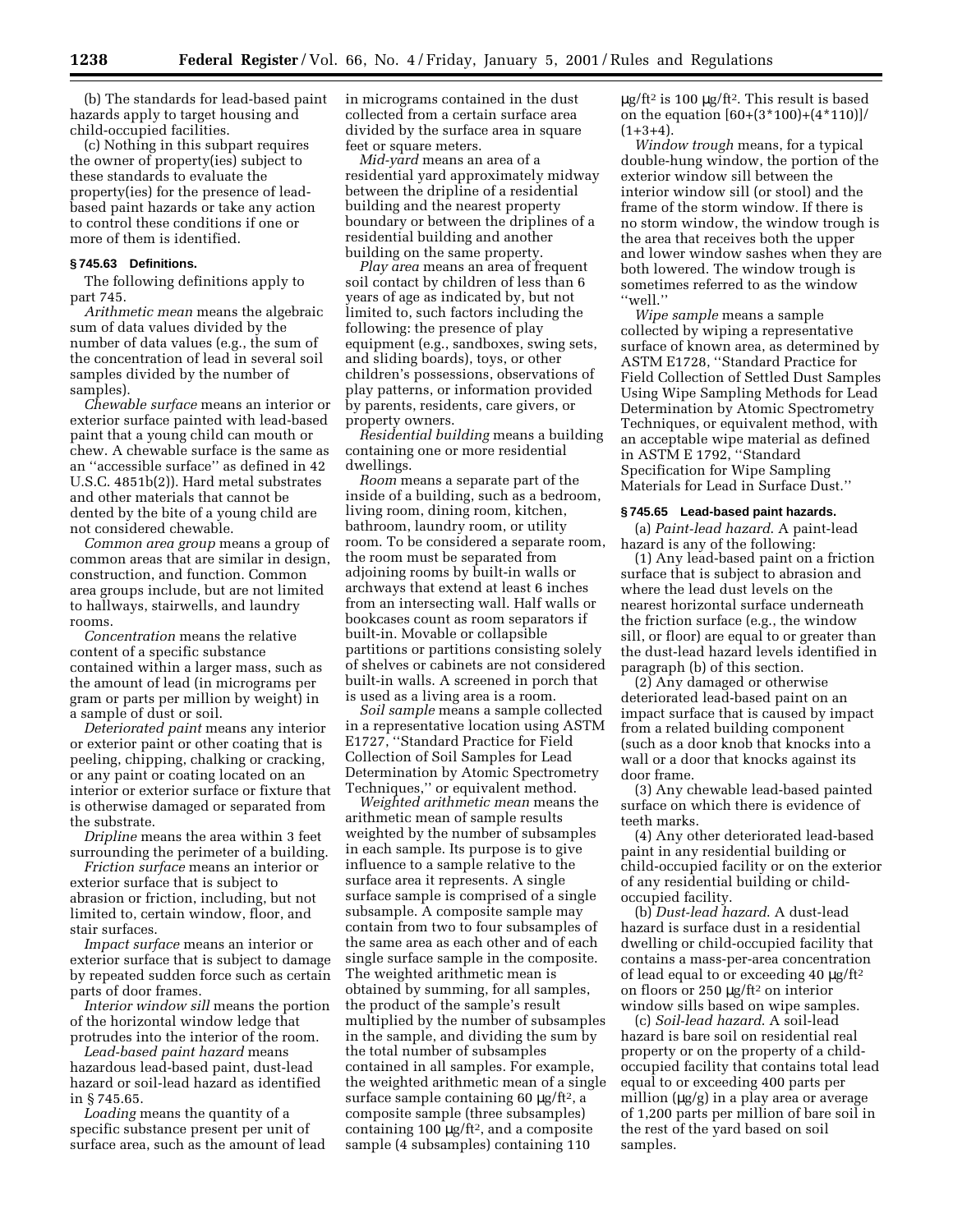(d) *Work practice requirements*. Applicable certification, occupant protection, and clearance requirements and work practice standards are found in regulations issued by EPA at 40 CFR part 745, subpart L and in regulations issued by the Department of Housing and Urban Development (HUD) at 24 CFR part 35, subpart R. The work practice standards in those regulations do not apply when treating paint-lead hazards of less than:

(1) Two square feet of deteriorated lead-based paint per room or equivalent,

(2) Twenty square feet of deteriorated paint on the exterior building, or

(3) Ten percent of the total surface area of deteriorated paint on an interior or exterior type of component with a small surface area.

3. In § 745.223, by removing the definitions for ''Lead-contaminated dust'' and ''Lead-contaminated soil,'' and by revising paragraph (1) of the definition of ''Abatement,'' to read as follows:

# **§ 745.223 Definitions.**

\* \* \* \* \*

*Abatement* \* \* \*

(1) The removal of paint and dust, the permanent enclosure or encapsulation of lead-based paint, the replacement of painted surfaces or fixtures, or the removal or permanent covering of soil, when lead-based paint hazards are present in such paint, dust or soil; and \* \* \* \* \*

4. In § 745.227, by revising paragraphs  $(d)(4)$ ,  $(d)(5)$ ,  $(d)(6)$  introductory text,  $(d)(7), (e)(7)(i), (e)(7)(ii), (e)(8)(ii),$  $(e)(8)(v)(A), (e)(8)(v)(B), (e)(8)(vii), by$ redesignating paragraph (d)(8)(ii) as paragraph (d)(8)(iii) and paragraph (h) as paragraph (i), and by adding paragraphs (d)(8)(ii), (e)(8)(viii), and (h) to read as follows:

# **§ 745.227 Work practice standards for conducting lead-based paint activities: target housing and child-occupied facilities.**

\* \* \* \* \* (d) \* \* \*

(4) The following surfaces which are determined, using documented methodologies, to have a distinct painting history, shall be tested for the presence of lead:

(i) Each friction surface or impact surface with visibly deteriorated paint; and

(ii) All other surfaces with visibly deteriorated paint.

(5) In residential dwellings, dust samples (either composite or singlesurface samples) from the interior window sill(s) and floor shall be collected and analyzed for lead concentration in all living areas where one or more children, age 6 and under, are most likely to come into contact with dust.

(6) For multi-family dwellings and child-occupied facilities, the samples required in paragraph (d)(4) of this section shall be taken. In addition, interior window sill and floor dust samples (either composite or singlesurface samples) shall be collected and analyzed for lead concentration in the following locations:

\* \* \* \* \*

(7) For child-occupied facilities, interior window sill and floor dust samples (either composite or singlesurface samples) shall be collected and analyzed for lead concentration in each room, hallway or stairwell utilized by one or more children, age 6 and under, and in other common areas in the childoccupied facility where one or more children, age 6 and under, are likely to come into contact with dust.  $(8) * * * *$ 

(ii) The rest of the yard (i.e., non-play areas) where bare soil is present.

- \* \* \* \* \*
- (e) \* \* \*

 $(7)^*$  \* \* \*

(i) If the soil is removed: (A) The soil shall be replaced by soil with a lead concentration as close to local background as practicable, but no greater than 400 ppm.

(B) The soil that is removed shall not be used as top soil at another residential property or child-occupied facility.

(ii) If soil is not removed, the soil shall be permanently covered, as defined in § 745.223.

(8) \* \* \*

(ii) Following the visual inspection and any post-abatement cleanup required by paragraph (e)(8)(i) of this section, clearance sampling for lead in dust shall be conducted. Clearance sampling may be conducted by employing single-surface sampling or composite sampling techniques.

\* \* \* \* \*

 $(v) * * * *$ 

(A) After conducting an abatement with containment between abated and unabated areas, one dust sample shall be taken from one interior window sill and from one window trough (if present) and one dust sample shall be taken from the floors of each of no less than four rooms, hallways or stairwells within the containment area. In addition, one dust sample shall be taken from the floor outside the containment area. If there are less than four rooms, hallways or stairwells within the containment area, then all rooms, hallways or stairwells shall be sampled.

(B) After conducting an abatement with no containment, two dust samples

shall be taken from each of no less than four rooms, hallways or stairwells in the residential dwelling or child-occupied facility. One dust sample shall be taken from one interior window sill and window trough (if present) and one dust sample shall be taken from the floor of each room, hallway or stairwell selected. If there are less than four rooms, hallways or stairwells within the residential dwelling or child-occupied facility then all rooms, hallways or stairwells shall be sampled.

\* \* \* \* \*

(vii) The certified inspector or risk assessor shall compare the residual lead level (as determined by the laboratory analysis) from each single surface dust sample with clearance levels in paragraph (e)(8)(viii) of this section for lead in dust on floors, interior window sills, and window troughs or from each composite dust sample with the applicable clearance levels for lead in dust on floors, interior window sills, and window troughs divided by half the number of subsamples in the composite sample. If the residual lead level in a single surface dust sample equals or exceeds the applicable clearance level or if the residual lead level in a composite dust sample equals or exceeds the applicable clearance level divided by half the number of subsamples in the composite sample, the components represented by the failed sample shall be recleaned and retested.

(viii) The clearance levels for lead in dust are 40  $\mu$ g/ft<sup>2</sup> for floors, 250  $\mu$ g/ft<sup>2</sup> for interior window sills, and 400  $\mu$ g/ft<sup>2</sup> for window troughs.

\* \* \* \* \* (h) *Determinations*. (1) Lead-based paint is present:

(i) On any surface that is tested and found to contain lead equal to or in excess of 1.0 milligrams per square centimeter or equal to or in excess of 0.5% by weight; and

(ii) On any surface like a surface tested in the same room equivalent that has a similar painting history and that is found to be lead-based paint.

(2) A paint-lead hazard is present: (i) On any friction surface that is subject to abrasion and where the lead dust levels on the nearest horizontal surface underneath the friction surface (e.g., the window sill or floor) are equal to or greater than the dust hazard levels identified in § 745.227(b);

(ii) On any chewable lead-based paint surface on which there is evidence of teeth marks;

(iii) Where there is any damaged or otherwise deteriorated lead-based paint on an impact surface that is cause by